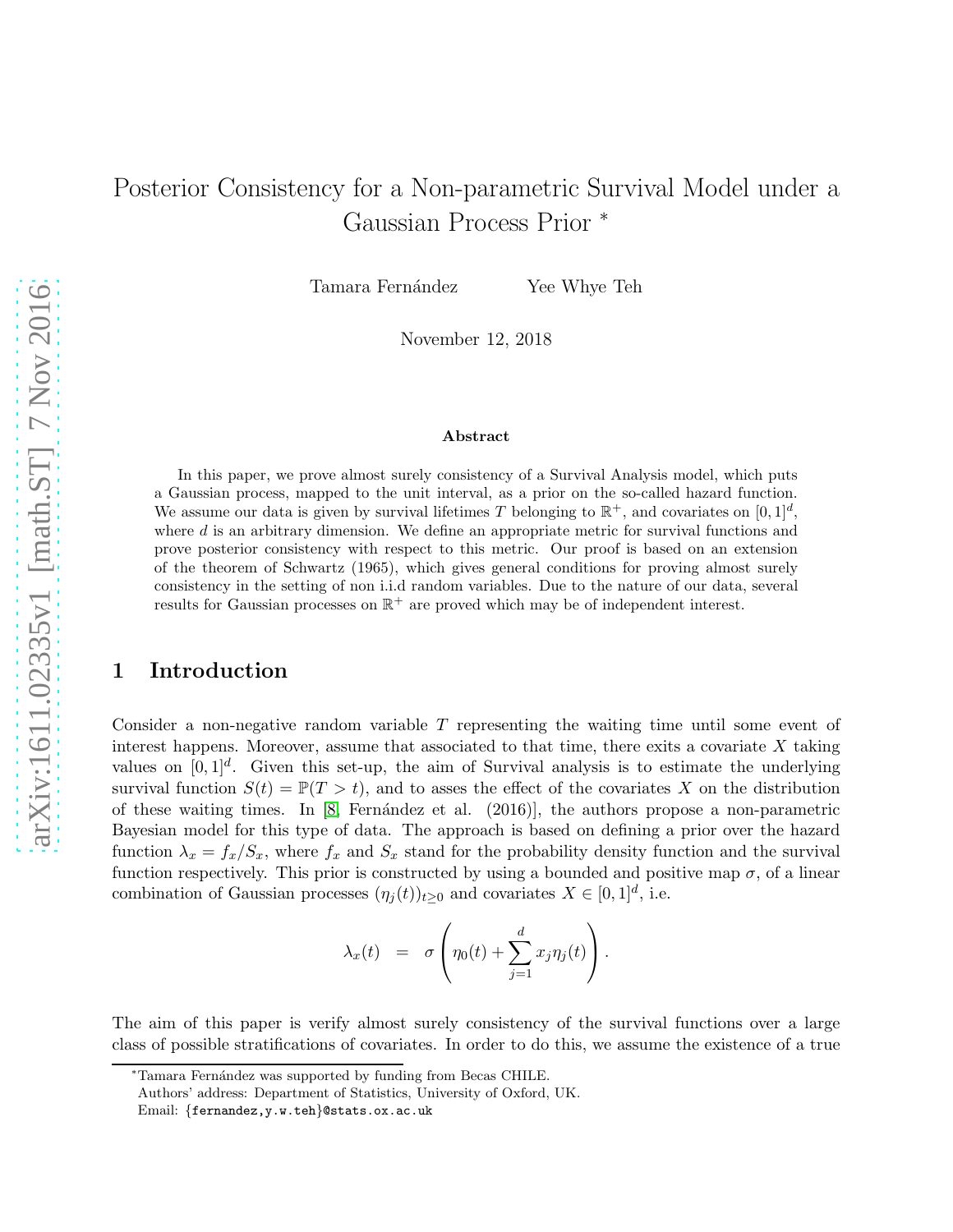parameter  $\theta_0$ , in some parameter space  $\Theta$ , under which our data was generated. Furthermore, we identify sufficient conditions over the prior  $\Pi$  on  $\Theta$ , and true parameter  $\theta_0 \in \Theta$  which guarantees posterior consistency.

Many have been the contributions from Bayesian non-parametric to the problem of survival analysis, as this problem has motivated the study of many different stochastic processes that attain good properties for modelling survival data. An important example are the so-called neutral-to-the-right random probability measures for modelling the cumulative density function, [\[5,](#page-31-1) Doksum. (1977)]. Within this class of processes are included the Dirichlet process and the Beta-Stacy process. Other examples outside the latter class include the Beta process, which can be used as a prior for the cumulative hazard function, [\[10,](#page-31-2) Hjort. (1990)] and the extended Gamma process [\[7,](#page-31-3) Dykstra and Laud. (1981), which defines a prior over the hazard rate function. See [\[11,](#page-31-4) pages 87–99] for a complete review of these methods.

On the other hand, there exists an extensive literature on posterior consistency for non-parametric Bayesian methods. Indeed there are some general results providing conditions under we achieve posterior consistency on infinite-dimensional spaces. Some of them are [\[6,](#page-31-5) Doob, J. L. (1949)], [\[14,](#page-31-6) Schwartz, L. (1965)], [\[1,](#page-31-7) Barron, Schervish and Wasserman. (1999)]. Moreover, models under Gaussian Process priors have also been subject of intensive study. Some relevant works include: [\[2,](#page-31-8) Choi and Schervish. (2004)] in the setting of regression, [\[9,](#page-31-9) Ghosal and Roy. (2006)] in the setting of logistic regression and [\[15,](#page-31-10) Tokdar and Ghosh. (2007)] in the setting of density estimation.

The work of [\[15,](#page-31-10) Tokdar and Ghosh. (2007)] is of particular interest for us since it relates more closely with our setting. Nevertheless it differs from our approach not only because the model is different but, more importantly, because it considers distributions supported on bounded intervals. Indeed, one of the main challenges of our work is given by the nature of the data, the survival lifetimes belong to  $\mathbb{R}^+$ . Additionally, as we consider covariates, we add an extra difficulty to our work. For the latter, we adopt the approach given in [\[9,](#page-31-9) Ghosal and Roy. (2006)], and consider a random and fixed design for them.

Finally, we use the extension of Schwartz's theorem given in [\[2,](#page-31-8) Choi and Schervish. (2004)]. Then, our result is based on the existence of tests with exponentially small type I and type II error, and the positivity of Kullback-Leibler neighbourhoods of the true parameter. In order to verify these conditions, we use results from the Vapnik-Chervonenkis (VC) theory for the tests, and results from RKHS of Gaussian process priors for the Kullback-Leibler neighbourhoods. Good reviews for both theories can be found on [\[4,](#page-31-11) Devroye, Luc and Lugosi. (2012)] and [\[16,](#page-31-12) Van der Vaart and van Zanten. (2008)] respectively.

The paper is organized as it follows. In section 2, we review the model introduced in [\[8,](#page-31-0) Fernández] et al.]. In section 3 we give a brief review of Schwartz Theorem for i.i.d. random variables and provide the extended version for independent but non- identically distributed given by [\[2,](#page-31-8) Choi and Schervish. (2004)]. In section 4 we define the metric used for survival functions associated to a set of covariates and moreover, we describe the assumptions made over the design of covariates, prior and true parameter for achieving posterior consistency. The assumptions made in these sections are use to prove the main theorems in section 5. Finally in section 6 we provide a brief discussion.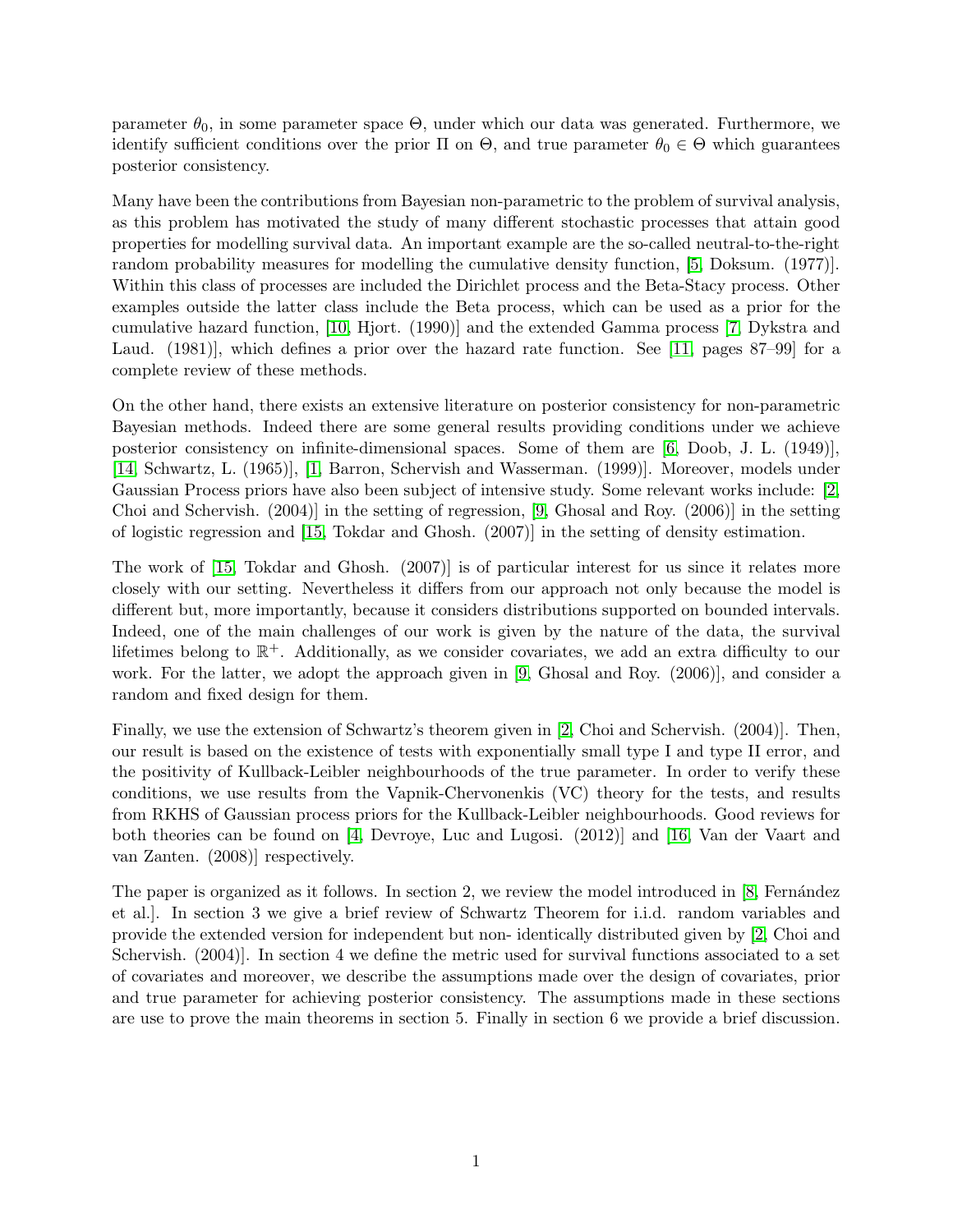### 2 Model

The model in  $[8,$  Fernández et al.  $(2016)$  is given by the following hierarchical structure

<span id="page-2-1"></span>
$$
T_i | \lambda, X_i = x \stackrel{ind}{\sim} f_x(t),
$$
  
\n
$$
f_x(t) = \lambda_x(t) e^{-\int_0^t \lambda_x(s) ds},
$$
  
\n
$$
\lambda_x(t) = \Omega \sigma \left( \eta_0(t) + \sum_{j=1}^d x_j \eta_j(t) \right),
$$
  
\n
$$
\Omega \sim \nu,
$$
  
\n
$$
\eta_j(\cdot) \stackrel{ind.}{\sim} \mathcal{GP}(0, \kappa_j(\cdot)), j = 0, \dots, d,
$$
 independently of  $\Omega,$ 

in which  $\sigma(x) = (1 + e^{-x})^{-1}$ , and  $\kappa_j$  are stationary covariance functions. In particular, the boundedness of the link function  $\sigma$  is a necessary condition for applying the inference scheme used in [\[8,](#page-31-0) Fernández et al. (2016), but not for giving a correct definition of a prior over hazard functions. For the latter we could arbitrarily use any non-negative map.

For simplicity, we adopt this particular assumption, but at the end of the paper discuss its relevance for our results.

A nice property of this model is that  $\mathbb{E}(\lambda_x(t)|\Omega) = \Omega/2$ , which corresponds to the hazard function of an exponential random variable with mean  $2/\Omega$ . This implies we can construct distributions over hazard functions centred on parametric models. Additionally, we remark that the above model has been proved to be well-defined in  $[8,$  Fernández et al.  $(2016)$ ], in the sense that under the assumption

<span id="page-2-0"></span>
$$
\int_0^T \kappa_j(t)dt = o(T), \tag{2}
$$

for all  $j \in \{0, \ldots, d\}$ , the conditional distribution function of the survival lifetimes T, given a covariate  $X = x$ , is a proper distribution function with probability 1, i.e.

$$
\Pi\left(\lim_{t\to\infty}S_X(t,\theta)=1\Big|X=x\right) = 1.
$$

Notice that condition [2](#page-2-0) holds for all the stationary kernels which decreases to zero.

## 3 Posterior Consistency

Consider the parameter space  $\Theta = \mathbb{R}^+ \times \mathcal{F}^{d+1}$ , where  $\mathcal F$  denotes a space of functions. We assume that there exists a true parameter  $\theta_0 = (\Omega_0, \eta_{0,0}, \dots, \eta_{d,0})$  on  $\Theta$ , which determines the true hazard function  $\lambda_{x,0}(t) = \Omega_0 \sigma \left( \eta_{0,0}(t) + \sum_{j=1}^d x_j \eta_{j,0}(t) \right)$  defined in model [\(1\)](#page-2-1). The aim of this paper is to find conditions over the prior  $\Pi$  on  $\Theta$  and true parameter  $\theta_0 \in \Theta$ , to ensure this model achieves posterior consistency of the survival functions in  $\mathbb{R}^+$ .

Schwartz, L. (1965)[\[14\]](#page-31-6) gave conditions for proving posterior consistency at  $\theta_0$  under a loss function  $d(\theta, \theta_0)$  in the context of independent and identically distributed random variables. These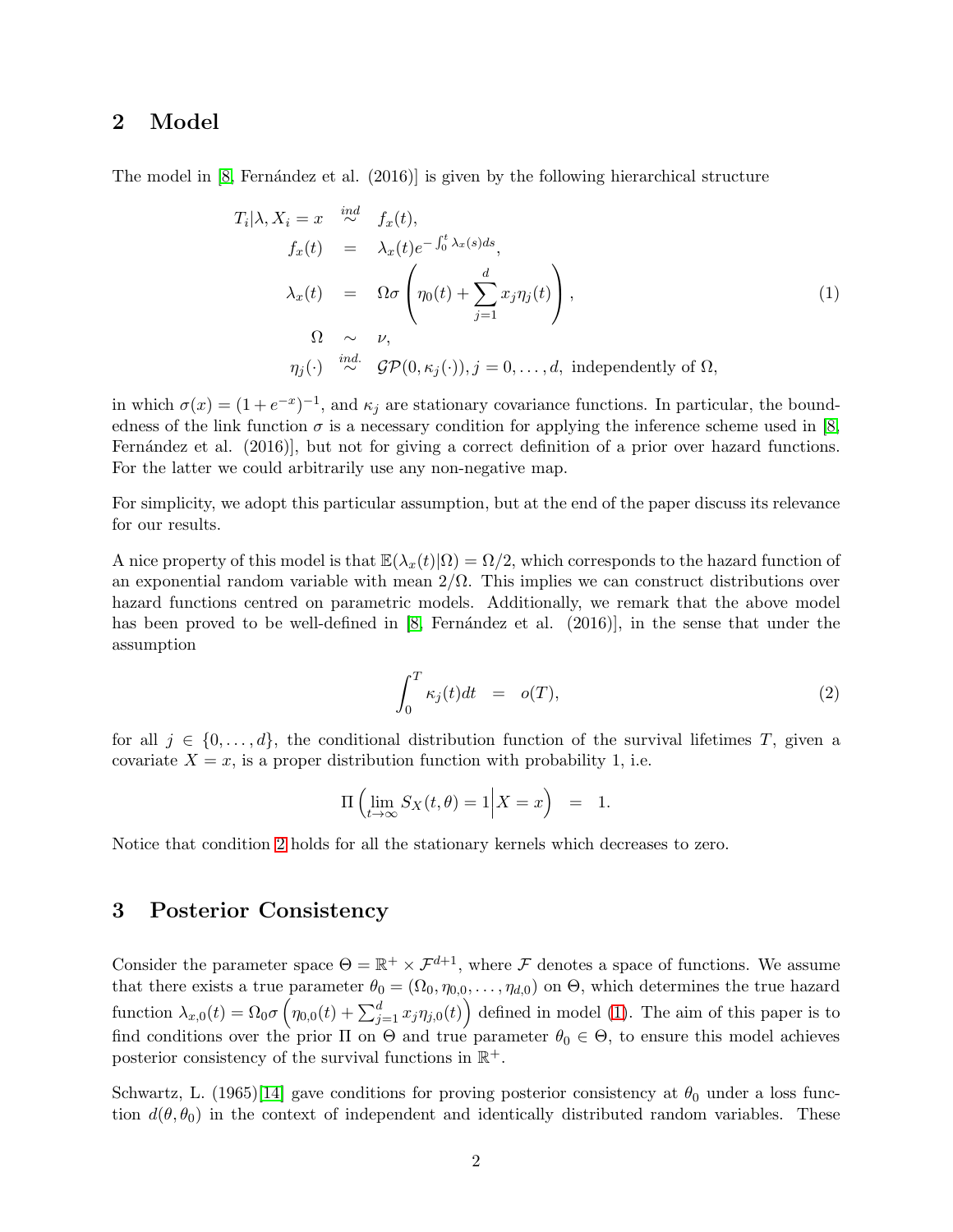conditions include the existence of a sequence of tests with exponentially small type I and type II error, and prior positivity of Kullback-Leibler neighbourhoods of the true parameter  $\theta_0$ . A bit more involved scenario is when we do not have identically distributed observations. Choudhuri, Ghosal and Roy (2004) [\[3\]](#page-31-13) extended Schwartz's Theorem for the case of non i.d.d. observations for the case of convergence in-probability. Later, Choi and Schervish (2004)[\[2\]](#page-31-8) provided an alternative extension for almost surely convergence.

<span id="page-3-0"></span>**Theorem 1** (Choi and Schervish [\[2\]](#page-31-8)). Let  $(Z_i)_{i=1}^{\infty}$  be independently distributed with densities  $(f_i(\cdot,\theta))_{i=1}^{\infty}$ , with respect to a common  $\sigma$ -finite measure, where the parameter  $\theta$  belongs to an ab*stract measurable space*  $\Theta$ . The densities  $f_i(\cdot; \theta)$  *are assumed to be jointly measurable. Let*  $\theta_0 \in \Theta$ *and let*  $P_{\theta_0}$  *stand for the joint distribution of*  $(Z_i)_{i=1}^{\infty}$  *when*  $\theta_0$  *is the true value of*  $\theta$ *. Define the loss function*  $d(\theta, \theta_0)$  *and let*  $U_{\epsilon} = \{\theta : d(\theta, \theta_0) \leq \epsilon\}$  *be a set of*  $\Theta$  *for all*  $\epsilon > 0$ *. Let*  $\theta$  *have a prior*  $\Pi$  *on* Θ*. Define*

$$
\begin{array}{rcl}\n\Upsilon(\theta_0, \theta) & = & \log \frac{f_i(Z_i; \theta_0)}{f_i(Z_i; \theta)}, \\
K_i(\theta_0, \theta) & = & \mathbb{E}_{\theta_0}(\Upsilon(\theta_0, \theta)), \\
V_i(\theta_0, \theta) & = & \mathbb{V}ar_{\theta_0}(\Upsilon(\theta_0, \theta)).\n\end{array}
$$

*(T1) Prior positivity of neighbourhoods. Suppose that there exits a set* B *with* Π(B) > 0 *such that*

- $(i)$   $\sum_{i=1}^{\infty} \frac{V_i(\theta_0, \theta)}{i^2}$  $\frac{\sigma_0, \sigma)}{i^2} < \infty, \forall \theta \in B,$
- *(ii)* For all  $\varepsilon > 0$ ,  $\Pi(B \cap {\theta : K_i(\theta_0, \theta) < \varepsilon$  for all  $i) > 0$
- *(T2) Existence of tests.*

*Suppose that there exit test functions*  $(\Phi_n)_{n=1}^{\infty}$  *and constants*  $C_1, c_1 > 0$  *such that* 

 $(i)$   $\sum_{n=1}^{\infty} \mathbb{E}_{\theta_0} \Phi_n < \infty$ , *(ii)* sup  $\theta \in U^c_\epsilon$  $\mathbb{E}_{\theta}(1-\Phi_n) \leq C_1 e^{-c_1 n},$ 

*Then for all*  $\epsilon > 0$ 

$$
\Pi(\theta \in U_{\epsilon}^c | Z_1, \ldots, Z_n) \to 0 \quad a.s. [\mathbb{P}_{\theta_0}].
$$

Remark 2. *It is worth noticing that for i.i.d. samples, we recover Schwartz's theorem by replacing condition (T1) with the following condition.*

*(G1)* The parameter  $\theta_0 \in \Theta$  *is such that for every*  $\varepsilon > 0$ *,* 

$$
\Pi\left(\theta:\mathbb{E}_{\theta_0}\left(\log\frac{f(Z,\theta_0)}{f(Z,\theta)}<\varepsilon\right)\right) > 0.
$$

*in which* f(Z, θ) *does not depend on* i*, as we have i.i.d samples. Moreover, we do not need any condition on the variance.*

## 4 Framework

In this section we introduce all the necessary elements prior introducing the main result.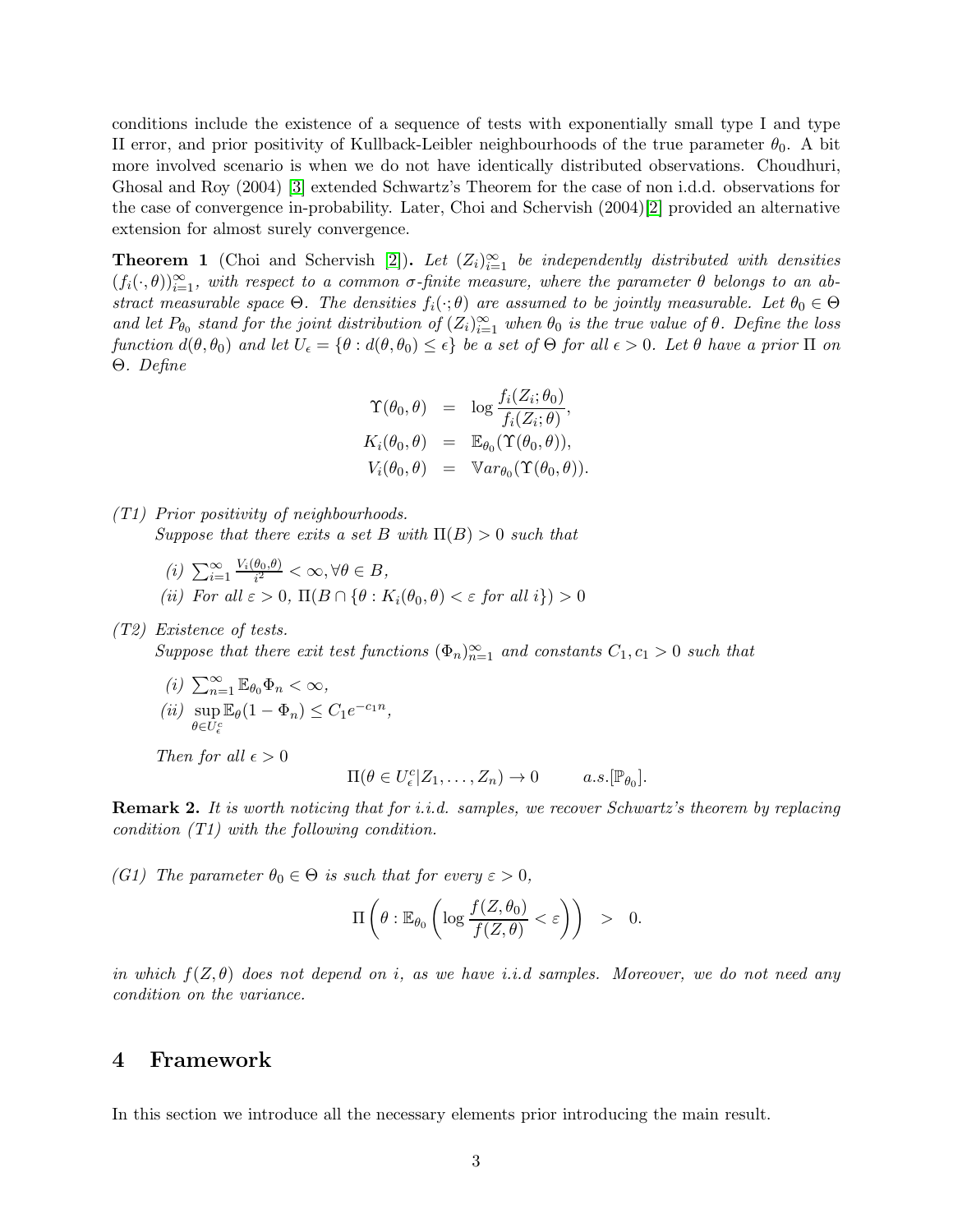#### 4.1 Notation

In order to introduce the notation, we first specify some general assumptions on how the covariates arise in the model.

- $[RD]$  Random design: We assume the covariates X are distributed according a probability distribution Q on  $[0,1]^d$ .
- [NRD] Non random design: In this case, we assume the covariates are fixed. In particular, given the sequence of covariates  $(x_i)_{i\geq 1}$ , we state our results as function of their empirical distribution  $Q_n = n^{-1} \sum_{i=1}^n \delta_{x_i}$ .

For the random design, notice that conditioned on  $X = x$ , the probability density function for the survival lifetimes times is fully specified by the parameter  $\theta = (\Omega, \eta_0, \eta_1, \dots, \eta_d) \in \Theta$ , then we use  $f_x(t, \theta)$  when referring to it. We use the same notation for cumulative density function  $F_x(t, \theta)$ , the hazard function  $\lambda_x(t, \theta)$  and the cumulative hazard function  $\Lambda_x(t, \theta)$  given the covariate  $X = x$ . We adopt the same notation for the fixed design case, but understand from the context that  $f_x(t, \theta)$ makes reference to the distribution of times under the fixed covariate  $x$ , i.e  $x$  is not random, nor does  $f_x(t, \theta)$  denote a conditional density function.

In the same way, for the random design case, we denote the join probability measure on pairs  $\{(T_i, X_i)\}_{i\geq 1}$  under the parameter  $\theta$ , by  $\mathbb{P}_{\theta}$ . We also denote by  $\mu_{\theta}(A) = \mathbb{P}_{\theta}((T_i, X_i) \in A)$ , for any *i* (remember the pairs  $(T_i, X_i)$  are i.i.d), and  $A \subseteq \mathbb{R}^+ \times [0, 1]^d$ . For the fixed design case, our probability measure depends on  $\theta$  as well as on the covariates  $\mathbf{x} = (x_i)_{i\geq 1}$ . We denote by  $\mathbb{P}_{\theta}(\cdot|\mathbf{x})$ the joint distribution of  $(T_i)_{i\geq 1}$  associate with the fix sequence of covariates  $(x_i)_{i\geq 1}$ . Sometimes, to short notation we write  $\mathbb{P}_{\theta}(\cdot) = \mathbb{P}_{\theta}(\cdot | \boldsymbol{x})$ . We define  $\tilde{\mu}_{\theta}^{x_i}([a, b]) = \mathbb{P}_{\theta}(T_i \in [a, b] | \boldsymbol{x})$ . Note that all measures  $\tilde{\mu}_{\theta}^{x_i}$  are potentially different since the distribution of  $T_i$  depends on its covariate  $x_i$ .

#### 4.2 Metric for Survival Analysis

We provide a different metric for each design of covariates,  $[RD]$  and  $[NRD]$ . As we already stated, our object of interest are the survival functions  $S_x(t)$  for  $x \in [0,1]^d$ . Under the further assumption that the covariates X follow a distribution Q on  $[0,1]^d$  ([RD]), a sensible way of assessing the quality of our estimators is by considering

$$
d_B(\theta, \theta_0) = \sup_{t \in \mathbb{R}^+} \left| \int_B (S_x(t, \theta) - S_x(t, \theta_0)) Q(dx) \right|,
$$
\n(3)

with  $B \subseteq [0,1]^d$ . This election is related with the idea of stratifying the space of covariates and measuring how good is the estimator in the different strata under the distribution Q. Hence, it will be important to check the value of  $d_B(\theta, \theta_0)$  over a large class of subsets B on  $[0, 1]^d$ . Let A be the class of rectangles in  $\mathbb{R}^+ \times [0,1]^d$ , then we define the loss function,

<span id="page-4-0"></span>
$$
d(\theta, \theta_0) = \sup_{A \in \mathcal{A}} |\mu_{\theta}(A) - \mu_{\theta_0}(A)|. \tag{4}
$$

On the other hand, under the assumption of fixed covariates ([NRD]), we replace the distribution Q by the empirical distribution  $Q_n = \sum_{i=1}^n \delta_{x_i}$ . In this way, for a set  $A = A_1 \times A_2 \subseteq \mathbb{R}^+ \times [0,1]^d$ ,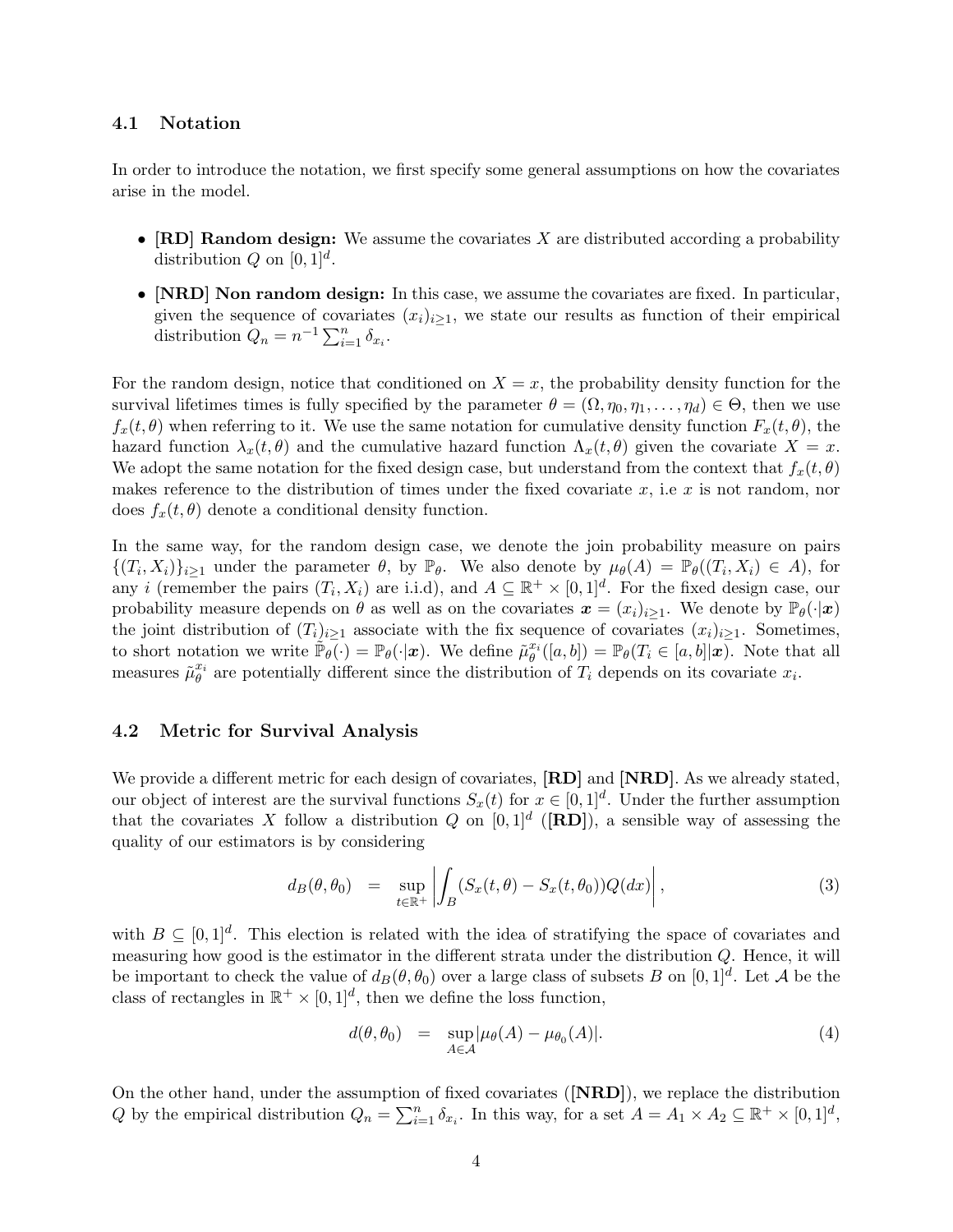the loss function becomes

<span id="page-5-0"></span>
$$
d_n(\theta, \theta_0) = \sup_{A \in \mathcal{A}} \left| \int_{A_2} (\tilde{\mu}_{\theta}^x(A_1) - \tilde{\mu}_{\theta_0}^x(A_1)) Q_n(dx) \right|
$$
  

$$
= \sup_{A \in \mathcal{A}} \left| \sum_{i=1}^n \frac{\delta_{x_i}(A_2)}{n} (\tilde{\mu}_{\theta}^{x_i}(A_1) - \tilde{\mu}_{\theta_0}^{x_i}(A_1)) \right|
$$
(5)

#### 4.3 Non-stationary Gaussian Processes

The main difficulty of this work is that the index space T, of the Gaussian processes  $(\eta_i(t))_{t\in\mathcal{T}}$ defined in equation [\(1\)](#page-2-1), is  $\mathbb{R}^+$ . Up to our knowledge, most of the results proving posterior consistency under a Gaussian process prior use the fact that these processes are defined in a  $L^{\infty}$  space of functions, condition which is not satisfied in our case. A typical choice is to put a Gaussian prior on the space of continuous functions on a closed interval, a seen [\[2\]](#page-31-8), [\[9\]](#page-31-9) and [\[15\]](#page-31-10). The reason for this, is that the results need to compute small ball probabilities. These have been vastly studied in the setting of Gaussian measures on  $L^{\infty}$ , providing good tools for finding appropriate bounds for these probabilities.

To bypass the problem that our processes are not in  $L^{\infty}(\mathbb{R}^{+})$ , we consider a simple modification of the original processes, belonging to this space and thus allowing us to use the machinery of RKHS to deal with small ball probabilities. After that, we translate the results of the modified processes to the original ones.

Define the positive and continuous piecewise function,

<span id="page-5-5"></span>
$$
h_d(t) = \begin{cases} \frac{d+1}{1+\log(1-e^{-1})} & t \le 1\\ \frac{d+1}{t+\log(1-e^{-t})} & t > 1 \end{cases} \tag{6}
$$

where  $d$  stands for the dimension of the covariate  $X$ . We define the non-stationary Gaussian processes  $(\hat{\eta}_j(t))_{t\geq0}$ , as function of the original Gaussian processes  $(\eta_j(t))_{t\geq0}$  defined in equation [\(1\)](#page-2-1). Indeed, we define,

<span id="page-5-1"></span>
$$
\hat{\eta}_j(t) = h_d(t)\eta_j(t) \tag{7}
$$

for all  $t \geq 0$  and all  $j \in \{0, \ldots, d\}$ . We prove that the new Gaussian processes  $(\hat{\eta}_j(t))_{t \geq 0}$  lie in the Banach space of continuous functions tending to zero, endowed with the uniform norm. Moreover, we proved the above space is separable.

<span id="page-5-4"></span>**Lemma 3.** Let  $\mathcal{C}_0$  denote the space of all the continuous functions from  $\mathbb{R}^+$  to  $\mathbb{R}$  tending 0 as t *goes to infinity. Then the Banach space*  $\mathbb{B} = (\mathcal{C}_0, \|\|_{\infty})$  *of functions in*  $\mathcal{C}_0$  *endowed with the uniform norm is separable.*

<span id="page-5-2"></span>**Lemma 4.** The set of sample paths of  $\hat{\eta}_i$  is subset of the separable Banach space  $\mathbb{B} = (\mathcal{C}_0, \|\|_{\infty})$  for *every*  $i \in \{0, ..., d\}$ .

#### <span id="page-5-3"></span>4.4 Assumptions

In this section, we make some assumptions over the prior  $\Pi$  and the parameter space  $\Theta$ , which allow us to prove posterior consistency. Assumptions  $(A1)$ ,  $(A2)$  and  $(A4)$  will be common to both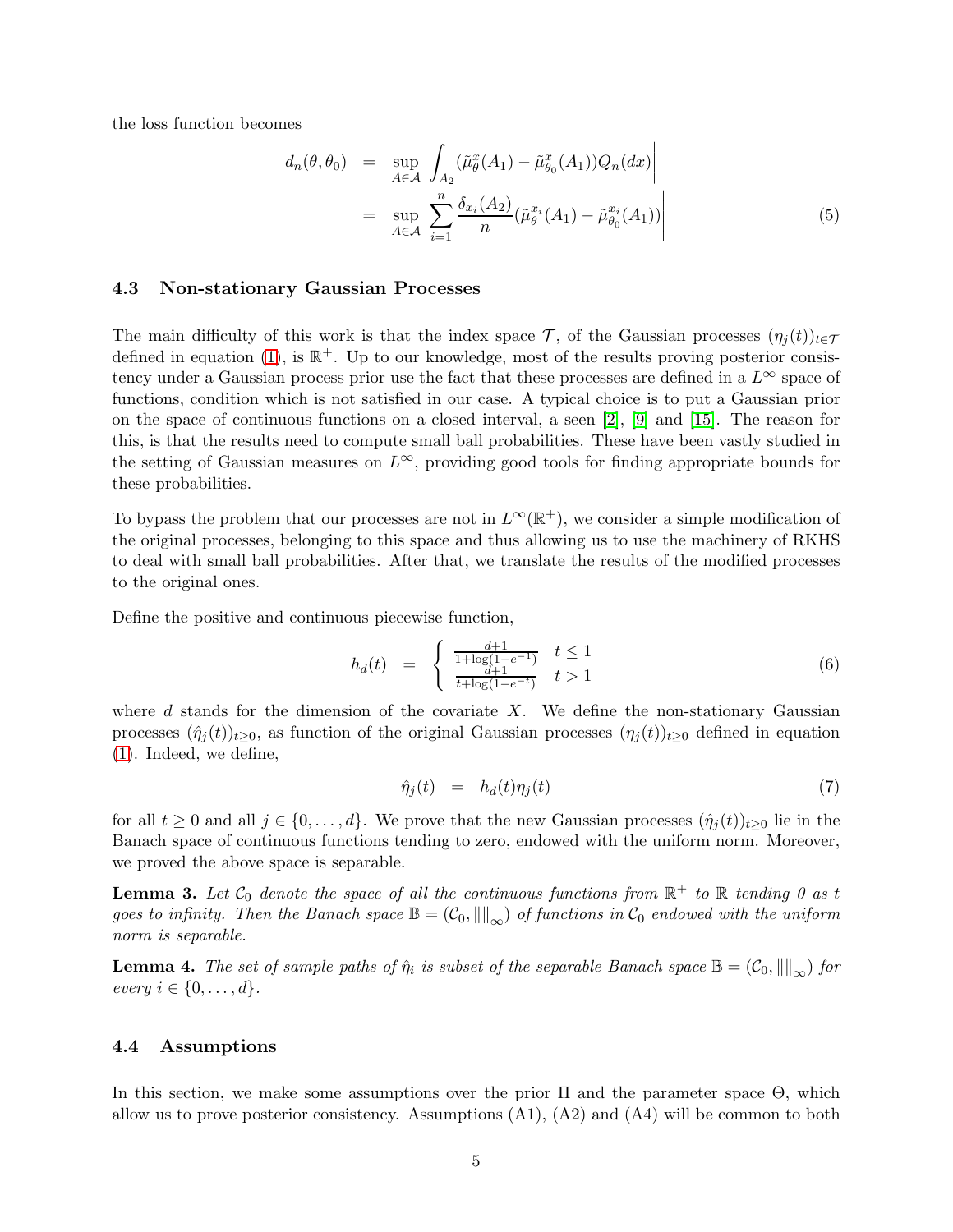covariates designs, while the third assumption will be design-specific. Indeed, (A3) will be used for the random design case  $([RD])$ , and  $(A3')$  will be used for the fixed design case  $([NRD])$ .

- (A1) The stationary covariance function  $\kappa_j(t)$  is such that  $(\kappa_j(0) \kappa_j(2^{-n}))^{-1} \geq n^6$  for all  $j \in$  $\{0,\ldots,d\}.$
- (A2) In addition  $\nu$  assigns positive probability to every neighbourhood of the true parameter  $\Omega_0$ , i.e. for every  $\delta > 0, \nu$  (  $\Omega$  $\left|\frac{\Omega}{\Omega_0}-1\right|<\delta$ ) > 0.
- (A3) Finite first moment under the distribution of the true parameter, i.e.

$$
\mathbb{E}_{\theta_0}(T) = \mathbb{E}(\mathbb{E}_{\theta_0}(T)|X=x)) = \int_{[0,1]^d} \int_0^\infty t f_x(t,\theta_0) dt Q(dx) < M < \infty
$$

(A3') We assume that given  $\delta > 0$ , there exits  $M \in [0,\infty)$  such that

$$
\mathbb{E}_{\theta_0}(T^2 \mathbf{1}\{T > M\}|x) = \int_M^\infty t^2 f_x(t, \theta_0) dt < \delta
$$

for all  $x \in [0,1]^d$ , i.e. the class of random variables  $T^2$  indexed in the covariate  $x \in [0,1]^d$  is uniformly integrable under the true parameter  $\theta_0$ .

(A4) The true parameters  $\eta_{i,0}$  take the form  $\hat{\eta}_{i,0}/h_d$ , where  $\hat{\eta}_{i,0}$  is in the support of  $\hat{\eta}_i$  under the uniform norm, for all  $j \in \{1, \ldots, d\}$ .

## 5 Main Result

#### Random design case

We first state the posterior consistency results under the loss function given by equation [\(4\)](#page-4-0), for the case where the covariates are drawn from the probability distribution Q. Observe that there is not an unique interpretation for this result under this assumption. For instance, a first approach is to consider the covariates  $X$  as data generated from our model under the distribution  $Q$ . In this way, the first posterior consistency result we can think of, is in terms of the joint probability distribution  $\mathbb{P}_{\theta_0}$  of the pairs  $((T_i, X_i))_{i\geq 1}$ . This is stated in the following theorem.

<span id="page-6-0"></span>**Theorem 5.** Let  $((T_i, X_i))_{i=1}^{\infty}$  be a sequence of independent random variables, where  $T_i \in \mathbb{R}^+$ *denotes a random survival time, and*  $X_i \in [0,1]^d$  *its associated covariate. Suppose that the covariates arise according a random design with probability distribution*  $Q$  *on*  $[0,1]^d$ *, and that conditioned on*  $X_i$ , the random failure times  $T_i$  are generated according the model described in equation  $(1)$ . Let  $\mathbb{P}_{\theta_0}$  denote the joint probability measure of  $((T_i, X_i))_{i=1}^{\infty}$  under the true parameter  $\theta_0$ . Assume that assumptions (A1), (A2), (A3) and (A4) are satisfied, then for every  $\epsilon > 0$ ,

$$
\lim_{n \to \infty} \Pi (d(\theta, \theta_0) > \epsilon | (T_1, X_1), \dots, (T_n, X_n)) = 0, \quad \mathbb{P}_{\theta_0} \text{ a.s.}
$$

*with*  $d(\theta, \theta_0)$  *defined in equation* [\(4\)](#page-4-0).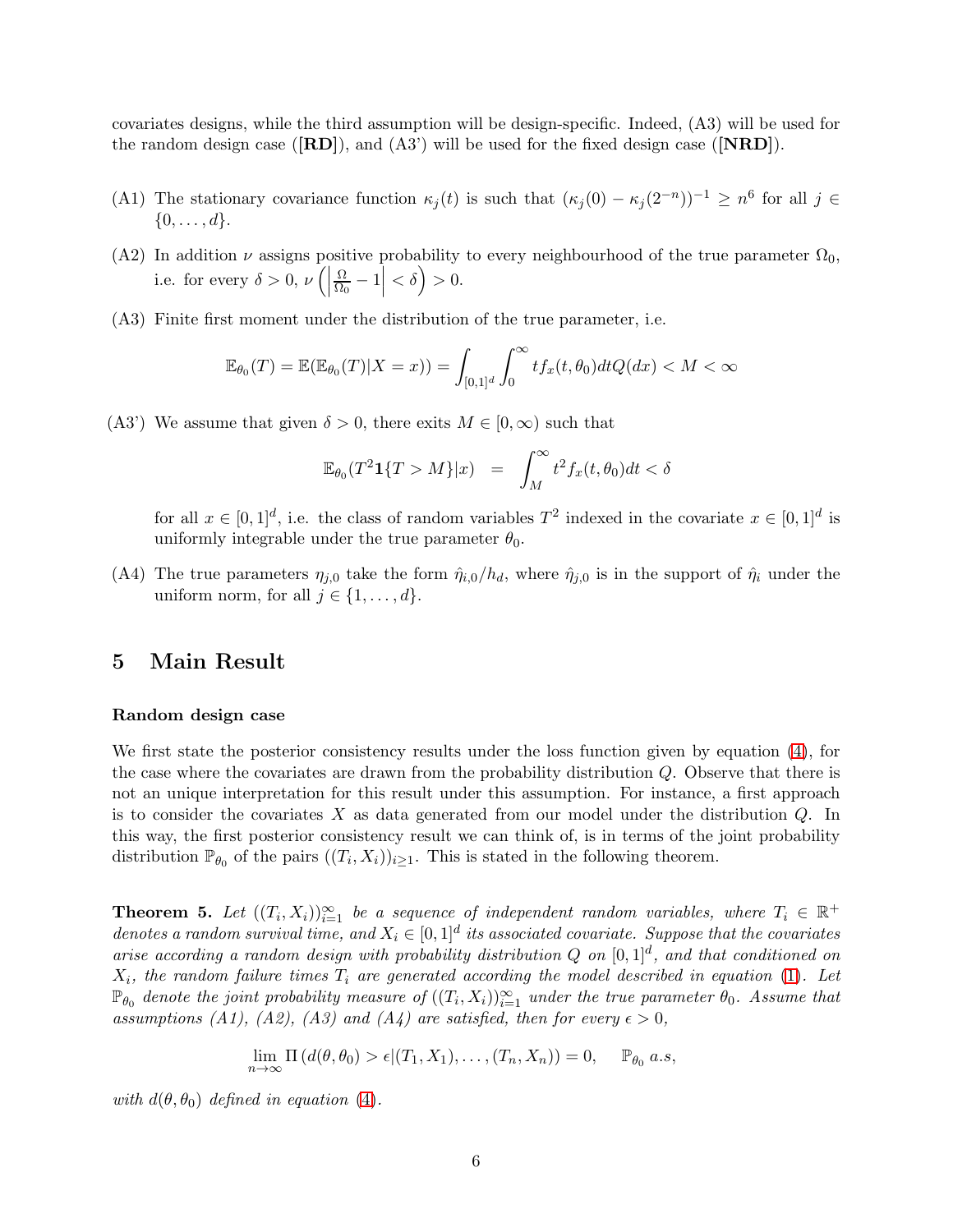Another approach is by taking covariates that effectively follow a distribution Q but are not considered to be generated by the model. To make an explicit distinction between this case and the latter, we denote the posterior distribution by a different letter  $\Pi_2$ . Notice that the likelihood under this approach is different than the one in the first case, as we consider the conditional distribution of the times  $T$  given the covariates  $X$ , but under the reasonable assumption that the distribution  $Q$  is unrelated to the parameter  $\theta$ , we recover exactly the same posterior distribution. A direct consequence of this, is that Theorem [5](#page-6-0) can be used to deduce the following corollary.

Corollary 6. *By the definition of conditional expectation, the latter result can be interpreted as that for every*  $\epsilon > 0$ *,* 

$$
\mathbb{E}\left(\mathbb{P}_{\theta_0}\left(\lim_{n\to\infty}\Pi_2\left(d(\theta,\theta_0)>\epsilon|(T_1,X_1),\ldots,(T_n,X_n)\right)=0\Big|(X_n)_{n\geq 1}\right)\right)=1,
$$

*which implies*

$$
Q\left(\mathbb{P}_{\theta_0}\left(\lim_{n\to\infty}\Pi_2\left(d(\theta,\theta_0)>\epsilon|(T_1,X_1),\ldots,(T_n,X_n)\right)=0\right|(X_n)_{n\geq 1}\right)=1\right)=1,
$$

*i.e.* Q almost surely convergence of the joint conditional distribution of the times  $(T_i)_{i\geq 1}$  *given the covariates*  $(X_i)_{i\geq 1}$  *under the assumption of the true parameter*  $\theta_0$ *.* 

The last approach is to consider a random design in which the distribution Q is an unknown parameter. Following the Bayesian approach, we specify a prior over Q and assume that the distribution Q is unrelated to  $\theta$ . It follows that the likelihood for  $\theta$  can be separated out from that of Q. Then, if  $\theta$  and Q are independent a priori, so they are a posteriori. Assuming a true parameter  $Q_0$ , the independence of  $\theta$  and  $Q$  allows us to exactly replicate the proof of Theorem [5](#page-6-0) for this case, when assumption  $(A3)$  holds for  $Q_0$ . Notice that in this case we assume the covariates are generated by  $Q_0$ .

#### Non-random design case

We consider the version of the theorem for the non-random design approach.

<span id="page-7-0"></span>**Theorem 7** (Consistency on the Real line). Let  $(T_i)_{i\geq 1}$  be a sequence of independent random  $variable$ s on  $\mathbb{R}^+$  denoting survival lifetimes. Additionally consider the sequence of associated fixed *covariates*  $(x_i)_{i\geq 1}$ *. Suppose that the distribution of random survival lifetimes* T *for a fixed value of a* covariate x is generated according the model described in equation [\(1\)](#page-2-1). Let  $\tilde{\mathbb{P}}_{\theta_0}$  define the joint *probability measure of*  $(T_i)_{i\geq 1}$  *under the true parameter*  $\theta_0$ *. Assume that assumptions (A1), (A2), (A3')* and *(A4)* are satisfied, then for every  $\epsilon > 0$ ,

$$
\lim_{n \to \infty} \Pi (d_n(\theta, \theta_0) > \epsilon | (T_1, x_1), \dots, (T_n, x_n)) = 0, \quad \tilde{\mathbb{P}}_{\theta_0} \text{ a.s.}
$$

*with*  $d_n(\theta, \theta_0)$  *defined in equation* [\(5\)](#page-5-0).

#### Overview of proofs

We give an overview of the proofs and lemmas used to prove Theorem [5](#page-6-0) and Theorem [7.](#page-7-0) As many of these results will be used by both proofs, we classify them into two general subsections related to conditions (T1) and (T2) of Theorem [1:](#page-3-0) Existence of tests and Prior Positivity of neighbourhoods.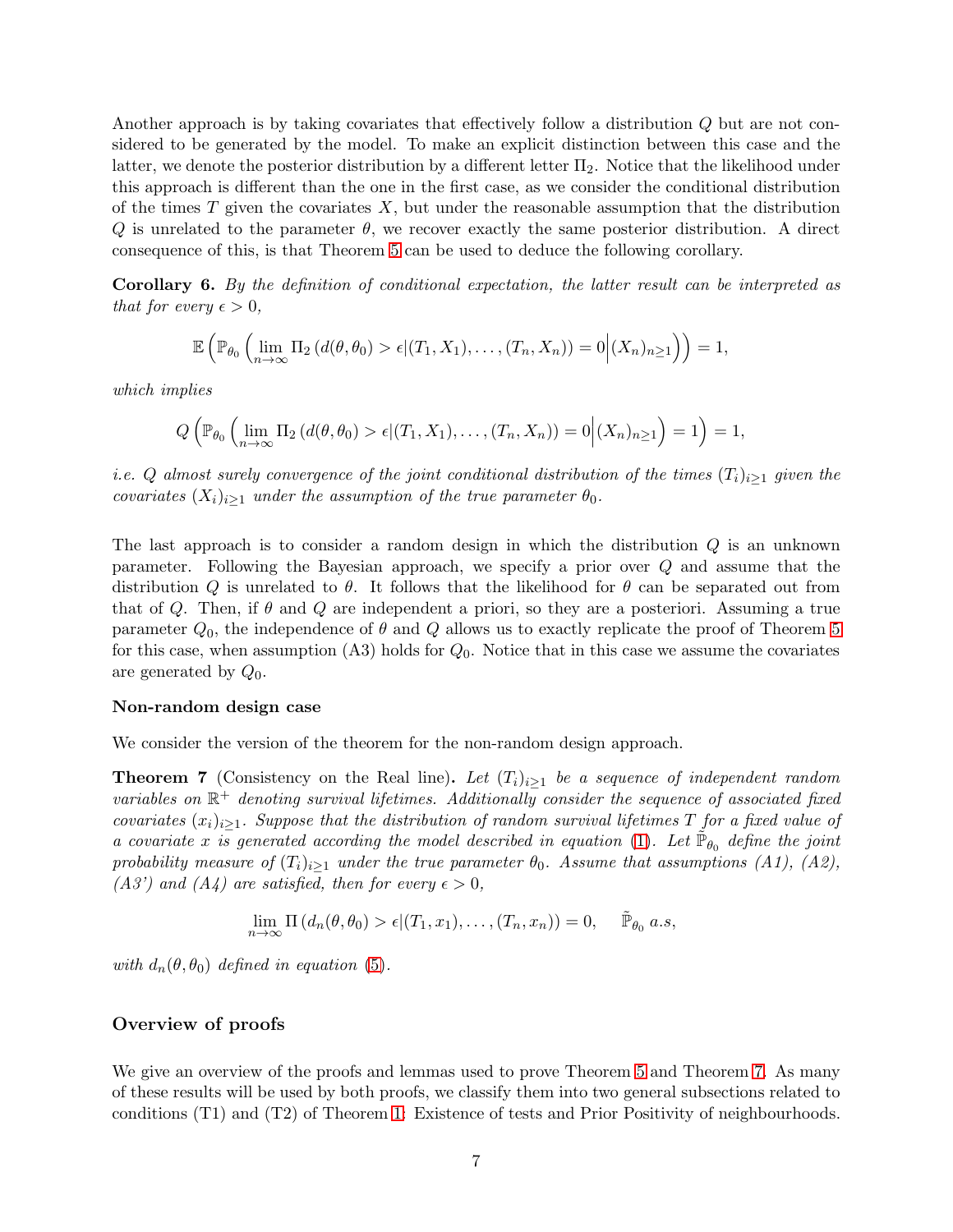It is worth noticing that for the random design approach ([RD]), the pairs  $((T_i, X_i))_{i \geq 1}$  are i.i.d. samples from the joint distribution of time and covariates and hence Schwartz's Theorem is enough for proving Theorem [5.](#page-6-0) In particular, for this design, we exchange condition (T1) of Theorem [1](#page-3-0) by the alternative condition  $(G1)$ . For the non-random design  $(|\mathbf{NRD}|)$ , we need the version given in Theorem [1.](#page-3-0)

#### Existence of Tests

Given the metrics in equations [\(4\)](#page-4-0) and [\(5\)](#page-5-0), a natural choice of a test is to consider the largest deviation of the joint empirical distribution  $\mu_n$  with respect the true joint distribution  $\mathbb{P}_{\theta_0}$  over the class of rectangles A on  $\mathbb{R}^+ \times [0,1]^d$ . More formally, for  $A = A_1 \times A_2 \in \mathcal{A}$ , we define the empirical distribution as

$$
\mu_n(A) = \frac{1}{n} \sum_{i=1}^n \delta_A(T_i, X_i), \tag{8}
$$

and then, we define the sequence of tests

$$
\phi_n((T_1, X_1), \dots, (T_n, X_n)) \quad := \quad 1 \left\{ \sup_{A \in \mathcal{A}} |\mu_n(A) - \mu_{\theta_0}(A)| > \frac{\epsilon}{4} \right\},\tag{9}
$$

for the random design case associated with the loss function given in equation [\(4\)](#page-4-0), and

$$
\tilde{\phi}_n((T_1, X_1), \dots, (T_n, X_n)) \quad := \quad \mathbf{1} \left\{ \sup_{A \in \mathcal{A}} \left| \mu_n(A) - \int_{A_2} \tilde{\mu}_{\theta_0}^x(A_1) Q_n(dx) \right| > \frac{\epsilon}{4} \right\},\tag{10}
$$

for the fixed design case associated with the loss function given in equation [\(5\)](#page-5-0).

We use results from the Vapnik-Chervonenkis (VC) theory for providing exponentially small bounds for the sequence of probabilities  $\mathbb{E}_{\theta_0}(\phi_n)$  and  $\tilde{\mathbb{E}}_{\theta_0}(\tilde{\phi}_n)$ . These bounds will require the finiteness of the VC dimension  $V$ , of the class of sets  $\mathcal A$  considered. We recall the definition of the VC dimension V as the largest integer  $n$  such that

<span id="page-8-1"></span>
$$
S_{\mathcal{A}}(n) = 2^n, \tag{11}
$$

where  $S_{\mathcal{A}}(n) = \max_{x_1,...,x_n \in \mathbb{R}^d} |\{\{x_1,...,x_n\} \cap A; A \in \mathcal{A}\}|$ , i.e. the maximal number of different subsets of n points which can be separated by elements of  $A$ . A direct consequence of this requirement, is that we can modify our result and include a larger class of sets  $A$ , as long as this new class has a finite VC dimension. For our particular choice, rectangles in  $\mathbb{R}^+ \times [0,1]^d$ , V is bounded by  $2(d+1)$ , [\[4,](#page-31-11) Lemma 4.1]. On the other hand, if we consider the class of all measurable sets on  $\mathbb{R}^+ \times [0,1]^d$ , the VC dimension is then infinity and thus the result we use can not be applied.

<span id="page-8-0"></span>**Lemma 8.** Let  $\epsilon > 0$  and  $\mathbb{P}_{\theta_0}$  be the true joint probability measure defined by the true parameter  $\theta_0$ , then

$$
\mathbb{E}_{\theta_0}(\phi_n) \leq C e^{-\frac{\epsilon^2}{2}n} \quad , \quad \sup_{\theta \in \Theta, d(\theta_0, \theta) > \epsilon} \mathbb{E}_{\theta}(1 - \phi_n) \leq C e^{-\frac{\epsilon^2}{2}n},
$$

*for some constant* C*.*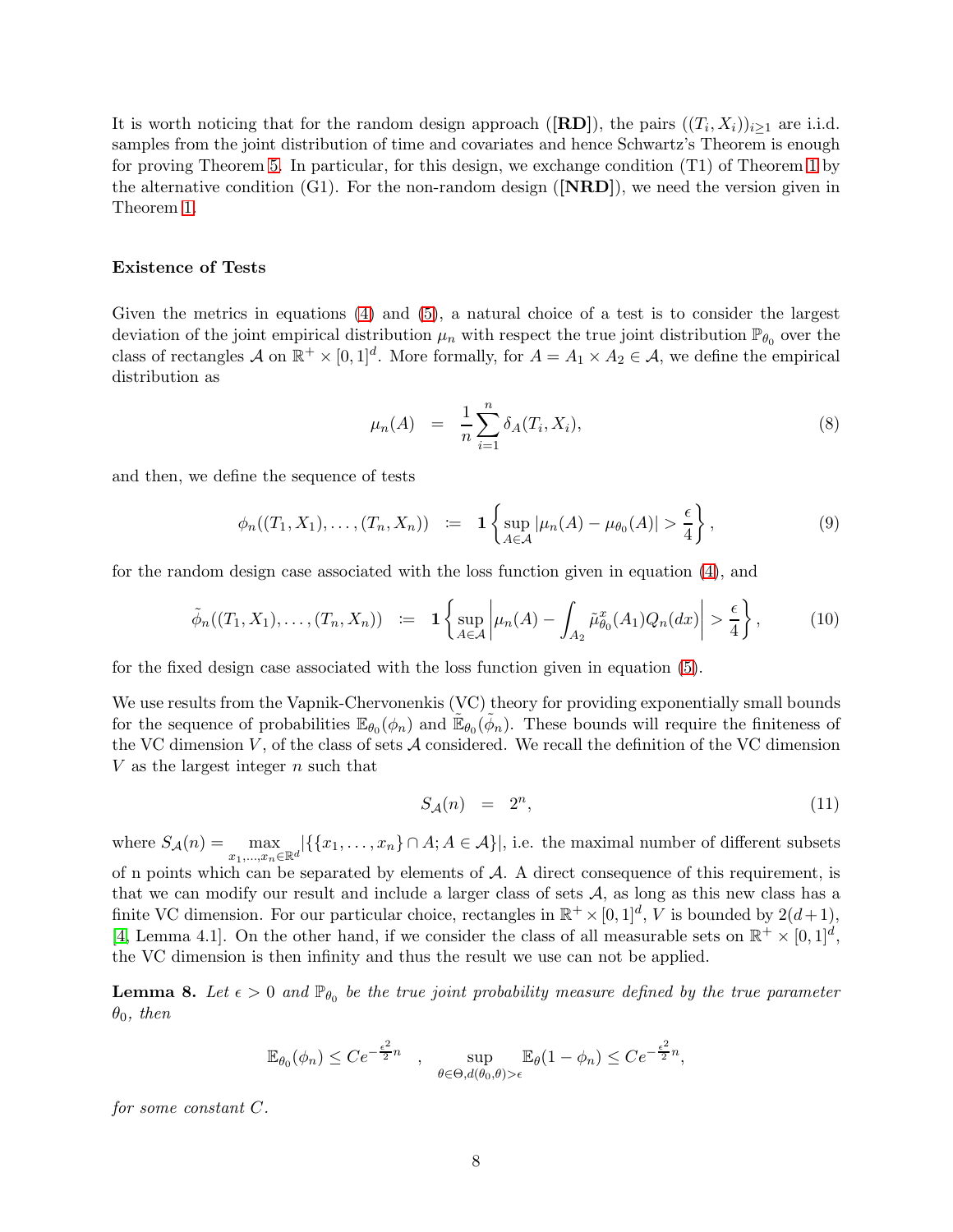<span id="page-9-2"></span>**Lemma 9.** Let  $\epsilon > 0$  and  $\tilde{\mathbb{P}}_{\theta_0}$  be the true joint probability measure defined by the true parameter  $\theta_0$ *, then* 

$$
\tilde{\mathbb{E}}_{\theta_0}(\tilde{\phi}_n)\leq \tilde{C}e^{-\frac{\epsilon^2}{2}n}\quad,\quad \sup_{\theta\in\Theta,d_n(\theta_0,\theta)>\epsilon}\tilde{\mathbb{E}}_{\theta}(1-\tilde{\phi}_n)\leq \tilde{C}e^{-\frac{\epsilon^2}{2}n},
$$

*for some constant*  $\tilde{C}$ *.* 

#### Prior Positivity of neighbourhoods

We proceed to prove the conditions related to Kullback-Leibler neighbourhoods of the true parameter  $\theta_0$ . In order to do this, we define a set  $B_{\delta,\tau}$ , in which conditions (G1) and (T1) will be satisfied for both settings. We finish our result by proving the positivity of such set.

**Definition 10.** Let  $\delta > 0$  and  $\tau > 1$ , then

$$
B_{\delta,\tau} \quad := \quad \left\{ \theta \in \Theta : \left| \frac{\Omega}{\Omega_0} - 1 \right| < \delta; \sup_{t \in [0,\tau]} |\eta_j(t) - \eta_{j0}(t)| \le \frac{\delta}{1 + \tau}, \inf_{t > \tau} \{\eta_j(t) h_d(t)\} > -1, \forall j \right\} . \tag{12}
$$

Then, we show that for a given  $\epsilon > 0$ , we can always find some  $\delta(\epsilon) > 0$  and  $\tau(\epsilon) > 1$  such that  $KL(\theta_0, \theta) < \epsilon$  for all  $\theta \in B_{\delta(\epsilon), \tau}$  for all  $\tau \geq \tau(\epsilon)$ , in the case of condition (G1). The intuition behind this proof is that since the KL is finite (and defined as an integral), from some point onwards, we do not care about the tail of the Gaussian process. We quantify the notion of "not caring" by multiplying the Gaussian process by the decreasing function  $h_d$  from some time  $\tau(\epsilon)$ . The same applies for condition (T1). We formalize this result in the two following lemmas.

<span id="page-9-0"></span>Lemma 11. *Assume the random design* [RD] *for the covariates and assumption (A3). Let* 0 <  $\epsilon$  < 1, then there exits  $0 < \delta(\epsilon) < \frac{1}{2}$  small enough and  $\tau(\epsilon) > 1$  large enough such that for all  $\tau \geq \tau(\epsilon)$  *and for all*  $\theta \in B_{\delta(\epsilon), \tau}$ *,* 

$$
\mathbb{E}_{\theta_0} \left( \log \frac{f_X(T, \theta_0)}{f_X(T, \theta)} \right) < \epsilon.
$$

<span id="page-9-1"></span>**Lemma 12.** Assume the fixed design **[NRD]** for the covariates and assumption  $(A3')$ . Let  $0 <$  $\epsilon$  < 1, then there exits  $0 < \delta(\epsilon) < \frac{1}{2}$  $\frac{1}{2}$  small enough and  $\tau(\epsilon) > 1$  *large enough such that for all*  $\tau \geq \tau(\epsilon)$  *and for all*  $\theta \in B_{\delta(\epsilon), \tau}$ ,

- *(i)*  $K_i(\theta_0, \theta) < \epsilon$  *for all i*
- $(ii)$   $\sum_{i=1}^{\infty} \frac{V_i(\theta_0, \theta)}{i^2}$  $\frac{\sigma_0,\sigma_1}{i^2} < \infty$ .

#### Positivity of  $B_{\delta,\tau}$

Lastly we verify, the prior positivity of the set  $B_{\delta,\tau}$ . Since this set is common to both, Lemma [11](#page-9-0) and Lemma [12,](#page-9-1) we just give a general proof and use it in the two settings.

Indeed, for given  $\delta(\epsilon) > 0$  (as defined in Lemma [11](#page-9-0) or [12\)](#page-9-1), we prove that there always exists  $\tau^*$  > 1 such that  $B_{\delta(\epsilon),\tau}$  has positive measure for all  $\tau \geq \tau^*$ . In this way, by finally taking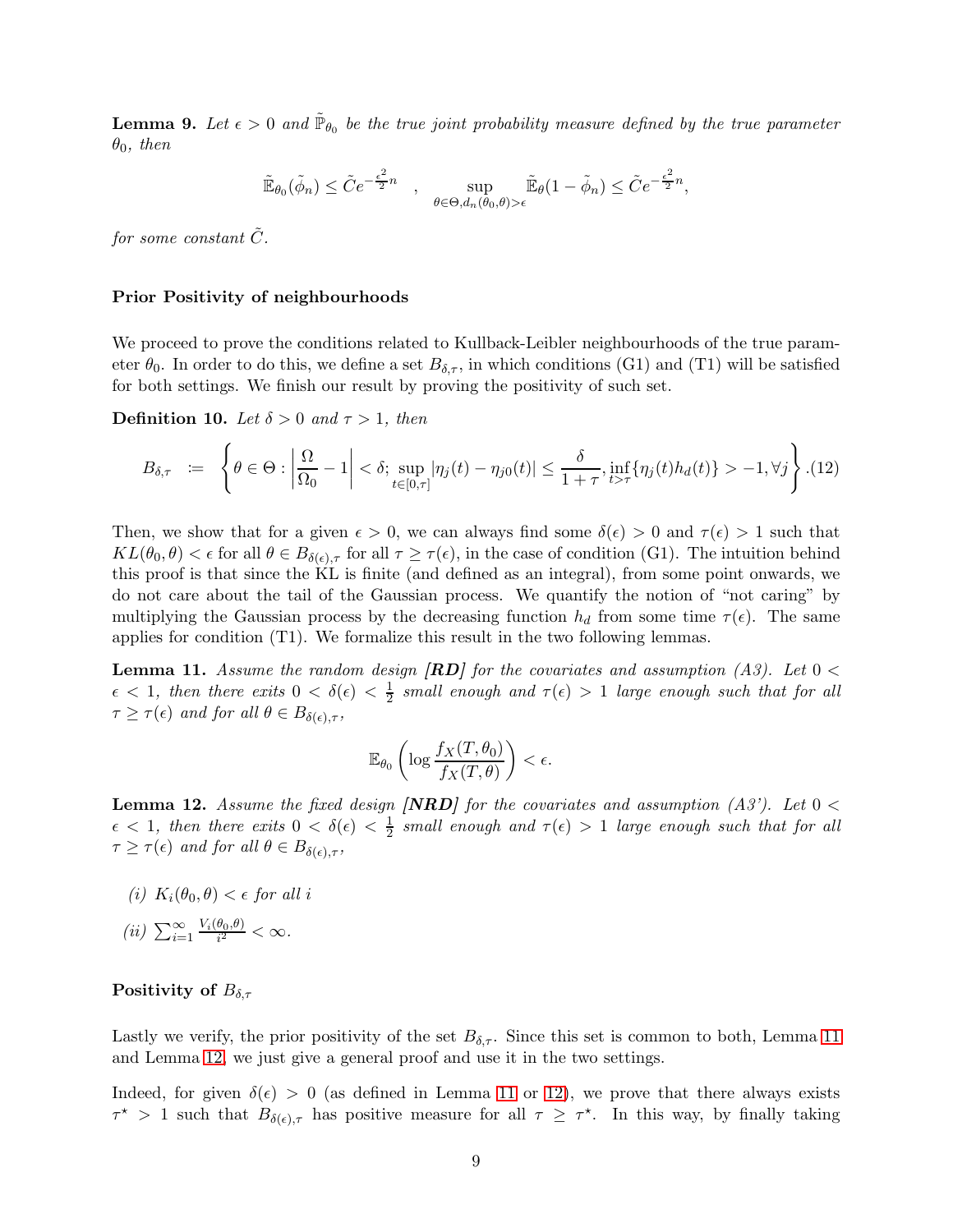$\tau \geq \max\{\tau(\epsilon), \tau^*\}$ , we are able to pick a set  $B_{\delta(\epsilon),\tau}$ , with positive prior probability and satisfying lemmas [11](#page-9-0) or [12](#page-9-1) (depending in which setting we are).

By independence of the Gaussian processes and parameter  $\Omega$ ,

$$
\Pi(B_{\delta,\tau}) = \prod_{j=0}^d \Pi\left(\sup_{t \in [0,\tau]} |\eta_j(t) - \eta_{j,0}(t)| \le \frac{\delta}{1+\tau}, \inf_{t > \tau} \{\eta_j(t)h_d(t)\} > -1\right) \nu\left(\left|\frac{\Omega}{\Omega_0} - 1\right| < \delta\right) \tag{13}
$$

with  $\nu$  (  $\Omega$  $\left|\frac{\Omega}{\Omega_0}-1\right|<\delta$  > 0 by assumption (A3). Hence, we need to check the positivity of the sets

$$
\mathcal{G}^{j}_{\delta,\tau} = \left\{ \sup_{t \in [0,\tau]} |\eta_j(t) - \eta_{j,0}(t)| \leq \frac{\delta}{1+\tau}, \inf_{t > \tau} \{ \eta_j(t) h_d(t) \} > -1 \right\},
$$
\n(14)

for every  $j \in \{0, \ldots, d\}$ .

In order to show this, we consider alternative events  $\tilde{\mathcal{G}}_{\delta,\tau}^j$ , in terms of the new processes  $(\tilde{\eta}_j(t))_{t\geq 0}$ defined in equation [\(7\)](#page-5-1), and show that from some  $\tau_{S_j} > 1$ ,

$$
\tilde{\mathcal{G}}_{\delta,\tau}^j \quad \subseteq \quad \mathcal{G}_{\delta,\tau}^j, \forall \tau > \tau_{S_j}.
$$

By Lemma [4,](#page-5-2) the processes  $(\hat{\eta}_i(t))_{t>0}$  can be seen as probability measures on the separable Banach space  $\mathbb{B} = (\mathcal{C}_0, \|\|_{\infty})$ . Then, by definition, for a function  $\hat{\eta}_{j,0}$  in the support of  $\hat{\eta}_j$ , there exits  $\tau_{S_j} > 1$ such that

$$
\hat{\eta}_{j,0}(t) \geq -\frac{1}{2} \quad \forall t \geq \tau_{S_j}
$$

Moreover, if define  $\eta_{j,0} = \frac{\hat{\eta}_{j,0}}{h_j}$  $\frac{h_i}{h_d}$  (assumption (A4)), since  $h_d(t)$  is strictly decreasing

<span id="page-10-0"></span>
$$
\hat{\mathcal{G}}_{\delta,\tau}^{j} = \left\{ \sup_{t \in [0,\tau]} |\hat{\eta}_j(t) - \hat{\eta}_{j,0}(t)| \le \frac{\delta h_d(\tau)}{1+\tau}, \sup_{t > \tau} |\hat{\eta}_j(t) - \hat{\eta}_{j,0}(t)| \le \frac{1}{3} \right\} \subseteq \mathcal{G}_{\delta,\tau}^{j},\tag{15}
$$

.

for all  $\tau \geq \tau_{S_j} > 1$ . As we may have a different  $\tau_{S_j}$  for each  $j \in \{0, \ldots, d\}$ , we consider

<span id="page-10-2"></span>
$$
\tau_S = \max_{j \in \{0, \ldots, d\}} \{\tau_{S_j}\},\tag{16}
$$

which guarantees that equation [\(15\)](#page-10-0) is satisfied for all j (at the same time) when  $\tau > \tau_S$ . We continue by computing the probabilities of the sets  $\hat{\mathcal{G}}_{\delta,\tau}^j$ , which lead us to compute a centred small probability version of the event of interest.

<span id="page-10-1"></span>Lemma 13. *Define the centred event*

$$
C_{\delta,\tau}^j = \left\{ \sup_{t \in [0,\tau]} |\hat{\eta}_j(t)| \leq \frac{\delta h_d(\tau)}{2(1+\tau)}, \sup_{t > \tau} |\hat{\eta}_j(t)| \leq \frac{1}{6} \right\},\,
$$

*then, there exits*  $\tau_C > 1$  *such that* 

 $\Pi(C_{\delta,\tau}^j) > 0.$ 

*for all*  $\tau > \tau_C$  *and all*  $i \in \{0, \ldots, d\}$ *.*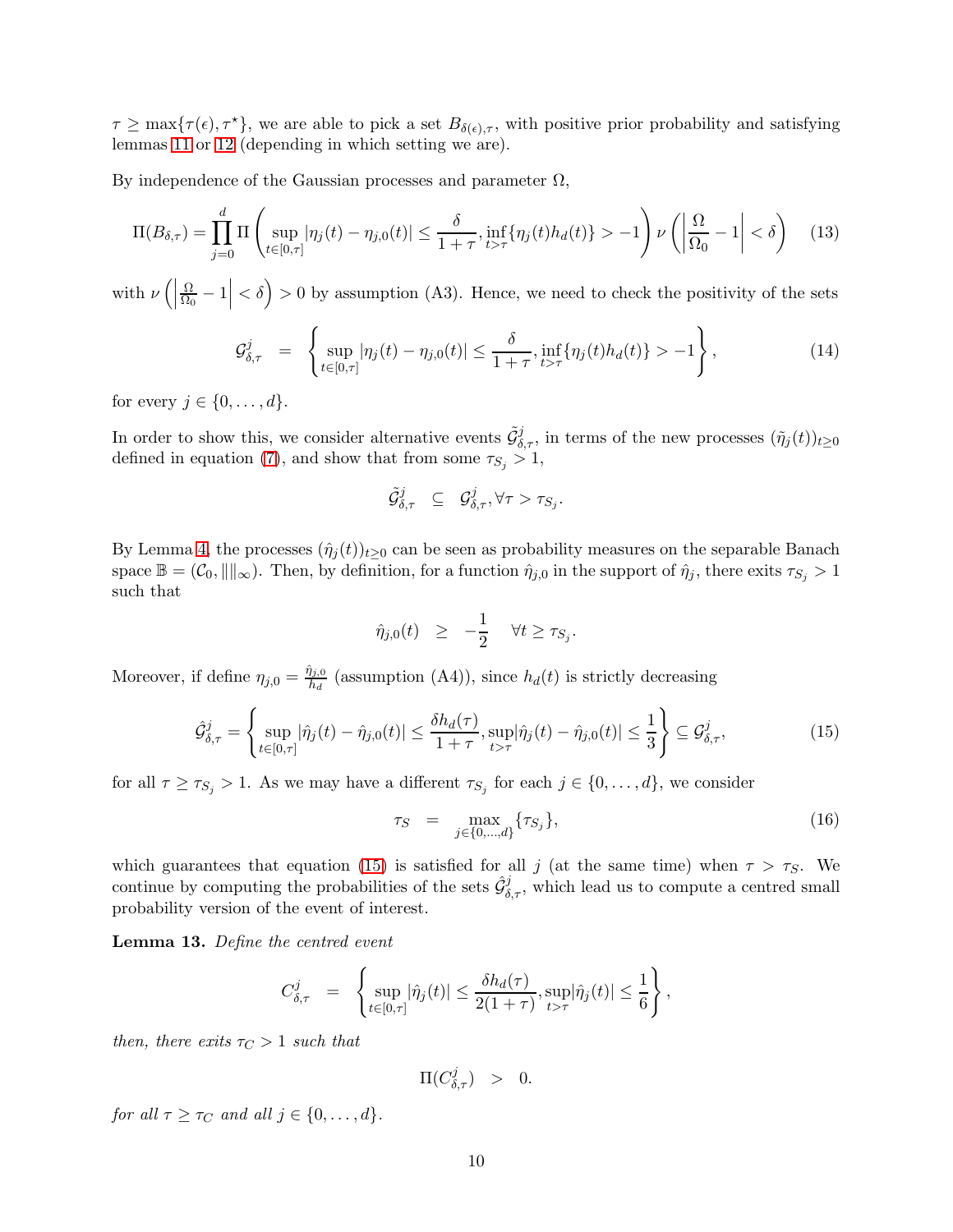It follows the main result of this section

<span id="page-11-0"></span>**Theorem 14.** Consider  $\hat{\mathcal{G}}_{\delta,\tau}^j$  as defined in equation [\(15\)](#page-10-0), then there exists  $\tau_P > \tau_C$  such that

$$
\Pi\left(\hat{\mathcal{G}}_{\delta,\tau}^{j}\right) \hspace{0.1in} > \hspace{0.1in} 0.
$$

*for all*  $\tau > \tau_P$  *for all j*.

*Proof of Theorem [14.](#page-11-0)* By Lemma [4,](#page-5-2) the processes  $(\hat{\eta}_i(t))_{t>0}$  can be seen as probability measures on the separable Banach space  $\mathbb{B} = (\mathcal{C}_0, \| \|_{\infty})$ . Hence, by Lemma 5.1 of Van der Vaart and van Zanten (2008) [\[16\]](#page-31-12), the support of  $(\hat{\eta}_j)_{t\geq 0}$  is equal to the closure of the reproducing kernel Hilbert space  $\mathbb{H}_i \subset \mathbb{B}$  in the Banach space  $\mathbb{B}$ .

Let  $\delta_B = \frac{\delta h_d(\tau)}{2(1+\tau)}$  $\frac{\delta h_d(\tau)}{2(1+\tau)}$  and take  $\tau_B > 0$  such that  $0 < \delta_B < \frac{1}{6}$  $\frac{1}{6}$  for all  $\tau > \tau_B$ . Notice this is possible as  $h_d(t)$  is a strictly decreasing for  $t > 1$ . Consider  $g_j \in \mathbb{H}_j$  with  $||g_j - \hat{\eta}_{0,j}||_{\infty} \leq \delta_B$ , by triangular inequality,

$$
\left\|\hat{\eta}_j - \hat{\eta}_j\right\|_{\infty} \leq \left\|\hat{\eta}_j - g_j\right\|_{\infty} + \delta_B,\tag{17}
$$

hence

$$
\Pi\left(\hat{\mathcal{G}}_{\delta,\tau}^{j}\right) = \Pi\left(\sup_{t\in[0,\tau]}|\hat{\eta}_{j}-\hat{\eta}_{j,0}|(t) \leq \frac{\delta h_d(\tau)}{1+\tau}, \sup_{t>\tau}|\hat{\eta}_{j}-\hat{\eta}_{j,0}|(t) \leq \frac{1}{3}\right)
$$
\n
$$
\geq \Pi\left(\sup_{t\in[0,\tau]}|\hat{\eta}_{j}-g_{j}|(t) \leq \frac{\delta h_d(\tau)}{2(1+\tau)}, \sup_{t>\tau}|\hat{\eta}_{j}-g_{j}|(t) \leq \frac{1}{3}-\delta_B\right)
$$
\n
$$
\geq e^{-\frac{1}{2}\|g_{j}\|_{\mathbb{H}_{j}}^{2}}\Pi\left(\sup_{t\in[0,\tau]}|\hat{\eta}_{j}|(t) \leq \frac{\delta h_d(\tau)}{2(1+\tau)}, \sup_{t>\tau}|\hat{\eta}_{j}|(t) \leq \frac{1}{6}\right),
$$

where last inequality comes from the result of Kuelbs, Li and Lindi (1994) [\[12\]](#page-31-14) (Lemma 5.2 in Van der Vaart and van Zanten (2008) [\[16\]](#page-31-12)) and since  $\delta_B \leq \frac{1}{6}$ .

On the other hand, by Lemma [13,](#page-10-1) there exits  $\tau_C > 1$  such that for all  $\tau \geq \tau_C$ ,

$$
\Pi \left( \sup_{t \in [0,\tau]} |\hat{\eta}_j|(t) \le \frac{\delta h_d(\tau)}{2(1+\tau)}, \sup_{t > \tau} |\hat{\eta}_j|(t) \le \frac{1}{6} \right) > 0,
$$
\n(18)

for all  $j \in \{0, \ldots, d\}$ . Finally, we conclude

 $\Pi(\mathcal{G}_{\delta,\tau}^j) > 0.$ 

for all  $\tau > \tau_P = \max{\{\tau_B, \tau_C\}}$  and for all  $j \in \{0, \ldots, d\}$ .

Given  $\epsilon > 0$ , by Lemma [11](#page-9-0) (or alternatively Lemma [12](#page-9-1) if we are in the fixed covariates design), there exits  $\delta(\epsilon) > 0$  and  $\tau(\epsilon) > 1$  such that for all  $\tau > \tau(\epsilon)$ , the set  $B_{\delta(\epsilon),\tau}$  is contained in a Kullback-Leibler neighbourhood of  $\theta_0$  of radius  $\epsilon$ . On the other hand, by equation [\(16\)](#page-10-2) and Lemma [14,](#page-11-0) for the same  $\delta(\epsilon) > 0$ , there exists  $\tau_S$  and  $\tau_P$  such that for all  $\tau > \max\{\tau_S, \tau_P\}$ ,  $\Pi(B_{\delta(\epsilon), \tau}) > 0$ . Therefore, we conclude the proof of condition (G1) (or (T1) respectively) by taking any set  $B_{\delta(\epsilon),\tau}$ with  $\tau > {\tau_S, \tau_P, \tau(\epsilon)} > 1$ .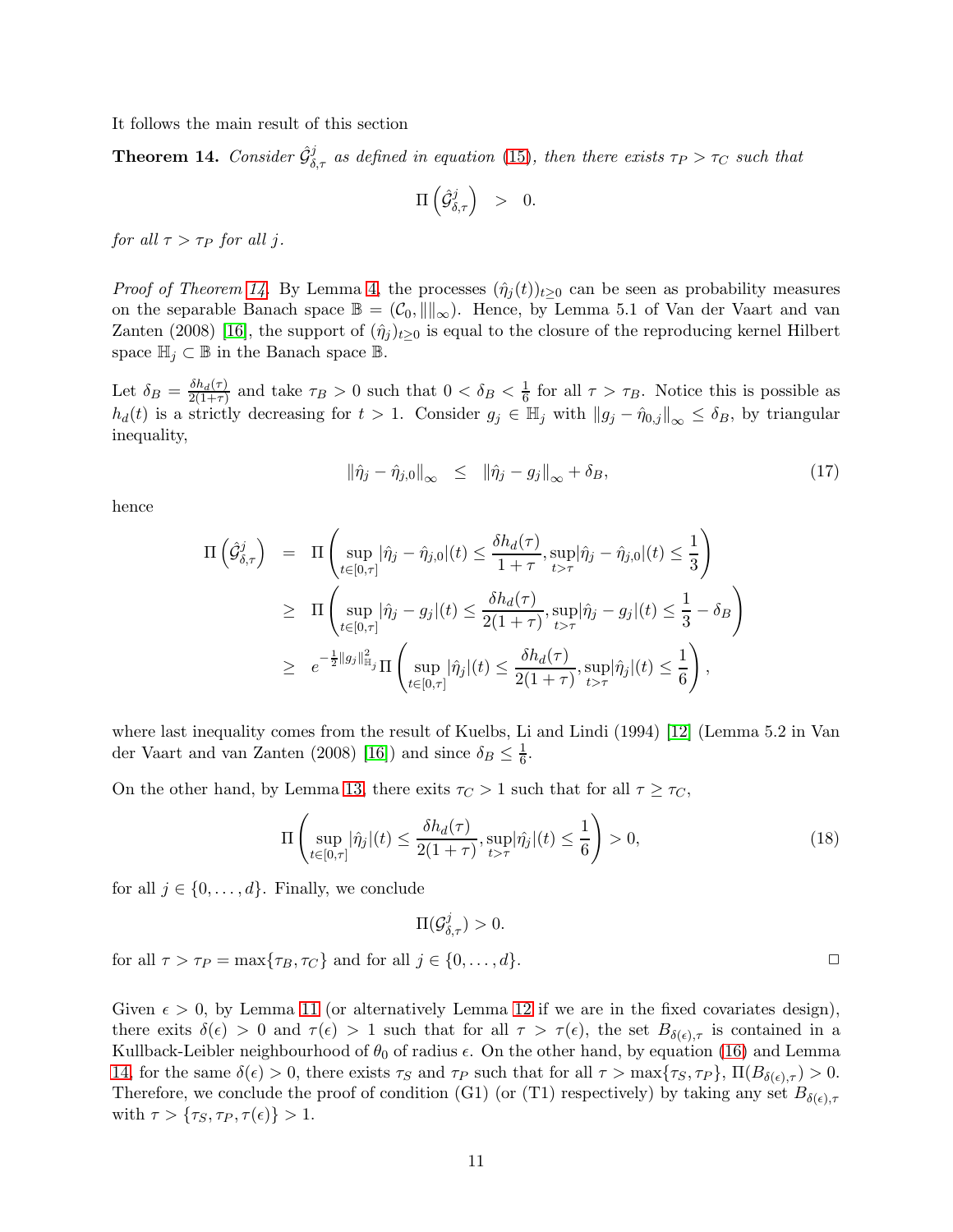## 6 Discussion

We have proved almost surely posterior consistency for a metric that considered survival functions over a large class of possible stratifications of the covariate space  $[0,1]^d$ . This was done under the further assumption that covariates arise in a random design, i.e. they follow a probability distribution Q on  $[0,1]^d$ , and under a non-random design.

In general, we found that the assumptions listed in section [4.4](#page-5-3) were quite reasonable and natural for the type of data we were dealing with. In particular, we were able to prove the consistency result for stationary kernels  $\kappa$ , such that  $(\kappa_j(0) - \kappa_j(2^{-n}))^{-1} \geq n^6$ . We believe this is quite general as it includes a large family of kernels. Some important examples are the Squared exponential and the Ornstein-Uhlenbeck kernel. Furthermore, assumptions  $(A3)$  and  $(A3')$  imposed some restrictions over the tail of the distribution of the random variable we were considering. We believe they are not too restrictive as it is not unusual to consider random variables with finite second moment.

Additionally, there are two specific assumptions which come implicitly from the definition of the model in equation [\(1\)](#page-2-1), and may have a stronger effect for our results. We review them and discuss up to what extent they could be modified. In section 2, we inherit the specific assumption that the link function  $\sigma$  is defined as the sigmoid function. We believe it should be possible to generalize this function to an arbitrary bounded and Lipchitz function since our proof just uses these particular properties of the sigmoid function. With respect the covariates, there is also a strong assumption as we assume X takes values on the compact space  $[0, 1]^d$ . While considering something more general as  $\mathbb{R}^d$  will not change at all the results for the sequence of tests, it would require to completely modify the proofs regarding the Kullback-Leibler neighbourhoods in Lemma [11](#page-9-0) and [12.](#page-9-1)

Lastly, it is worth noticing, that a more general version of the model including interactions between covariates could be considered, for example

$$
\lambda_x(t) = \Omega \sigma \left( \eta_0(t) + \sum_{j=1}^d x_j \eta_j(t) + \sum_{j=1}^d \sum_{i=j+1}^d x_j x_i \eta_{j,i}(t) \right).
$$

It is not hard to check the same techniques apply for this case, of for even more complex interactions.

## 7 Acknowledgements

The authors thanks Nicolás Rivera for comments that greatly improved this manuscript. We also thank Judith Rousseau for her comments at early stage of this research.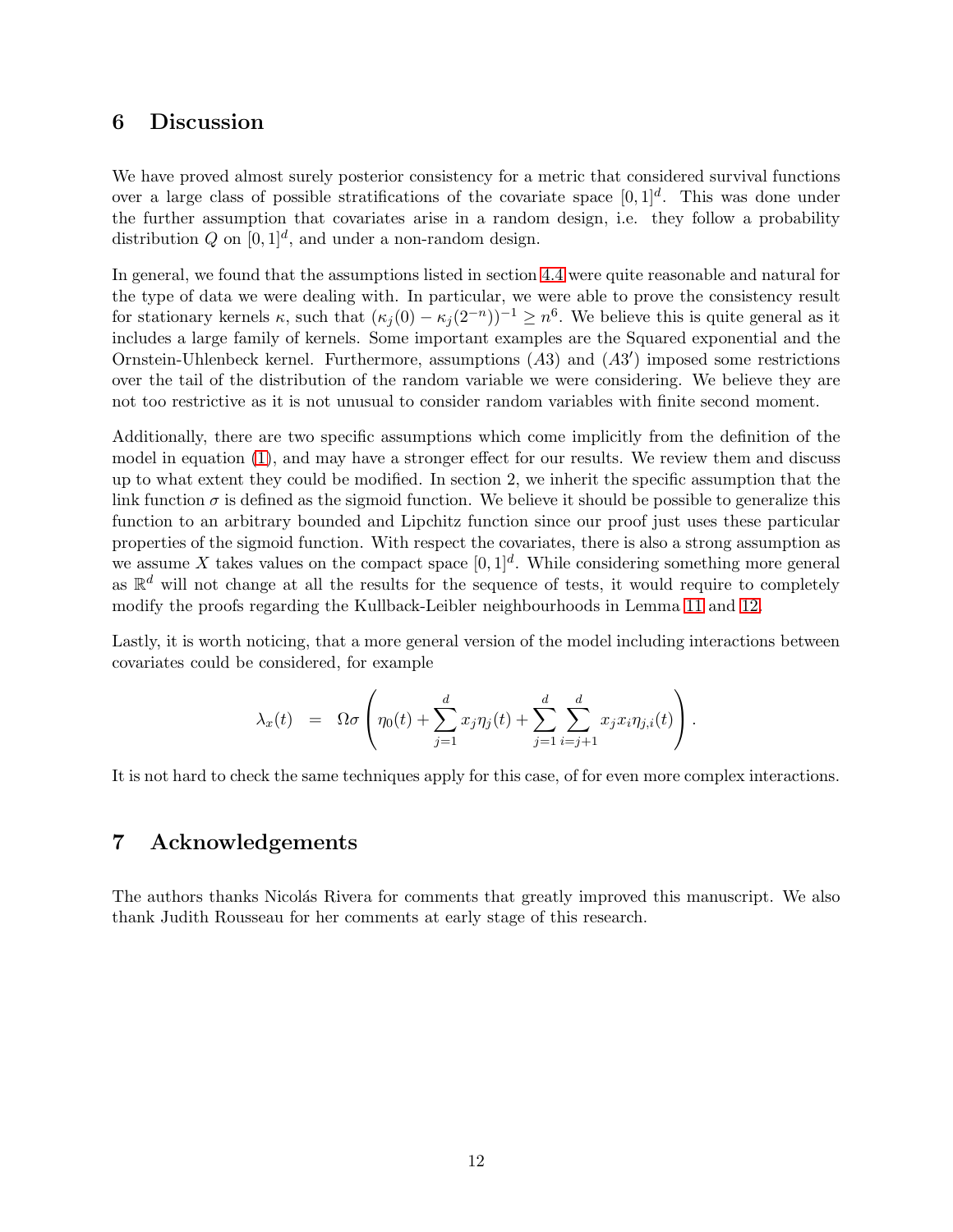## 8 Appendix

*Proof of Lemma [8](#page-8-0) and [9.](#page-9-2)* We proceed to prove Lemma 8 and Lemma 9. Let  $\epsilon > 0$ , by a direct application of the bounded difference inequality [\[4,](#page-31-11) Theorem 2.2], we obtain

<span id="page-13-0"></span>
$$
\mathbb{P}_{\theta_0}\left(\left|\sup_{A\in\mathcal{A}}|\mu_n(A)-\mu_{\theta_0}(A)|-\mathbb{E}_{\theta_0}\left(\sup_{A\in\mathcal{A}}|\mu_n(A)-\mu_{\theta_0}(A)|\right)\right|>\frac{\epsilon}{2}\right) \leq 2e^{-n\frac{\epsilon^2}{2}}.\tag{19}
$$

For the case of Lemma [9,](#page-9-2) the same result can be applied, since the function

$$
g(T_1,...,T_n) = \sup_{A=A_1 \times A_2 \in \mathcal{A}} \left| \mu_n(A) - \int_{A_2} \mu_{\theta_0}^x(A_1) Q_n(dx) \right|
$$
  
= 
$$
\sup_{A=A_1 \times A_2 \in \mathcal{A}} \left| \sum_{i=1}^n \frac{\delta_{x_i}(A_2)}{n} \left( \delta_{T_i}(A_1) - \mu_{\theta_0}^{x_i}(A_1) \right) \right|,
$$

changes by at most  $1/n$  when changing  $T_i$ , for a fixed  $(x_i)_{i\geq 1}$  and regardless of what A is. Therefore, by the bounded difference inequality, and for sets  $A = A_1 \times A_2 \in \mathcal{A}$ 

<span id="page-13-1"></span>
$$
\tilde{\mathbb{P}}_{\theta_0}\left(\sup_{A\in\mathcal{A}}\left|\mu_n(A)-\int_{A_2}\mu_{\theta_0}^x(A_1)Q_n(dx)\right|-\tilde{\mathbb{E}}_{\theta_0}\left(\sup_{A\in\mathcal{A}}\left|\mu_n(A)-\int_{A_2}\mu_{\theta_0}^x(A_1)Q_n(dx)\right|\right)\right) \leq 2e^{-n\frac{\epsilon^2}{2}}.(20)
$$

Going back to Lemma [8,](#page-8-0) the result in [\[4,](#page-31-11) Theorem 3.1] gives a bound for the expectation in equation [\(19\)](#page-13-0), in terms of the VC shatter coefficient  $S_{\mathcal{A}}(n)$  defined in equation [\(11\)](#page-8-1). Indeed,

$$
\mathbb{E}_{\theta_0} \left( \sup_{A \in \mathcal{A}} |\mu_n(A) - \mu_{\theta_0}(A)| \right) \leq 2\sqrt{\frac{\log 2S_{\mathcal{A}}(n)}{n}}.
$$

For the case of Lemma [9,](#page-9-2) the proof of [\[4,](#page-31-11) Theorem 3.1] can be replicated for obtaining the same bound for the expectation in equation [\(20\)](#page-13-1) for a fixed sequence of covariates  $(x_i)_{i\geq 1}$ , then

$$
\widetilde{\mathbb{E}}_{\theta_0}\left(\sup_{A\in\mathcal{A}}\left|\mu_n(A)-\int_{A_2}\mu_{\theta_0}^x(A_1)Q_n(dx)\right|\right) \leq 2\sqrt{\frac{\log 2S_{\mathcal{A}}(n)}{n}}.
$$

As in both cases we have exactly the same bounds in terms of the shatter coefficient of  $S_{\mathcal{A}}(n)$ , we just prove Lemma [8](#page-8-0) and argue the proof for Lemma [9](#page-9-2) is exactly the same.

By [\[4,](#page-31-11) Lemma 4.1], the VC dimension of the class of subsets  $\mathcal{A}$  (rectangles in  $\mathbb{R}^+ \times [0,1]^d$ ) is upper bounded by  $2(d+1)$ . Furthermore, [\[4,](#page-31-11) Corollary 4.1] provides a bound for the VC shatter coefficient of the class  $\mathcal A$  given by

$$
S_{\mathcal{A}}(n) \le (n+1)^{2(d+1)}.
$$

Combining the last results, we get

$$
\mathbb{E}_{\theta_0}\left(\sup_{A\in\mathcal{A}}|\mu_n(A)-\mu_{\theta_0}(A)|\right) \leq 2\sqrt{\frac{\log(2(n+1)^{2(d+1)})}{n}},
$$

which decreases to 0 as n goes to infinity. From this result, we conclude there exists  $N > 0$  large enough such that for all  $n \geq N$ 

$$
\mathbb{E}_{\theta_0}(\phi_n) = \mathbb{P}_{\theta_0} \left( \sup_{A \in \mathcal{A}} |\mu_n(A) - \mu_{\theta_0}(A)| > \frac{\epsilon}{4} \right) \le 2e^{-n\frac{\epsilon^2}{2}}.
$$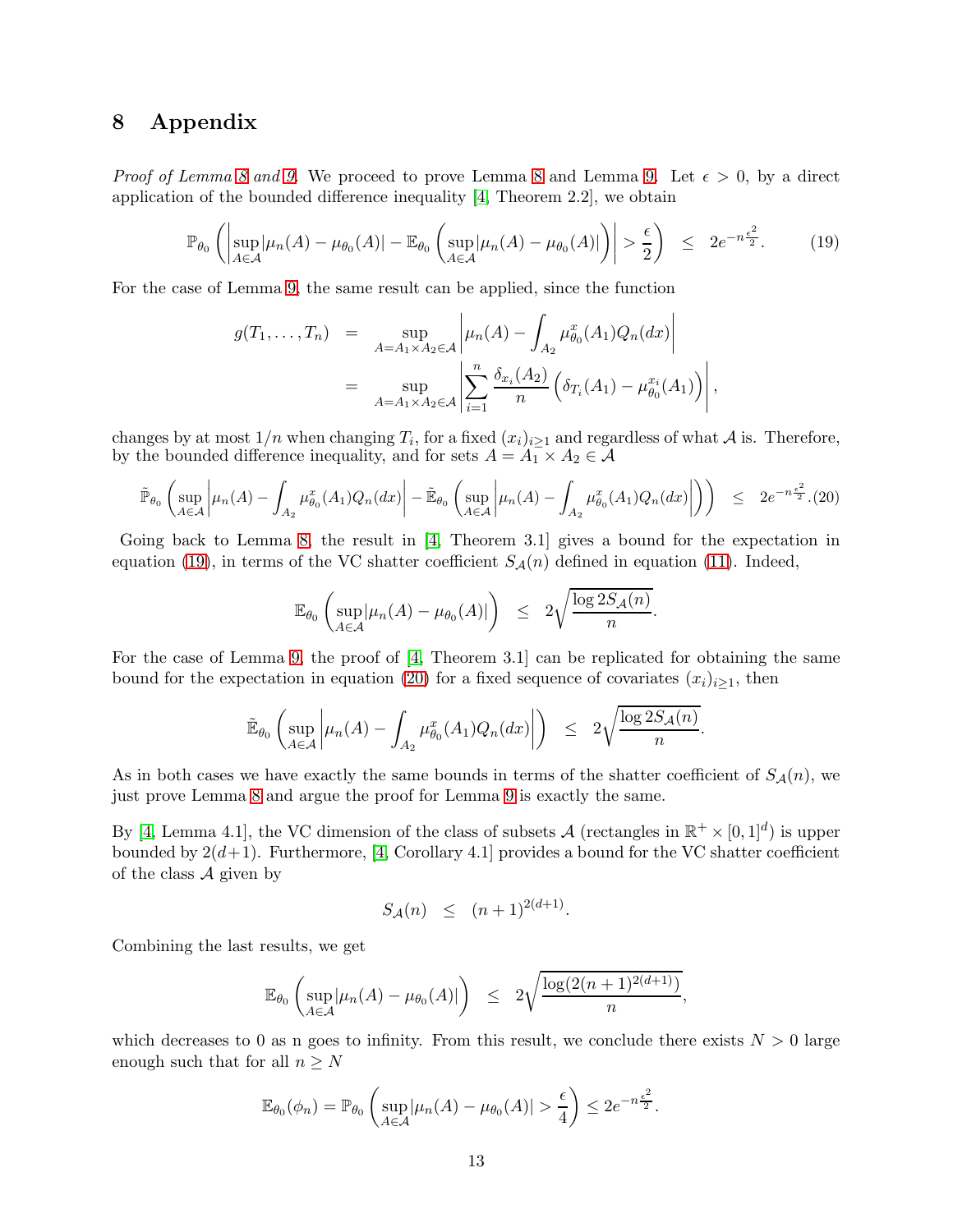We proceed to prove the exponentially small bound for the type II errror. By definition of the supremum there exists a rectangle  $A^* \in \mathcal{A}$  such that  $|\mu_{\theta_0}(A^*) - \mu_{\theta_1}(A^*)| > \frac{2\epsilon}{3}$  $\frac{2\epsilon}{3}$ , with  $\theta_1 \in \{\theta:$  $d(\theta, \theta_0) > \epsilon$ . On the other hand,

<span id="page-14-0"></span>
$$
\mathbb{E}_{\theta_1}(1-\phi_n) = \mathbb{P}_{\theta_1}\left(\sup_{A\in\mathcal{A}}|\mu_n(A)-\mu_{\theta_0}(A)|\leq \frac{\epsilon}{4}\right) \leq \mathbb{P}_{\theta_1}\left(|\mu_n(A^*)-\mu_{\theta_0}(A^*)|\leq \frac{\epsilon}{4}\right). \tag{21}
$$

Define the event,

$$
E = \left\{ \sup_{A \in \mathcal{A}} |\mu_n(A) - \mu_{\theta_1}(A)| \leq \frac{\epsilon}{4} \right\},\,
$$

we proceed by computing the probability of equation [\(21\)](#page-14-0) using total probability,

<span id="page-14-1"></span>
$$
(21) = \mathbb{P}_{\theta_1} \left( |\mu_n(A^*) - \mu_{\theta_0}(A^*)| \leq \frac{\epsilon}{4} \cap E \right) + \mathbb{P}_{\theta_1} \left( |\mu_n(A^*) - \mu_{\theta_0}(A^*)| \leq \frac{\epsilon}{4} \cap E^c \right)
$$
  
\n
$$
\leq \mathbb{P}_{\theta_1} \left( |\mu_n(A^*) - \mu_{\theta_0}(A^*)| \leq \frac{\epsilon}{4} \cap \sup_{A \in \mathcal{A}} |\mu_n(A) - \mu_{\theta_1}(A)| \leq \frac{\epsilon}{4} \right) + \mathbb{P}_{\theta_1} \left( \sup_{A \in \mathcal{A}} |\mu_n(A) - \mu_{\theta_1}(A)| > \frac{\epsilon}{4} \right)
$$
  
\n
$$
\leq \mathbb{P}_{\theta_1} \left( |\mu_n(A^*) - \mu_{\theta_0}(A^*)| \leq \frac{\epsilon}{4} \cap |\mu_n(A^*) - \mu_{\theta_1}(A^*)| \leq \frac{\epsilon}{4} \right) + 2e^{-n\frac{\epsilon^2}{2}}.
$$
 (22)

By triangle inequality, we have

$$
|\mu_{\theta_0} - \mu_{\theta_1}| - |\mu_n - \mu_{\theta_1}| \leq |\mu_n - \mu_{\theta_0}|.
$$

Plugging in this result in equation [\(22\)](#page-14-1),

$$
(22) \leq \mathbb{P}_{\theta_1} \left( |\mu_{\theta_0}(A^*) - \mu_{\theta_1}(A^*)| - |\mu_n(A^*) - \mu_{\theta_1}(A^*)| \right) \leq \frac{\epsilon}{4} \cap |\mu_n(A^*) - \mu_{\theta_1}(A^*)| \leq \frac{\epsilon}{4} + 2e^{-n\frac{\epsilon^2}{2}}
$$
  

$$
\leq \mathbb{P}_{\theta_1}(\emptyset) + 2e^{-n\frac{\epsilon^2}{2}},
$$

since  $|\mu_{\theta_0}(A^*) - \mu_{\theta_1}(A^*)| > \frac{2\epsilon}{3}$  and  $|\mu_n(A^*) - \mu_{\theta_1}(A^*)| \leq \frac{\epsilon}{4}$ . Finally,

$$
\mathbb{E}_{\theta_1}(1-\phi_n) \leq 2e^{-n\frac{\epsilon^2}{2}}.
$$

Taking the supremum over the  $\{\theta_1 \in \Theta : d(\theta_0, \theta_1) > \epsilon\}$  we conclude the result.

**Lemma 15.** *Let*  $\delta > 0$ ,  $\tau > 1$  *and*  $x \in [0, 1]^d$ *. Define* 

$$
B_{\delta,\tau} = \left\{ (\eta_0,\ldots,\eta_d) : \sup_{t\in[0,\tau]} |\eta_j(t) - \eta_{j,0}(t)| \leq \frac{\delta}{1+\tau}, \forall j \in \{0,\ldots,d\} \right\}
$$

*and*

$$
Y_x(t) = \eta_0(t) + \sum_{j=1}^d x_j \eta_j(t)
$$

*and*  $Y_{x0}(t)$ *, when replacing*  $\theta$  *by*  $\theta_0$ *. Let*  $\sigma(x)$  *be the sigmoid function, then for all*  $\delta > 0$  *and*  $(\eta_0, \ldots, \eta_d) \in B_{\delta, \tau},$ 

<span id="page-14-2"></span>
$$
\max_{x \in [0,1]^d} \sup_{t \in [0,\tau]} |\sigma(Y_x(t)) - \sigma(Y_{x0}(t))| \leq \frac{d+1}{1+\tau} \delta, \tag{23}
$$

*and*

<span id="page-14-3"></span>
$$
\max_{x \in [0,1]^d} \sup_{t \in [0,\tau]} |\log \sigma(Y_x(t)) - \log \sigma(Y_{x0}(t))| \le \frac{d+1}{1+\tau} \delta. \tag{24}
$$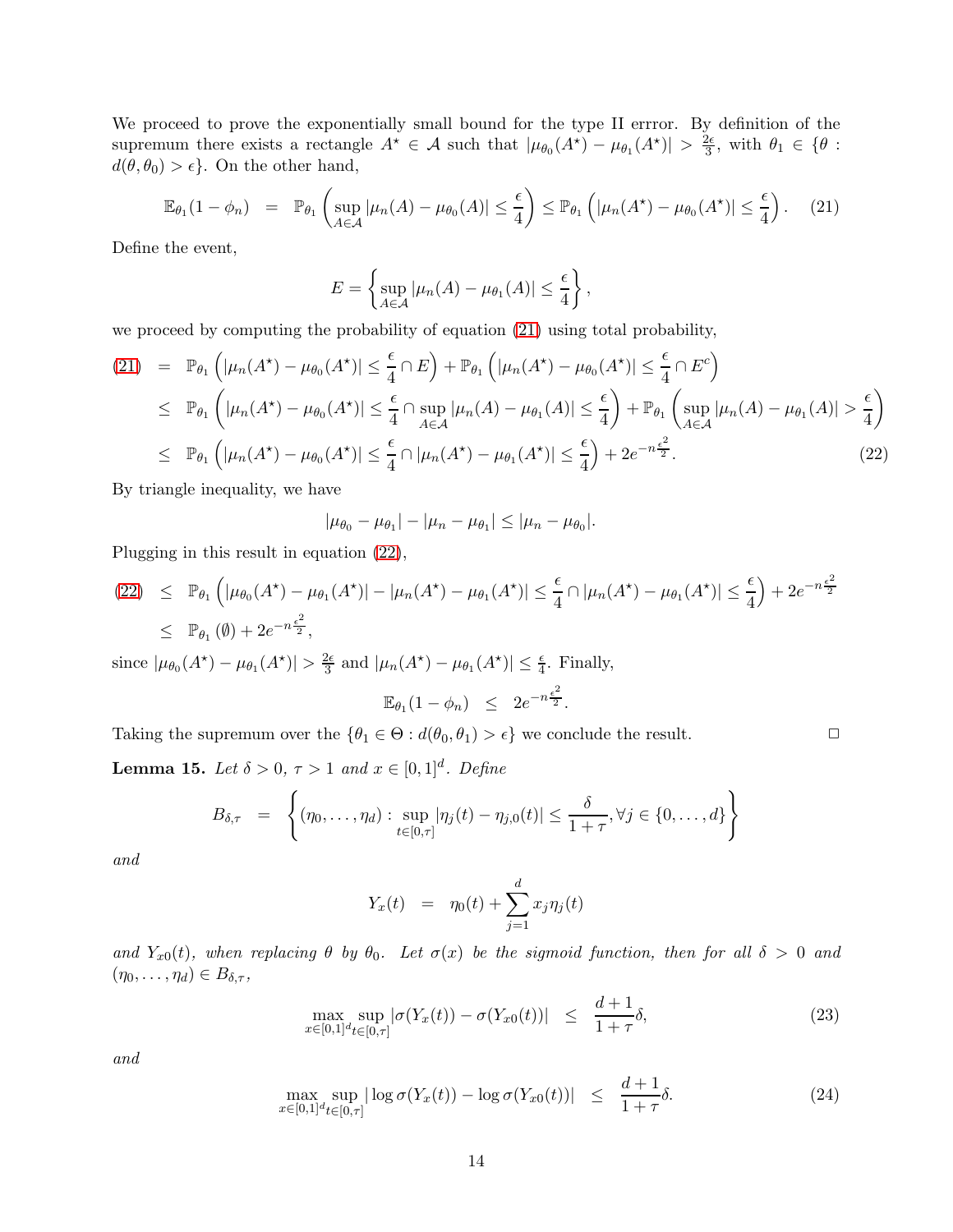*Proof.* Let  $a = Y_x(t)$  and  $b = Y_{x0}(t)$ , by the mean value theorem, there exits c between a and b such that

$$
|\sigma(a) - \sigma(b)| = \left| \frac{e^c}{(e^c + 1)}(a - b) \right|
$$
  
\n
$$
\leq |a - b|
$$
  
\n
$$
= \left| (\eta_0 - \eta_{0,0})(t) + \sum_{j=1}^d x_j (\eta_j - \eta_{j,0})(t) \right|
$$

 $\overline{\phantom{a}}$  $\overline{\phantom{a}}$ 

 $\overline{\phantom{a}}$ I  $\overline{\phantom{a}}$ 

By taking supremum on both sides of the above equation, we get equation [\(23\)](#page-14-2), indeed

$$
\sup_{t \in [0,\tau]} |\sigma(Y_x(t)) - \sigma(Y_{x0}(t))| \leq \sup_{t \in [0,\tau]} \left| (\eta_0 - \eta_{0,0})(t) + \sum_{j=1}^d x_j (\eta_j - \eta_{j,0})(t) \right|
$$
  
\n
$$
\leq \sup_{t \in [0,\tau]} |(\eta_0 - \eta_{0,0})(t)| + \sum_{j=1}^d |x_j| \sup_{t \in [0,\tau]} |\eta_j - \eta_{j0}(t)|
$$
  
\n
$$
\leq \frac{\delta}{1+\tau} + \sum_{j=1}^d |x_j| \frac{\delta}{1+\tau}
$$
  
\n
$$
\max_{x \in [0,1]^d} \sup_{t \in [0,\tau]} |\sigma(Y_x(t)) - \sigma(Y_{x0}(t))| \leq \frac{d+1}{1+\tau} \delta
$$

 $\overline{1}$ 

The proof for equation [\(24\)](#page-14-3) follows by the same argument.  $\Box$ 

*Proof of Lemma [11](#page-9-0) and [12.](#page-9-1)* The function

$$
f_x(t; \theta) = \Omega \sigma(Y_x(t)) e^{-\int_0^t \Omega \sigma(Y_x(s)) ds}
$$

 $\overline{1}$ 

can be interpreted as the conditional distribution of a survival time T given the covariate  $X = x$ in the random design. But it also can be interpreted as the distribution of the time  $T$  for a fixed valued of the covariate  $x$ , in the fixed design. Additionally, we define

$$
Y_x(t) = \eta_0(t) + \sum_{j=1}^d x_j \eta_j(t)
$$

and  $Y_{x0}(t)$ , when replacing  $\theta$  by  $\theta_0$ .

#### ♣ [Random design, condition (G1)]

Using the towering property of conditional expectation, we have

$$
\mathbb{E}_{\theta_0} \left( \log \frac{f_X(T, \theta_0)}{f_X(T, \theta)} \right) = \int_{[0,1]^d} \mathbb{E}_{\theta_0} \left( \log \frac{f_x(T, \theta_0)}{f_x(T, \theta)} \middle| X = x \right) Q(dx).
$$

Moreover, by definition

<span id="page-15-0"></span>
$$
\mathbb{E}_{\theta_0} \left( \log \frac{f_x(T, \theta_0)}{f_x(T, \theta)} \bigg| X = x \right) = \int_0^{\tau} \log \frac{f_x(t, \theta_0)}{f_x(t, \theta)} f_x(t, \theta_0) dt + \int_{\tau}^{\infty} \log \frac{f_x(t, \theta_0)}{f_x(t, \theta)} f_x(t, \theta_0) dt. \tag{25}
$$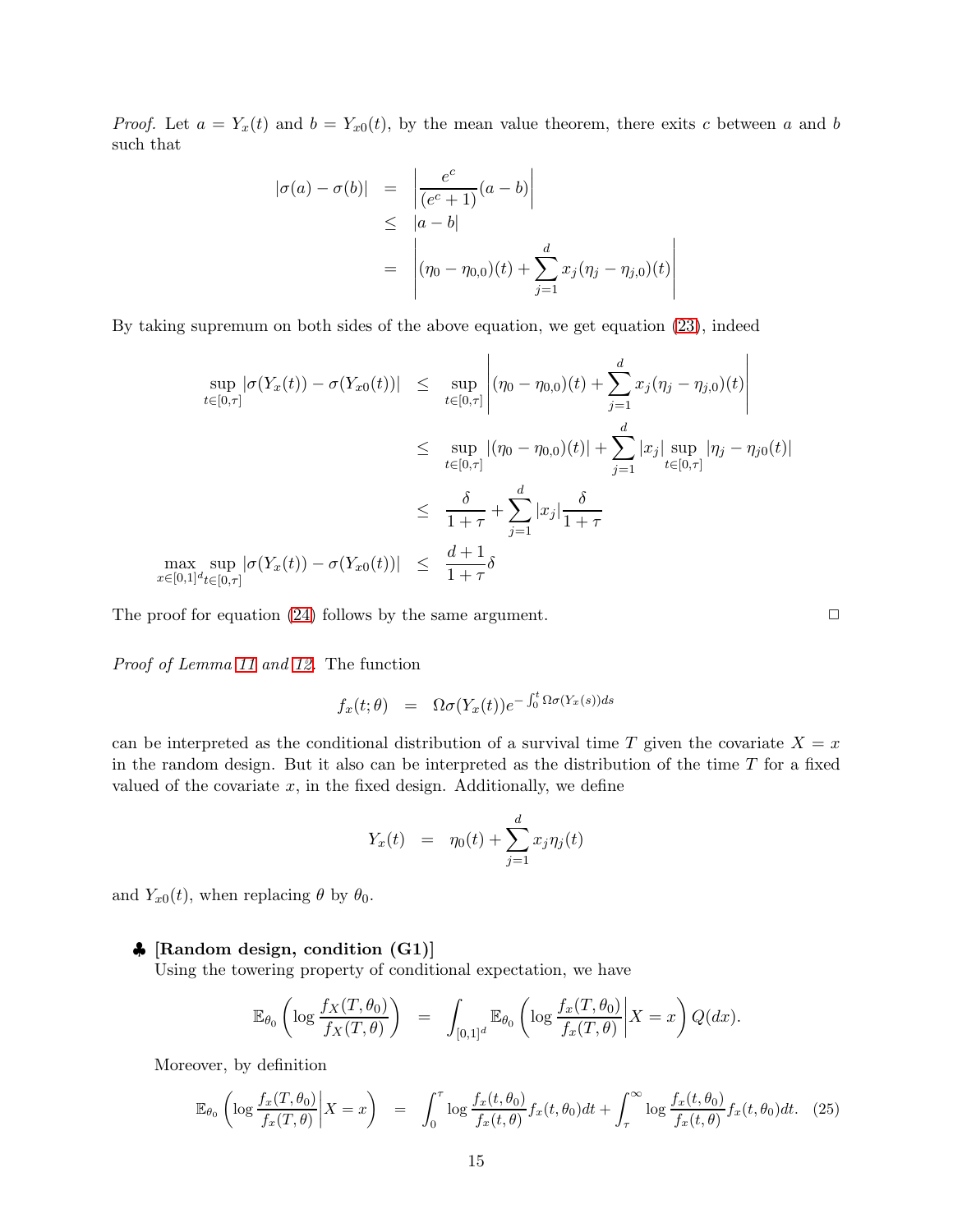The first integral breaks into three parts,

<span id="page-16-0"></span>
$$
\int_0^\tau \log \frac{f_x(t, \theta_0)}{f_x(t, \theta)} f_x(t, \theta_0) dt \leq \int_0^\tau \log \frac{\Omega_0}{\Omega} f_x(t, \theta_0) dt + \int_0^\tau \left| \log \frac{\sigma(Y_{x0}(t))}{\sigma(Y_x(t))} \right| f_x(t, \theta_0) dt + \int_0^\tau \left| \int_0^t \Omega \sigma(Y_x(s)) - \Omega_0 \sigma(Y_{x0}(s)) ds \right| f_x(t, \theta_0) dt = I_1 + I_2 + I_3.
$$
\n(26)

We proceed to bound each of the integrals in equation [\(26\)](#page-16-0). For  $\theta \in B_{\delta,\tau}$ ,

$$
I_1 = \int_0^{\tau} \log \frac{\Omega_0}{\Omega} f_x(t, \theta_0) dt \leq \int_0^{\tau} \left( \frac{\Omega_0}{\Omega} - 1 \right) f_x(t, \theta_0) dt \leq \frac{\delta}{1 - \delta}.
$$

For the second integral, by equation [\(24\)](#page-14-3),

$$
I_2 = \int_0^{\tau} \left| \log \frac{\sigma(Y_{x0}(t))}{\sigma(Y_x(t))} \right| f_x(t, \theta_0) dt \le \int_0^{\tau} \frac{d+1}{\tau+1} \delta f_x(t, \theta_0) dt < \frac{d+1}{\tau+1} \delta,
$$

since  $f_x(\cdot, \theta_0)$  a p.d.f..

Lastly, we break the last integral of equation [\(26\)](#page-16-0) into two terms,

$$
I_3 = \int_0^{\tau} \left| \int_0^t (\Omega \sigma(Y_x(s)) - \Omega_0 \sigma(Y_x(s)) + \Omega_0 \sigma(Y_x(s)) - \Omega_0 \sigma(Y_{x0}(s))) ds \right| f_x(t, \theta_0) dt
$$
  
\n
$$
\leq \int_0^{\tau} \left| \int_0^t (\Omega \sigma(Y_x(s)) - \Omega_0 \sigma(Y_x(s))) ds \right| f_x(t, \theta_0) dt
$$
  
\n
$$
+ \int_0^{\tau} \left| \int_0^t (\Omega_0 \sigma(Y_x(s)) - \Omega_0 \sigma(Y_{x0}(s))) ds \right| f_x(t, \theta_0) dt
$$
  
\n
$$
= I_{3_1} + I_{3_2}.
$$

For the first part we use the fact that  $|\Omega - \Omega_0| \leq \delta \Omega_0$  and that  $\int_0^t \sigma(Y_x(t)) \leq t$  (since  $\sigma$  is the sigmoid function and thus upper bounded by 1), hence

$$
I_{3,1} \leq \int_0^{\tau} |\Omega - \Omega_0| t f_x(t, \theta_0) dt \leq \delta \Omega_0 \mathbb{E}_{\theta_0}(T | X = x).
$$

For the second term, by equation [\(23\)](#page-14-2)

$$
I_{3,2} \leq \int_0^{\tau} \Omega_0 \int_0^t |\sigma(Y_x(s)) - \sigma(Y_{x0}(s))| ds f_x(t, \theta_0) dt
$$
  
\n
$$
\leq \int_0^{\tau} \Omega_0 \int_0^t \frac{d+1}{\tau+1} \delta ds f_x(t, \theta_0) dt
$$
  
\n
$$
\leq \Omega_0 \frac{\tau(d+1)}{\tau+1} \delta \leq \Omega_0(d+1) \delta.
$$

Putting everything together,

$$
\int_0^{\tau} \log \frac{f_x(t, \theta_0)}{f_x(t, \theta)} f_x(t, \theta_0) dt \leq I_1 + I_2 + I_3
$$
  
 
$$
\leq \delta \left( \frac{1}{1 - \delta} + \frac{d + 1}{\tau + 1} + \Omega_0(d + 1) + \Omega_0 \mathbb{E}_{\theta_0}(T | X = x) \right). (27)
$$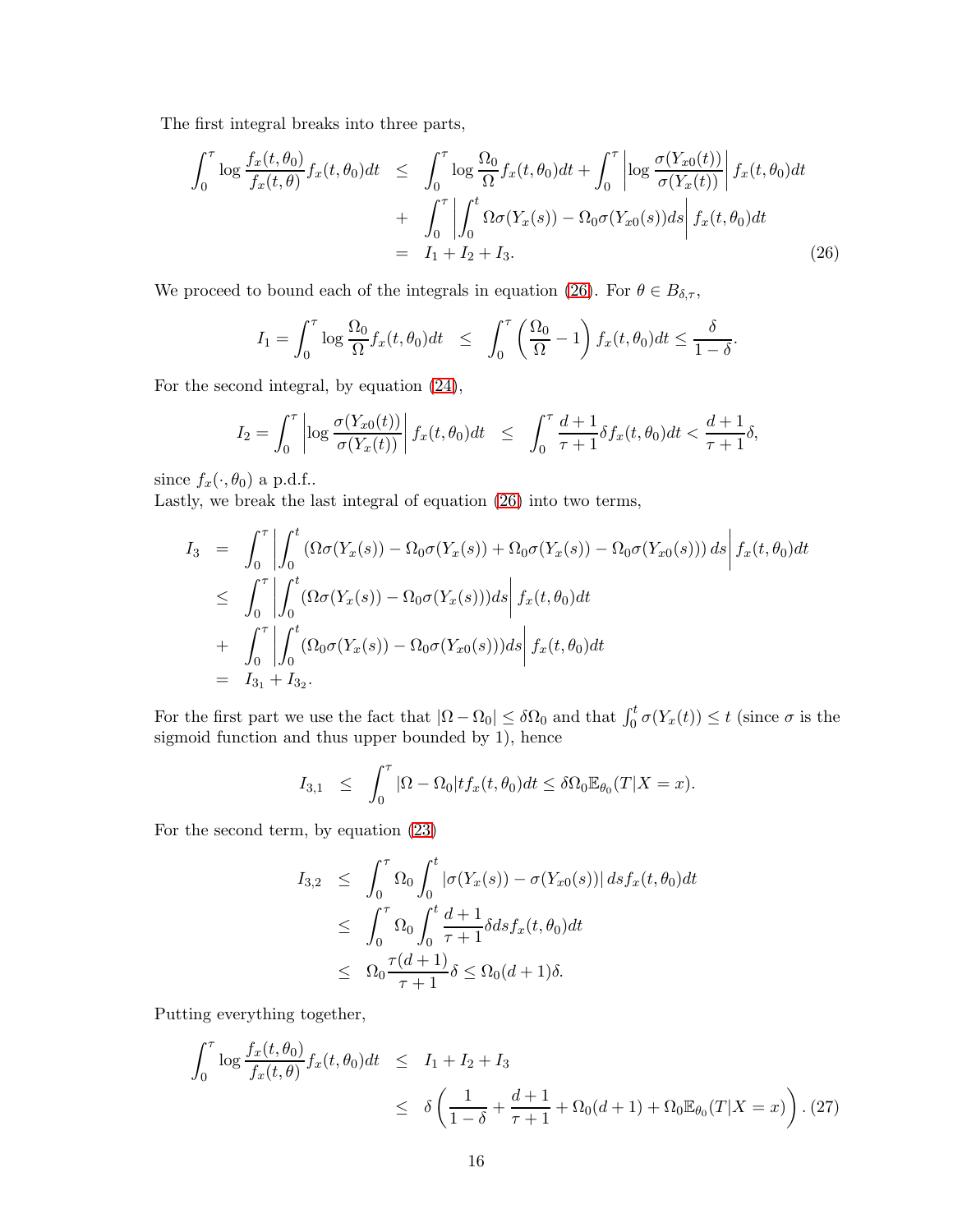For  $\delta \in (0, 1/2)$  and  $\tau \geq 1$ , we have

$$
\mathbb{E}\left(\int_0^{\tau} \log \frac{f_x(t,\theta_0)}{f_x(t,\theta)} f_x(t,\theta_0) dt\right) \leq \delta\left(2 + \frac{d+1}{2} + \Omega_0(d+1) + \Omega_0 \int_{x \in [0,1]^d} \mathbb{E}_{\theta_0}(T|X=x) Q(dx)\right)
$$

.

Using assumption A3 we have that the latter integral is finite, hence we can choose  $\delta$  small enough such that the whole term is less than  $\epsilon/2$ .

Now take the second integral of equation [\(25\)](#page-15-0) and break it into two integrals,

$$
\int_{\tau}^{\infty} \log \frac{f_x(t, \theta_0)}{f_x(t, \theta)} f_x(t, \theta_0) dt \leq \int_{\tau}^{\infty} \log f_x(t, \theta_0) f_x(t, \theta_0) dt + \int_{\tau}^{\infty} |\log f_x(t, \theta)| f_x(t, \theta_0) dt
$$
  
= I<sub>1</sub> + I<sub>2</sub>.

For the first integral, since  $log(x) \leq x - 1$ ,

$$
I_1 \leq \int_{\tau}^{\infty} (f_x(t, \theta_0) - 1) f_x(t, \theta_0) dt
$$
  
 
$$
\leq \int_{\tau}^{\infty} f_x(t, \theta_0)^2 dt.
$$

For the second integral, we have that

$$
I_2 = \int_{\tau}^{\infty} \left| \log \left( \Omega \sigma(Y_x(t)) e^{-\Omega \int_0^t \sigma(Y_x(s)) ds} \right) \right| f_x(t, \theta_0) dt
$$
  
\n
$$
\leq \int_{\tau}^{\infty} \left| \log \Omega \right| f_x(t, \theta_0) dt + \int_{\tau}^{\infty} \left| \log \sigma(Y_x(t)) \right| f_x(t, \theta_0) dt
$$
  
\n
$$
+ \int_{\tau}^{\infty} \left| \Omega \int_0^t \sigma(Y_x(s)) ds \right| f_x(t, \theta_0) dt
$$
  
\n
$$
= I_{2,1} + I_{2,2} + I_{2,3}.
$$

Recall that for  $\theta \in B_{\delta,\tau}$  we have that  $\Omega_0(1-\delta) \leq \Omega \leq \Omega_0(1+\delta)$  and  $\delta \in (0,1/2)$ , hence the first integral is finite and bounded by,

$$
I_{2,1} \leq K_0 \mathbb{P}_{\theta_0}(T > \tau | X = x),
$$

where  $K_0$  is a constant depending on  $\Omega_0$  and  $\delta$ .

For  $\theta \in B_{\delta,\tau}$  we have that  $\eta_j(t)h_d(t) > -1$  for all  $t \geq \tau$  and all  $j \in \{0,\ldots,d\}$ . Then, by the definition of  $h_d(t)$ , for all  $t \geq \tau$ 

<span id="page-17-0"></span>
$$
Y_x(t) \ge \sum_{j=0}^d \eta_j(t) \ge -t - \log(1 - e^{-t}).\tag{28}
$$

Furthermore, notice that the inverse  $\sigma^{-1}(e^{-t}) = -t - \log(1 - e^{-t})$ , which finally implies  $0 \ge \log \sigma(Y_x(t)) \ge -t$  since the function  $\sigma$  is upper bounded by one and covariates  $X \in [0,1]^d$ . Using this last argument, we get a bound for

$$
I_{2,2} \leq \int_{\tau}^{\infty} t f_x(t,\theta_0) dt = \mathbb{E}_{\theta_0}(T 1_{\{T>\tau\}}|X=x).
$$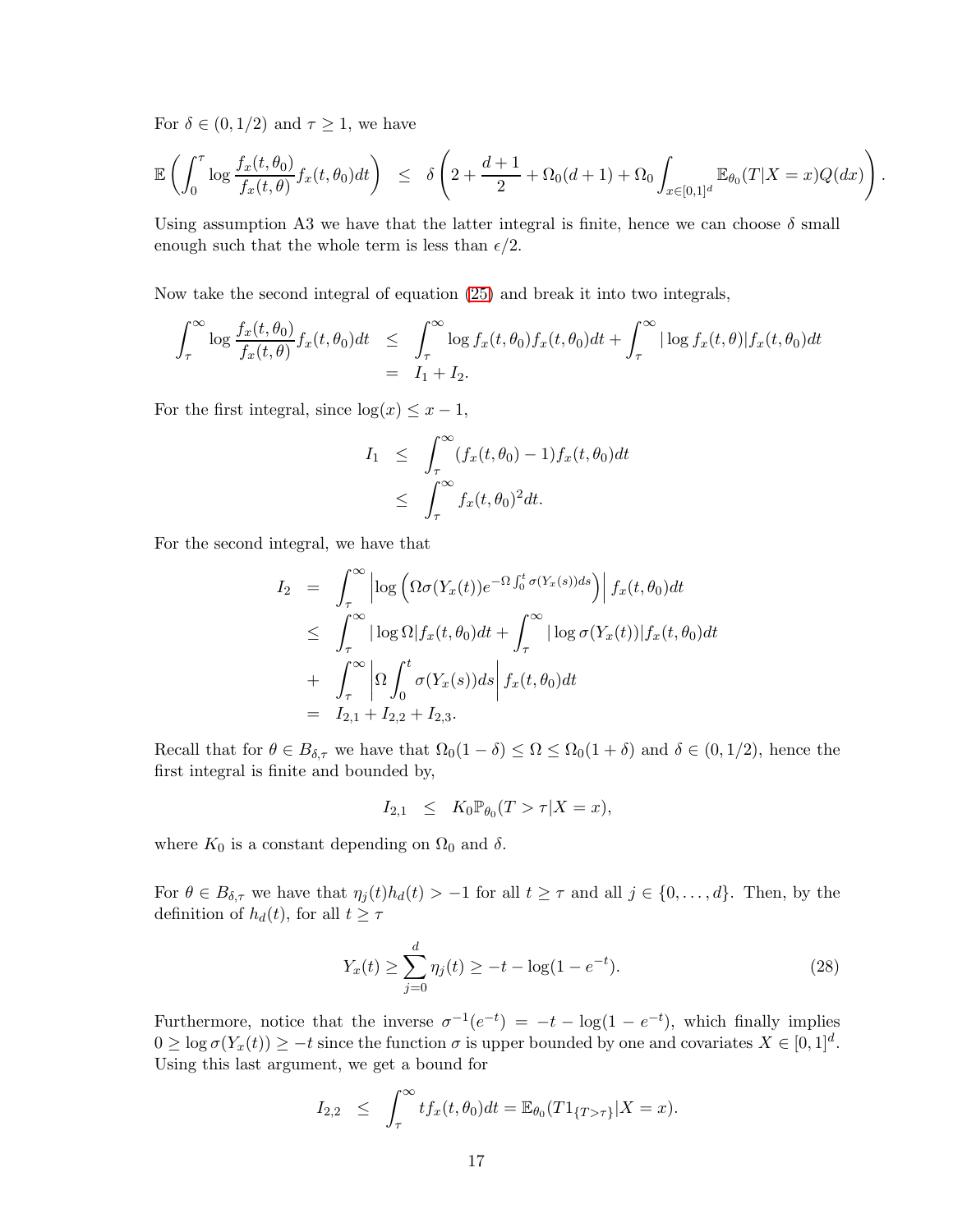Finally, for the last integral we have

$$
I_{2,3} \leq \int_{\tau}^{\infty} \Omega_0(1+\delta) t f_x(t,\theta_0) dt = \Omega_0(1+\delta) \mathbb{E}_{\theta_0}(T 1_{\{T>\tau\}} | X = x).
$$

Putting everything together, we have

$$
\int_{\tau}^{\infty} \log \frac{f_x(t, \theta_0)}{f_x(t, \theta)} f_x(t, \theta_0) dt \leq \int_{\tau}^{\infty} f_x(t, \theta_0)^2 dt + K_0 \mathbb{P}_{\theta_0}(T > \tau | X = x) \n+ (1 + \Omega_0(1 + \delta)) \mathbb{E}_{\theta_0}(T \mathbf{1}_{\{T > \tau\}} | X = x).
$$
\n(29)

By definition,  $f_x(t, \theta_0)$  is bounded by  $\Omega_0$  for all  $t \geq 0$  and  $x \in [0, 1]^d$ . Using this fact and by taking expectation, we get

<span id="page-18-0"></span>
$$
\mathbb{E}\left(\int_{\tau}^{\infty}\log\frac{f_x(t,\theta_0)}{f_x(t,\theta)}f_x(t,\theta_0)dt\right) \leq (\Omega_0 + K_0)\mathbb{E}(\mathbb{P}_{\theta_0}(T > \tau | X = x)) \n+ (1 + \Omega_0(1 + \delta))\mathbb{E}(\mathbb{E}_{\theta_0}(T1_{\{T > \tau\}} | X = x)).
$$
\n(30)

We conclude by using the following claim

<span id="page-18-1"></span>
$$
\lim_{n \to \infty} \mathbb{E}(\mathbb{E}_{\theta_0}(T1_{\{T > n\}} | X = x)) = 0
$$
\n(31)

and that for a positive random variable T, and  $\tau \geq 1$ ,

$$
\mathbb{E}(\mathbb{P}_{\theta_0}(T > \tau | X = x)) \leq \mathbb{E}(\mathbb{E}_{\theta_0}(T1_{\{T > \tau\}} | X = x)).
$$

We conclude that the integral of the tail is finite and hence we can choose  $\tau \geq 1$  large enough, such that equation [\(30\)](#page-18-0) sum less than  $\epsilon/2$  and

$$
\mathbb{E}_{\theta_0} \left( \log \frac{f_X(T, \theta_0)}{f_X(T, \theta)} \right) \le \epsilon. \tag{32}
$$

Proof of the claim of equation [\(31\)](#page-18-1). Define the functions

$$
I(n) = \int_{[0,1]^d} \mathbb{E}_{\theta_0}(T1_{\{T \le n\}} | X = x) Q(dx),
$$

and

$$
I^{c}(n) = \int_{[0,1]^{d}} \mathbb{E}_{\theta_{0}}(T^{1}\{T>n\}}|X=x)Q(dx),
$$

and notice that

$$
\mathbb{E}_{\theta_0}(T) = \int_{[0,1]^d} \mathbb{E}_{\theta_0}(T|X=x)Q(dx)
$$
  
=  $I(n) + I^c(n)$ 

for every n. Taking the limit of  $I(n)$  when n goes to infinity, we have aim to show that

$$
\lim_{n \to \infty} I(n) = \int_{x \in [0,1]^d} \mathbb{E}_{\theta_0}(T|X=x)Q(dx).
$$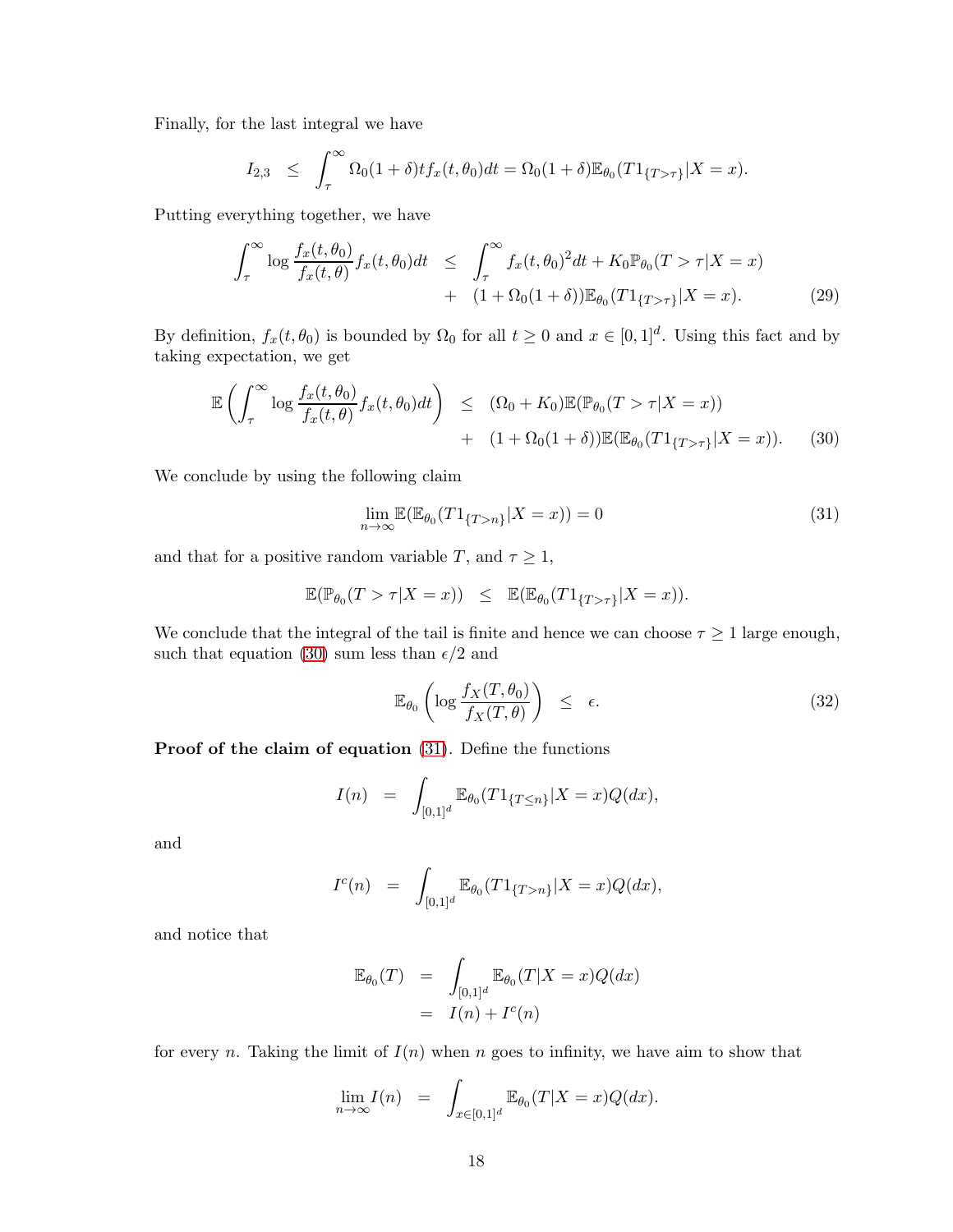Notice  $\mathbb{E}_{\theta_0}(T1_{\{T\leq n\}}|X=x) \leq \mathbb{E}_{\theta_0}(T|X=x)$ , the last expectation is integrable by assumption (A2), hence by dominated convergence,

$$
\lim_{n \to \infty} I(n) = \int_{x \in [0,1]^d} \lim_{n \to \infty} \mathbb{E}_{\theta_0}(T1_{\{T \le n\}} | X = x) Q(dx).
$$

Notice that the function  $f_n(t) = t_1_{\{t \leq n\}}$  is such that  $f_n \leq f_{n+1}$  and converges point-wise to  $f(t) = t$ , then by monotone convergence theorem,

$$
\lim_{n \to \infty} I(n) = \int_{x \in [0,1]^d} \mathbb{E}_{\theta_0} \left( \lim_{n \to \infty} T 1_{\{T \le n\}} | X = x \right) Q(dx) = \mathbb{E}_{\theta_0}(T).
$$

Therefore, we conclude

$$
\lim_{n \to \infty} I^c(n) = 0.
$$

#### $\bullet$  [Fixed design, condition (T1) (i)]

Take  $f_x(t, \theta_0)$  as the distribution of times under the true parameter  $\theta_0$  and covariate x, then

$$
K_i(\theta_0, \theta) = \mathbb{E}(\Upsilon(\theta_0; \theta))
$$
  
= 
$$
\int_0^\infty \log \frac{f_x(t, \theta_0)}{f_x(t, \theta)} f_x(t, \theta_0) dt.
$$

which has the same form as equation [\(25\)](#page-15-0), hence we replicate exactly the same proof of the random design case, but we justify with assumption (A3') instead of assumption (A3). Indeed, notice that the main assumption we are using to conclude the result in the random design case is that  $\mathbb{E}_Q(\mathbb{E}_{\theta_0}(T|X)) < M < \infty$ . Since in the fixed design case we are working with expressions of the form  $\mathbb{E}_{\theta_0}(T|x)$  (without integrating over the covariates), the uniformly integrability required in assumption (A3') will be a sufficient condition to replace the latter assumption.

#### $\clubsuit$  [Fixed design, condition (T1) (ii)]

Using the definition of variance,

$$
V_i(\theta_0, \theta) = \mathbb{V}ar_{\theta_0}(\Upsilon(\theta_0, \theta)) \leq \mathbb{E}_{\theta_0}(\Upsilon^2(\theta_0, \theta))
$$

By definition

<span id="page-19-0"></span>
$$
\mathbb{E}_{\theta_0}(\Upsilon^2(\theta_0, \theta)) = \int_0^{\tau} \log^2 \frac{f_x(t, \theta_0)}{f_x(t, \theta)} f_x(t, \theta_0) dt + \int_{\tau}^{\infty} \log^2 \frac{f_x(t, \theta_0)}{f_x(t, \theta)} f_x(t, \theta_0) dt
$$
\n
$$
= I_1 + I_2
$$
\n(33)

Consider the first integral of equation [\(33\)](#page-19-0), replacing the p.d.f. we have

$$
I_1 = \int_0^{\tau} \left( \log \frac{\Omega_0}{\Omega} + \left| \log \frac{\sigma(Y_{x0}(t))}{\sigma(Y_x(t))} \right| + \left| \int_0^t \Omega \sigma(Y_x(s)) - \Omega_0 \sigma(Y_{x0}(s)) ds \right| \right)^2 f_x(t, \theta_0) dt
$$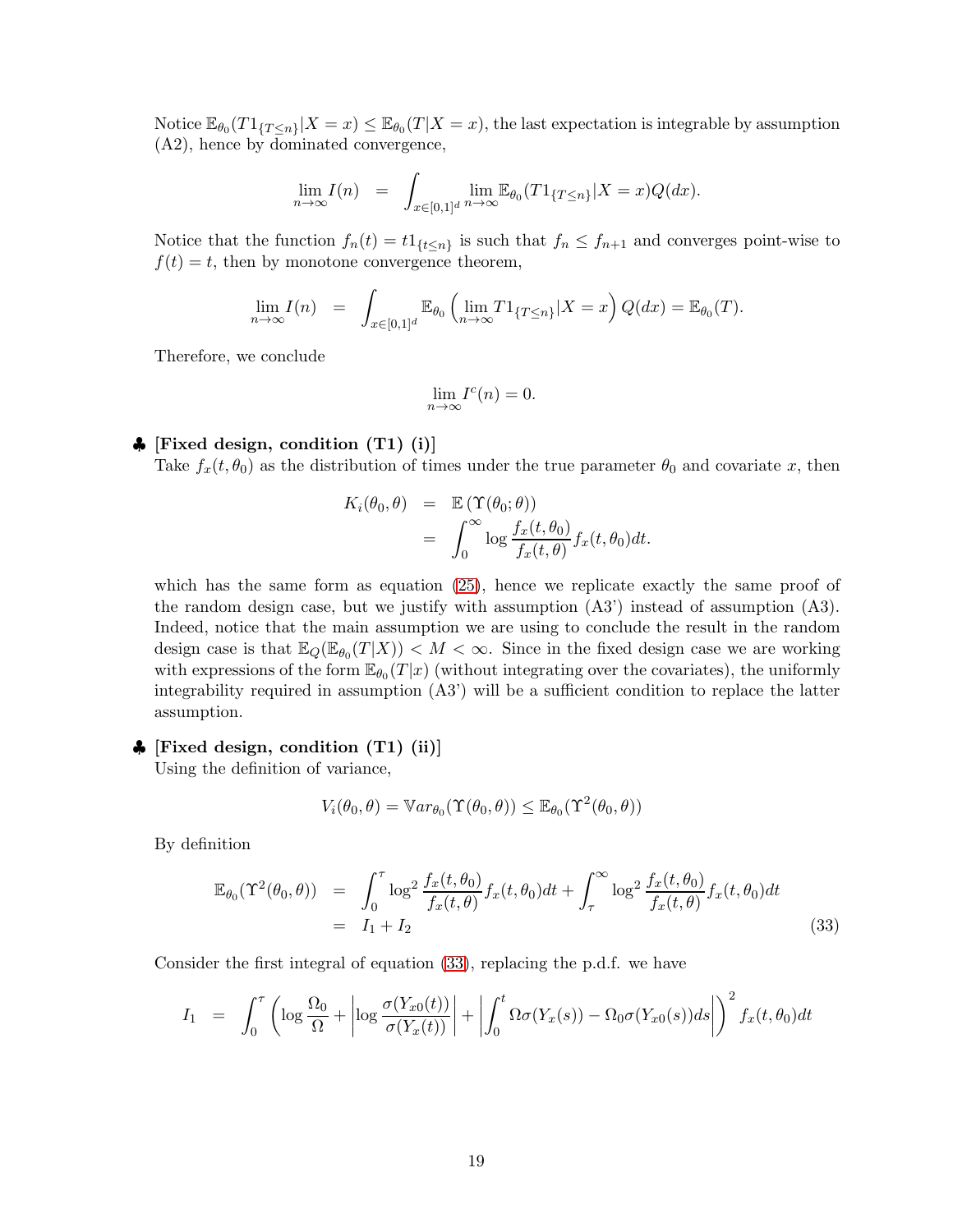Notice that for all  $a, b \in \mathbb{R}$  hold that  $(a + b)^2 \leq 2(a^2 + b^2)$ , we use this to bound the above quantity by

<span id="page-20-0"></span>
$$
I_{1} \leq \int_{0}^{\tau} 3\left(\log^{2} \frac{\Omega_{0}}{\Omega} + \left|\log \frac{\sigma(Y_{x0}(t))}{\sigma(Y_{x}(t))}\right|^{2} + \left|\int_{0}^{t} \Omega \sigma(Y_{x}(s)) - \Omega_{0} \sigma(Y_{x0}(s))ds\right|^{2}\right) f_{x}(t, \theta_{0})dt
$$
  
\n
$$
= \int_{0}^{\tau} 3\log^{2} \frac{\Omega_{0}}{\Omega} f_{x}(t, \theta_{0}) dt + \int_{0}^{\tau} 3\left|\log \frac{\sigma(Y_{x0}(t))}{\sigma(Y_{x}(t))}\right|^{2} f_{x}(t, \theta_{0}) dt
$$
  
\n
$$
+ \int_{0}^{\tau} 3\left|\int_{0}^{t} \Omega \sigma(Y_{x}(s)) - \Omega_{0} \sigma(Y_{x0}(s))ds\right|^{2} f_{x}(t, \theta_{0}) dt
$$
  
\n
$$
= I_{1,1} + I_{1,2} + I_{1,3}.
$$
\n(34)

Take the first integral of equation [\(34\)](#page-20-0). Since  $\theta \in B_{\delta,\tau}$  and  $\delta \in (0,1/2)$  we have

$$
I_{1,1} \leq \int_0^\tau 3\left(\frac{\Omega_0}{\Omega} - 1\right)^2 f_x(t,\theta_0) dt \leq 12\delta,
$$

since for  $\Omega \in B_{\delta,\tau}$ ,  $\frac{\Omega_0}{\Omega} - 1 \le \frac{\delta}{1-\delta} \le 2\delta$ . Next, consider the second integral of equation [\(34\)](#page-20-0). By equation [\(24\)](#page-14-3) and since  $\tau \geq 1$ 

$$
I_{1,2} \leq \int_0^{\tau} 3\left(\frac{d+1}{1+\tau}\delta\right)^2 f_x(t,\theta_0) dt \leq \frac{3(d+1)^2}{2}\delta
$$

Lastly, we take the last integral of equation [\(34\)](#page-20-0), using  $(a + b)^2 \leq 2(a^2 + b^2)$ ,

$$
I_{1,3} = \int_0^{\tau} 3 \left| \int_0^t \Omega \sigma(Y_x(s)) - \Omega_0 \sigma(Y_x(s)) + \Omega_0 \sigma(Y_x(s)) - \Omega_0 \sigma(Y_{x0}(s)) ds \right|^2 f_x(t, \theta_0) dt
$$
  
\n
$$
\leq \int_0^{\tau} 6 \left| \int_0^t \Omega \sigma(Y_x(s)) - \Omega_0 \sigma(Y_x(s)) ds \right|^2 f_x(t, \theta_0) dt
$$
  
\n
$$
+ \int_0^{\tau} 6 \left| \int_0^t \Omega_0 \sigma(Y_x(s)) - \Omega_0 \sigma(Y_{x0}(s)) ds \right|^2 f_x(t, \theta_0) dt
$$
  
\n
$$
= I_{1,3,1} + I_{1,3,2}
$$

Given that  $\theta \in B_{\delta,\tau}$ , we have that  $|\Omega - \Omega_0| \leq \Omega_0 \delta$ . Moreover, recall that  $\int_0^t \sigma(Y_x(s))ds \leq t$ with probability one for all  $x \in [0,1]^d$ , hence

$$
I_{1,3,1} \leq K_0 \delta \int_0^{\tau} t^2 f_x(t,\theta_0) dt \leq K_0 \delta \mathbb{E}_{\theta_0}(T^2|x)
$$
 (35)

for some constant  $K_0$ .

For the second term we have, by equation [\(23\)](#page-14-2),

$$
I_{1,3,2} \leq \int_0^{\tau} 6\Omega_0^2 \left( \int_0^t |\sigma(Y_x(s)) - \sigma(Y_{x0}(s))| ds \right)^2 f_x(t, \theta_0) dt
$$
  

$$
\leq \int_0^{\tau} 6\Omega_0^2 \left( \int_0^t \frac{d+1}{1+\tau} \delta ds \right)^2 f_x(t, \theta_0) dt
$$
  

$$
\leq K'_0 \delta
$$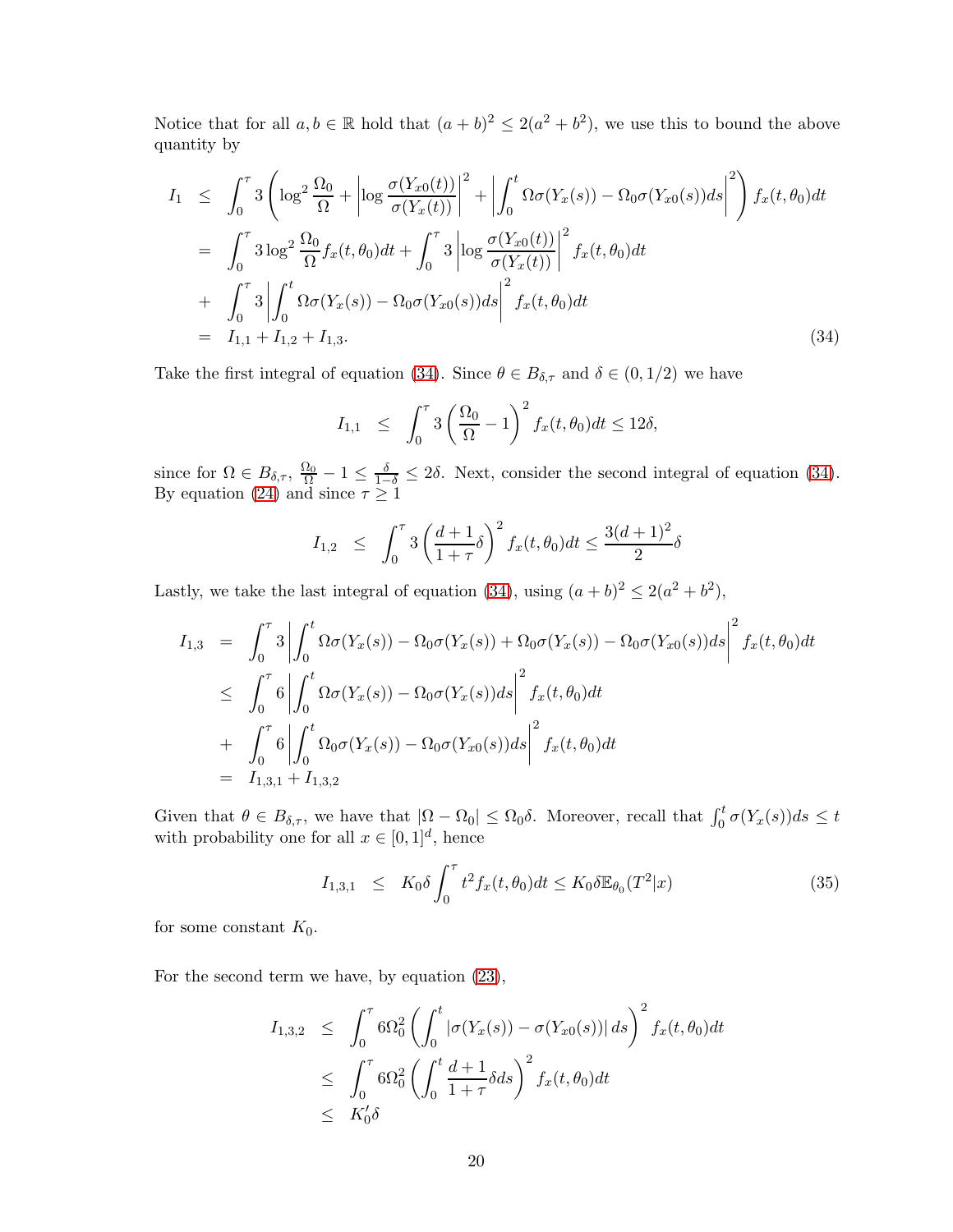for some constant  $K'_0$ .

Putting everything together, and using assumption (A3') we have

$$
\int_0^{\tau} \log^2 \frac{f_x(t, \theta_0)}{f_x(t, \theta)} f_x(t, \theta_0) dt = \delta \left( 12 + \frac{3(d+1)^2}{2} + K_0 \mathbb{E}_{\theta_0}(T^2|x) + K_0' \right) < \infty
$$

Now, we take the second integral of equation [\(33\)](#page-19-0)

<span id="page-21-0"></span>
$$
I_2 \leq \int_{\tau}^{\infty} (|\log f_x(t, \theta_0)| + |\log f_x(t, \theta)|)^2 f_x(t, \theta_0) dt
$$
  
\n
$$
\leq \int_{\tau}^{\infty} 2 |\log f_x(t, \theta_0)|^2 f_x(t, \theta_0) dt + \int_{\tau}^{\infty} 2 |\log f_x(t, \theta)|^2 f_x(t, \theta_0) dt
$$
  
\n
$$
= I_{2,1} + I_{2,2}
$$
\n(36)

Checking the first integral of equation [\(36\)](#page-21-0) we have,

$$
I_{2,1} \leq \int_{\tau}^{\infty} 2 |f_x(t, \theta_0) - 1|^2 f_x(t, \theta_0) dt
$$
  
\n
$$
\leq \int_{\tau}^{\infty} 2 f_x(t, \theta_0)^3 dt - \int_{\tau}^{\infty} 4 f_x(t, \theta_0)^2 dt + 2
$$
  
\n
$$
\leq \int_{\tau}^{\infty} 2 f_x(t, \theta_0)^3 dt + 2
$$

Recall that  $f_x(t, \theta_0)$  is bounded by  $\Omega_0$  for all  $x \in [0, 1]^d$ , hence

$$
I_{2,1} \leq \int_{\tau}^{\infty} 2\Omega_0^2 f_x(t,\theta_0) dt + 2 \leq 2\Omega_0^2 + 2 < \infty
$$

For the second integral, we have

<span id="page-21-1"></span>
$$
I_{2,2} \leq \int_{\tau}^{\infty} 2|\log \Omega \sigma(Y_x(t))e^{-\int_0^t \Omega \sigma(Y_x(s))ds}|^2 f_x(t,\theta_0) dt
$$
  
\n
$$
\leq \int_{\tau}^{\infty} 6|\log \Omega|^2 f_x(t,\theta_0) dt + \int_{\tau}^{\infty} 6|\log \sigma(Y_x(t))|^2 f_x(t,\theta_0) dt
$$
  
\n
$$
+ \int_{\tau}^{\infty} 6\left(\int_0^t \Omega \sigma(Y_x(s))ds\right)^2 f_x(t,\theta_0) dt
$$
\n(37)

Recall that for  $\theta \in B_{\delta,\tau}$  we have  $\Omega_0(1-\delta) \leq \Omega \leq \Omega_0(1+\delta)$ , hence the first integral of equation [\(37\)](#page-21-1) is finite. Using the same argument as before, equation [\(28\)](#page-17-0), for  $\theta \in B_{\delta,\tau}$  we have  $-t < \log \sigma(Y_x(t)) \leq 0$  for all  $x \in [0,1]^d$ . Hence, the second integral of equation [\(37\)](#page-21-1)

$$
\int_{\tau}^{\infty} 6 \log^2 \sigma(Y_x(t)) f_x(t, \theta_0) dt \leq 6 \mathbb{E}_{\theta_0}(T^2 | x)
$$
\n(38)

Lastly, we bound the last integral of equation [\(37\)](#page-21-1) by,

$$
\int_{\tau}^{\infty} 6 \left( \int_{0}^{t} \Omega \sigma(Y_x(s)) ds \right)^2 f_x(t, \theta_0) dt \leq 6K_2 \mathbb{E}_{\theta_0}(T^2 | x)
$$
\n(39)

where  $K_2$  is some constant that depends on  $\Omega_0$ . Finally, by the uniformly integrability of  $T^2$ over  $x \in [0,1]^d$ , assumption  $(A3')$ 

$$
V_i(\theta_0, \theta) < \infty \tag{40}
$$

uniformly in  $i$ .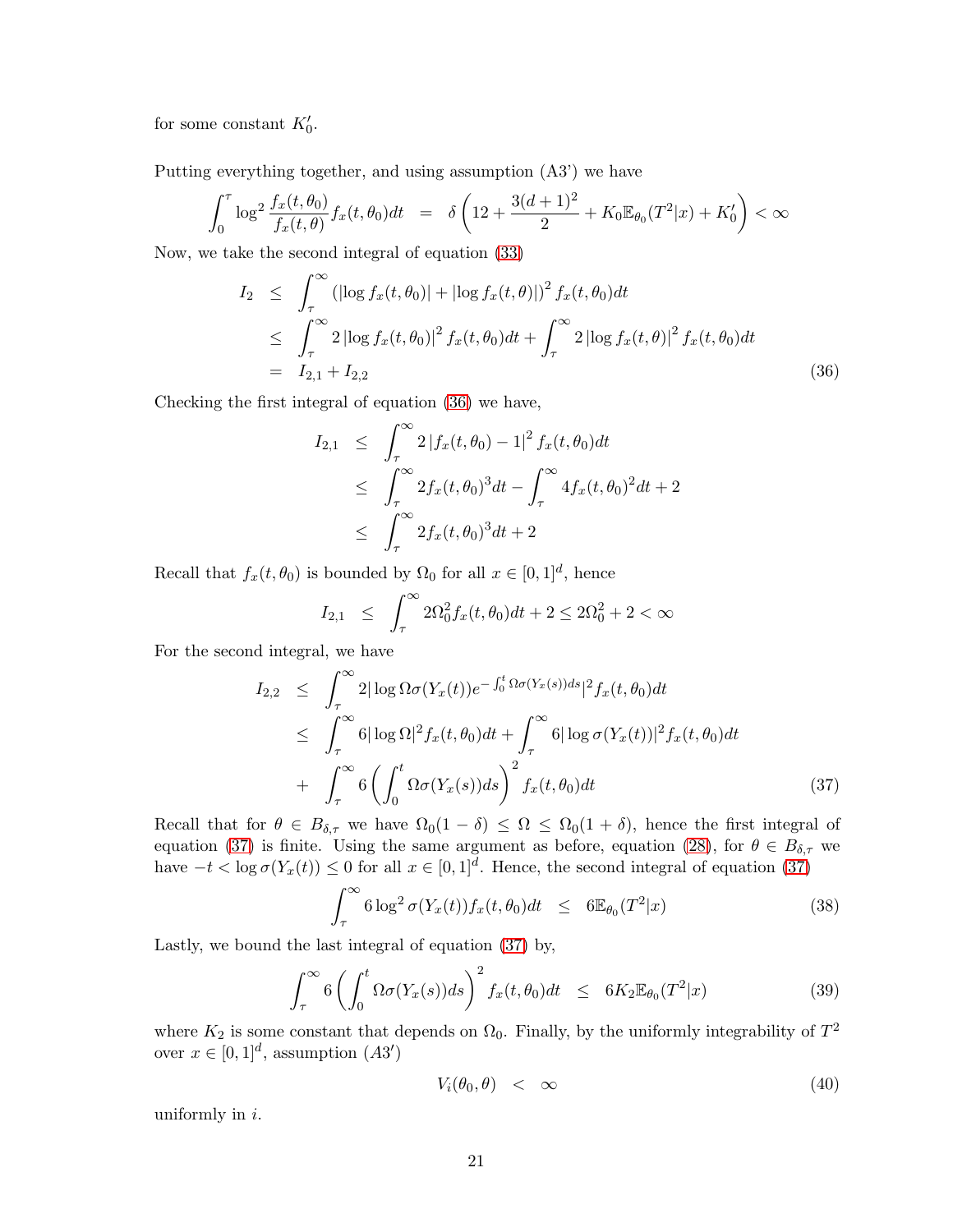*Proof of Lemma [3.](#page-5-4)* Define the set

$$
D_0^n = \left\{ g : \mathbb{R}^+ \to \mathbb{R} : g(t) = \left\{ \begin{array}{ll} g(t) & t \in [0, n] \\ \frac{g(n)}{t+1-n} & t \geq n \end{array} \right\},\right\}
$$

where  $g(x) \in \mathcal{C}[0,n]$ , the set of continuous functions on the compact  $[0,n]$ . Furthermore, define  $D_0$ as the countable union of these sets,

$$
D_0 = \bigcup_{n \geq 1} D_0^n.
$$

Take  $f \in \mathcal{C}_0$ . By definition, given  $\delta > 0$ , there exits  $T > 0$  such that for all  $t \geq T$ ,

$$
\sup_{t \ge T} |f(t)| \le \delta.
$$

Let  $\epsilon > 0$ , and define,

$$
g_N(t) = \begin{cases} f(t) & t \in [0, N] \\ \frac{f(N)}{t+1-N} & x \ge N \end{cases}
$$

where N is any natural number such that for  $N > T^*$  and  $T^* > 0$  we have that sup  $t \geq T^*$  $|f(t)| \leq \frac{\epsilon}{3}.$ Notice that by construction  $g_N$  belongs to  $D_0$ ,

$$
\sup_{t \in \mathbb{R}^+} |f(t) - g_N(t)| = \sup_{t \ge N} |f(t) - g_N(t)|
$$
  

$$
\le \sup_{t \ge N} |f(t)| + |g_N(t)| \le \frac{2}{3}\epsilon.
$$

In order to complete the argument, we need to prove that  $D_0^n$  is separable. This fact along with the fact that a countable union of countable sets is countable completes the proof.

It is well known that the space  $\mathcal{C}[0,n]$  endowed with the uniform norm is separable. Then we have a countable collections of functions  $\{h_m^n\}_{m=1}^{\infty}$  that approximate any element on  $\mathcal{C}[0,n]$ . Consider the sequence  $\{h_{0,m}^n\}_{m=1}^{\infty}$  defined as,

.

$$
h_{0,m}^n = \begin{cases} h_m^n(t) & t \in [0,n] \\ \frac{h_m^n(n)}{t+1-n} & t \ge n \end{cases}
$$

By construction, for any  $g_n \in D_0^n$  and for all  $\epsilon > 0$  there exists  $h_{0,m}^n$  such that,

$$
\sup_{t \in [0,n]} |g_n - h_{0,m}^n| = \sup_{t \in [0,n]} |g_n - h_m^n| < \epsilon.
$$

On the other hand, the latter implies  $|g_n(n) - h_{0,m}(n)| < \epsilon$ . Hence

$$
\sup_{t\geq n} |g_n(t) - h_{0,m}^n(t)| = \sup_{t\geq n} \left| \frac{g_n(n)}{t+1-n} - \frac{h_m^n(n)}{t+1-n} \right| \leq |g_n(n) - h_{0,m}(n)| < \epsilon.
$$

Therefore

$$
\sup_{t\in\mathbb{R}^+}|g_n - h_{0,m}^n| < \epsilon,
$$

concluding that  $D_0^n$  is separable.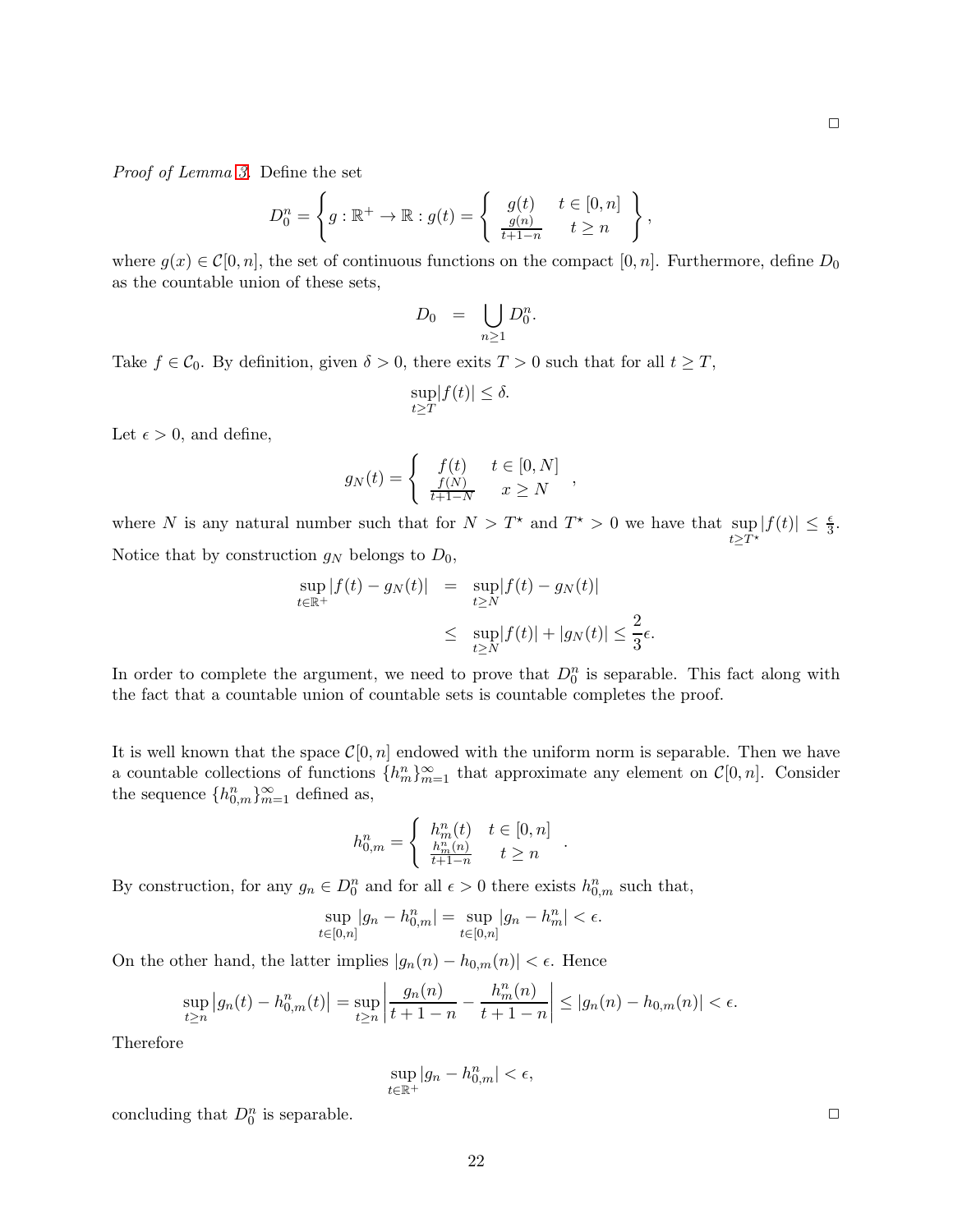<span id="page-23-0"></span>**Lemma 16.** Let  $\tau > 0$  and  $\eta(t)$  be a continuous function on the interval  $[0, \tau]$ , then for  $t_k^n = \frac{k\tau}{2^n}$ , *with*  $k \in \{0, \ldots, 2^n\}$  *and*  $n \geq 1$ 

$$
\sup_{t\in[0,\tau]}|\eta_t| \le |\eta(0)| + |\eta(\tau)| + \sum_{n=1}^{\infty} \max_{0\le k\le 2^n-1} |\eta(t_{k+1}^n) - \eta(t_k^n)|.
$$

*Proof.* Define a partition of the interval  $[0, \tau]$  as  $A_n = \{t_k^n = \frac{k\tau}{2^n}, k = 0, \ldots, 2^n\}$ . Let  $A_0 = \{0, \tau\}$ , then

$$
\sup_{t\in A_0} |\eta(t)| \leq |\eta(0)| + |\eta(\tau)|.
$$

For  $A_1 = \{0, \tau/2, \tau\}$ , we want to show that

$$
\sup_{t \in A_1} |\eta(t)| \leq |\eta(0)| + |\eta(\tau)| + \max\{|\eta(\tau) - \eta(\tau/2)|, |\eta(\tau/2) - \eta(0)|\}.
$$

If the supremum is at  $\{0, \tau\}$  we are done. Assume the supremum is at  $\tau/2$ , and let  $x \in \{0, \tau\}$ 

 $|\eta(\tau/2)| = |\eta(\tau/2) - \eta(x) + \eta(x)| \leq |\eta(\tau/2) - \eta(x)| + |\eta(x)| \leq \max{\{|\eta(\tau) - \eta(\tau/2)|, |\eta(\tau/2) - \eta(0)|\}} + |\eta(x)|,$ 

then the result follows. By induction, assume this holds for the partition  $A_n$ , so that

$$
\sup_{t \in A_n} |\eta(t)| \le |\eta(0)| + |\eta(\tau)| + \sum_{i=1}^n \max_{0 \le k \le 2^i-1} |\eta(t_{k+1}^i) - \eta(t_k^i)|,
$$

then we need to prove this result for  $A_{n+1}$ . Explicitly, we want to show that

$$
\sup_{t \in A_{n+1}} |\eta(t)| \leq |\eta(0)| + |\eta(\tau)| + \sum_{i=1}^{n+1} \max_{0 \leq k \leq 2^{i}-1} |\eta(t_{k+1}^{i}) - \eta(t_k^{i})|,
$$

i.e.

$$
\max\left\{\sup_{t\in A_n}|\eta(t)|,\sup_{t\in A_{n+1}/A_n}|\eta(t)|\right\}\quad\leq\quad |\eta(0)|+|\eta(\tau)|+\sum_{i=1}^n\max_{0\leq k\leq 2^i-1}|\eta(t^i_{k+1})-\eta(t^i_k)|+\max_{0\leq k\leq 2^{n+1}-1}|\eta(t^{n+1}_{k+1})-\eta(t^{n+1}_k)|.
$$

If the supremum is at  $A_n$  we are done. Assume the supremum is at  $A_{n+1}/A_n = \left\{\frac{(2k+1)\tau}{2^{n+1}}, k=0,\ldots,2^n-1\right\}$ . Let the supremum be at  $\frac{(2m+1)\tau}{2^{n+1}}$  and let be  $x \in \left\{ \frac{2m\tau}{2^{n+1}}, \frac{(2m+2)\tau}{2^{n+1}} \right\} \subset A_n$  with  $m \in \{0, \ldots, 2^n - 1\}$ then,

$$
\left| \eta \left( \frac{(2m+1)\tau}{2^{n+1}} \right) \right| \leq \left| \eta \left( \frac{(2m+1)\tau}{2^{n+1}} \right) - \eta(x) \right| + |\eta(x)|
$$
  

$$
\leq \max_{0 \leq k \leq 2^{n+1}-1} |\eta(t_{k+1}^{n+1}) - \eta(t_k^{n+1})| + |\eta(0)| + |\eta(\tau)| + \sum_{i=1}^n \max_{0 \leq k \leq 2^i-1} |\eta(t_{k+1}^i) - \eta(t_k^i)|.
$$

Finally, since  $\eta$  is continuous and  $[0, \tau]$  is compact, there exits a  $x \in [0, \tau]$  such that sup  $|\eta(t)| =$  $t \in [0,\tau]$  $\eta(x)$ . Then, for all  $\epsilon > 0$  it exits n and  $k \in \{0, \ldots, 2^n\}$  such that

$$
\eta(x) \le \eta\left(\frac{k\tau}{2^n}\right) + \epsilon,
$$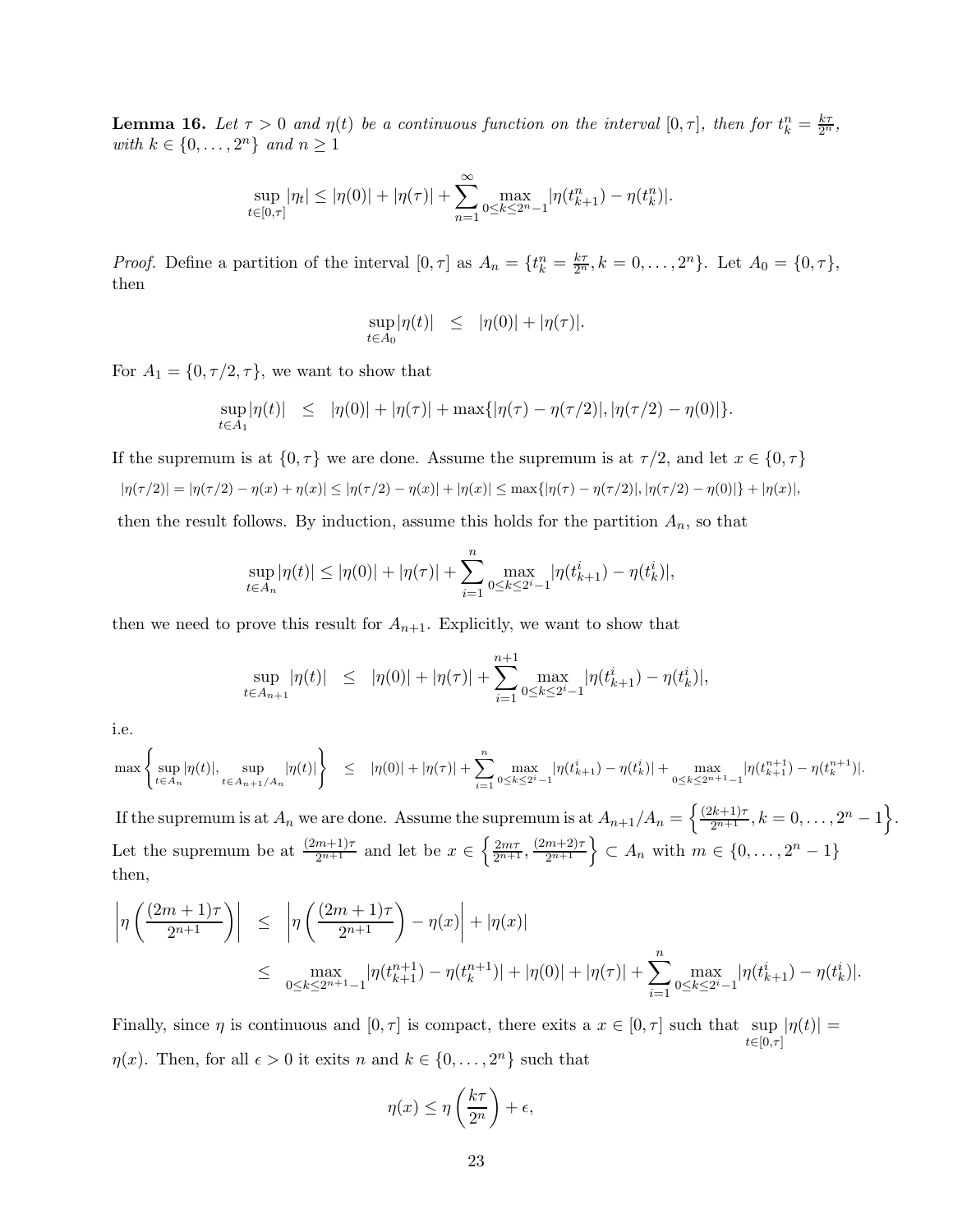since

$$
\eta\left(\frac{k\tau}{2^n}\right) \le |\eta(0)| + |\eta(\tau)| + \sum_{i=1}^{\infty} \max_{0 \le k \le 2^i-1} |\eta(t_{k+1}^i) - \eta(t_k^i)|,
$$

we obtained the desired conclusion.  $\Box$ 

<span id="page-24-0"></span>**Theorem 17** (Gaussian Correlation Inequality [\[13\]](#page-31-15)). For any  $n \geq 1$ , if  $\mu$  is a mean zero Gaussian *measure on*  $\mathbb{R}^n$ , then for K, M convex closed subsets of  $\mathbb{R}^n$  symmetric around the origin, we have,

$$
\mu(K \cap M) \geq \mu(K)\mu(M)
$$

<span id="page-24-2"></span>**Lemma 18.** Let  $(l(t))_{t\geq0}$  denote a Gaussian Process with zero mean, stationary covariance function κ *and continuous sample paths, then*

$$
\mathbb{P}\left(\sup_{t\in[0,\tau]}|l(t)|\leq K_1,\sup_{t\in(\tau,\tau_2]}|l(t)|\leq K_2\right) \geq \mathbb{P}\left(\sup_{t\in[0,\tau]}|l(t)|\leq K_1\right)\mathbb{P}\left(\sup_{t\in(\tau,\tau_2]}|l(t)|\leq K_2\right) (41)
$$

*for*  $\tau \leq \tau_2$  *and*  $K_1, K_2$  *constants.* 

**Remark 19.** *Moreover, the same result holds for*  $\tau_2$  *equal to infinity.* 

*Proof.* Consider the finite collection of indices  $A_n = \left\{ t_k = \frac{k\tau_2}{2^n}, k = 0, \ldots, 2^n \right\}$ , then by definition of a Gaussian process,  $l(A_n)$  is a zero mean (since  $(l(t))_{t\geq0}$  has zero mean) multivariate Gaussian random variable in  $\mathbb{R}^{|A_n|}$ . Moreover, let  $t_{k^*}$  the largest element in  $A_n$  such that  $t_{k^*} \leq \tau$ , then the sets

$$
K = \{|l(t_0)| \le K_1, \ldots, |l(t_{k^*})| \le K_1, l(t_{k^*+1}) \in \mathbb{R}, \ldots, l(\tau_2) \in \mathbb{R}\}
$$
  
\n
$$
M = \{l(t_0) \in \mathbb{R}, \ldots, l(t_{k^*}) \in \mathbb{R}, |l(t_{k^*+1})| \le K_2, \ldots, |l(\tau_2)| \le K_2\},
$$
\n
$$
(42)
$$

are convex closed subsets of  $\mathbb{R}^{|A_n|}$ . Therefore, we can apply the Gaussian correlation inequality, Theorem [17,](#page-24-0) and have that

$$
\mathbb{P}(K \cap M) \geq \mathbb{P}(K) \mathbb{P}(M),
$$

which can be rewritten as

<span id="page-24-1"></span>
$$
\mathbb{P}\left(\sup_{t\in[0,\tau]\cap A_n}|l(t)|\leq K_1,\sup_{t\in(\tau,\tau_2]\cap A_n}|l(t)|\leq K_2\right) \quad \geq \quad \mathbb{P}\left(\sup_{t\in[0,\tau]\cap A_n}|l(t)|\leq K_1\right)\mathbb{P}\left(\sup_{t\in(\tau,\tau_2]\cap A_n}|l(t)|\leq K_2\right). \tag{43}
$$

Moreover, notice that by construction  $A_n \subset A_{n+1}$  and then

$$
\left\{\sup_{t\in[0,\tau]\cap A_{n+1}}|l(t)|\leq K_1,\sup_{t\in(\tau,\tau_2]\cap A_{n+1}}|l(t)|\leq K_2\right\}\quad\subseteq\quad\left\{\sup_{t\in[0,\tau]\cap A_n}|l(t)|\leq K_1,\sup_{t\in(\tau,\tau_2]\cap A_n}|l(t)|\leq K_2\right\},\right\}
$$

and then, by a standard properties of measures

$$
\lim_{n\to\infty} \mathbb{P}\left(\sup_{t\in[0,\tau]\cap A_n} |l(t)| \leq K_1, \sup_{t\in(\tau,\tau_2]\cap A_n} |l(t)| \leq K_2\right) = \mathbb{P}\left(\bigcap_{n\in\mathbb{N}} \left\{\sup_{t\in[0,\tau]\cap A_n} |l(t)| \leq K_1, \sup_{t\in(\tau,\tau_2]\cap A_n} |l(t)| \leq K_2\right\}\right)
$$
\n(by a.s. continuity of  $(l(t))_{t\geq 0}$ ) =  $\mathbb{P}\left(\sup_{t\in[0,\tau]} |l(t)| \leq K_1, \sup_{t\in(\tau,\tau_2]} |l(t)| \leq K_2\right).$ 

Then, taking limits in both sides of equation [\(43\)](#page-24-1), we get the desired result. By the same arguments, we have the result when  $\tau_2$  is infinity.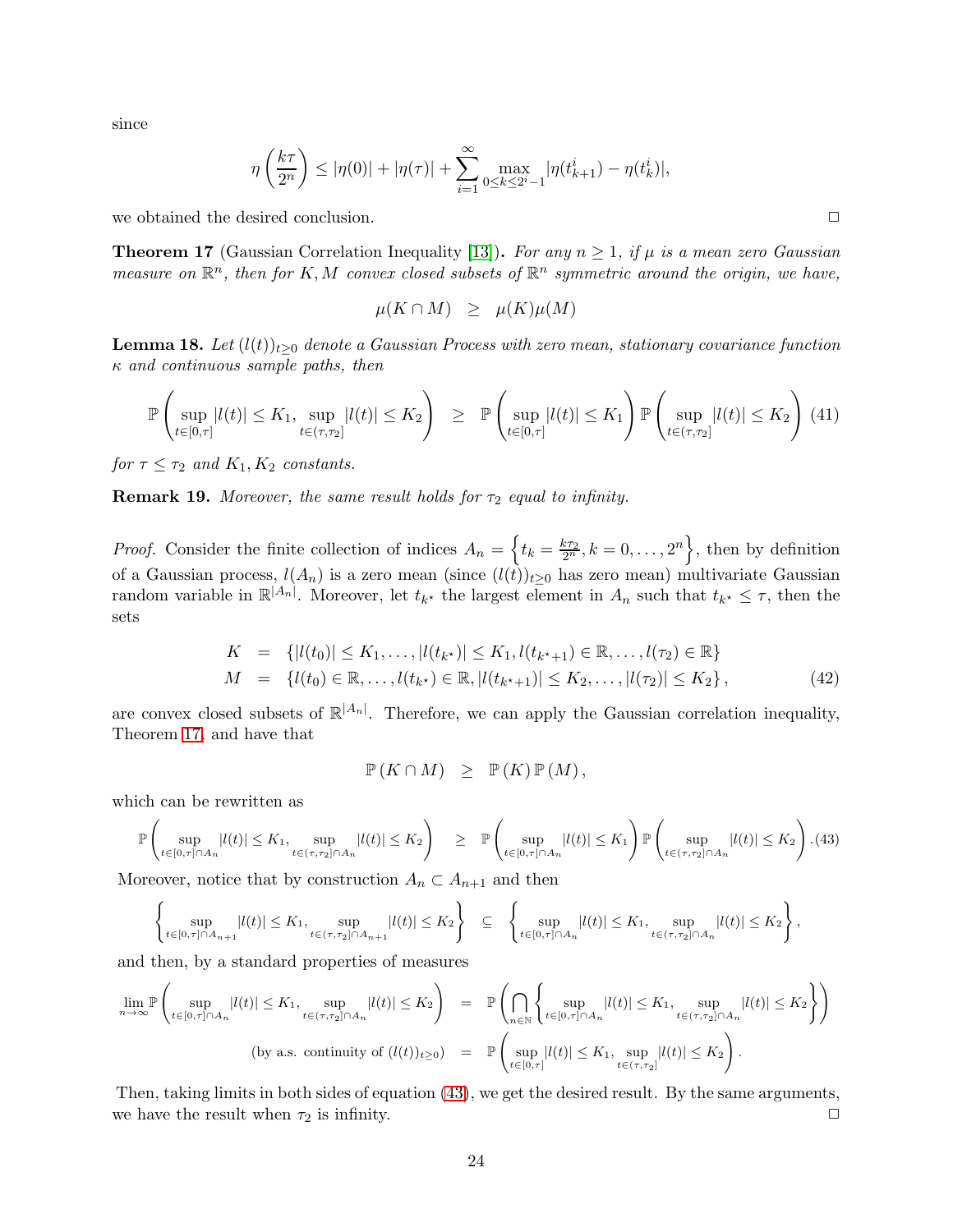<span id="page-25-0"></span>**Lemma 20.** Let  $(\eta(t))_{t>0}$  be a Gaussian process with continuous paths, zero mean and stationary *covariance function*  $\kappa$ *, satisfying*  $(\kappa(0) - \kappa(2^{-n}))^{-1} \ge n^6$  (Assumption (A1)). Then there exits *some*  $\tau^* > 1$ *, such that for all*  $\tau > \tau^*$ *,*  $M > 0$  *and*  $d \in \mathbb{N}$ 

$$
\Pi\left(\sup_{t\geq \tau} |\eta(t)h_d(t)| \geq M\right) \leq p_{d,M,\kappa}(\tau),
$$

*with*

<span id="page-25-1"></span>
$$
p_{d,M,\kappa}(\tau) = \sum_{j\geq 0} K_{d,M,\kappa}^{(1)} \exp\{-K_{d,M,\kappa}^{(2)}(\tau+j)^2\},\tag{44}
$$

where  $K_{d,M,\kappa}^{(1)}$  and  $K_{d,M,\kappa}^{(2)}$  are positive constants that depend on the dimension d, constant M and *kernel*  $\kappa$ *. Furthermore,*  $p_{d,M,\kappa}(\tau)$  goes to zero as  $\tau$  goes to infinity.

*Proof.* Define the sets

$$
S = \left\{ \sup_{t \ge \tau} |\eta(t)h_d(t)| \ge M \right\}
$$
  

$$
S_j = \left\{ \sup_{t \in [\tau+j, \tau+j+1]} |\eta(t)| \ge h_d(\tau+j)^{-1}M \right\},\
$$

then, since the function  $h_d$  is strictly decreasing for all  $t \geq \tau > 1$ , we have

$$
\Pi(S) \le \Pi\left(\bigcup_{j\ge 0} S_j\right) \le \sum_{j\ge 0} \Pi(S_j).
$$

Consider the partition  $A_n^j = \{t_{j,n,k} = \tau + j + \frac{k}{2^n}, k = 0, \ldots, 2^n\}$ . Since the paths of the Gaussian process  $(\eta(t))_{t\geq0}$  are continuous almost surely, by Lemma [16](#page-23-0) we have

$$
\sup_{t\in[\tau+j,\tau+j+1]}|\eta(t)| \le |\eta(\tau+j)| + \sum_{n=1}^{\infty} \max_{0\le k\le 2^{n}-1} |\eta(t_{j,n,k+1}) - \eta(t_{j,n,k})| + |\eta(\tau+j+1)|.
$$

Define the set

$$
Z_j := \left\{ |\eta(\tau + j)| \ge \frac{h_d(\tau + j)^{-1}M}{4} \right\} \cup \left\{ \bigcup_{n \ge 1} \left\{ \max_{0 \le k \le 2^n - 1} |\eta(t_{j,n,k+1}) - \eta(t_{j,n,k})| \ge \frac{3h_d(\tau + j)^{-1}M}{\pi^2 n^2} \right\} \right\}
$$
  
U  $\left\{ |\eta(\tau + j + 1)| \ge \frac{h_d(\tau + j)^{-1}M}{4} \right\},$ 

then we prove

 $S_j \subseteq Z_j$ 

for all  $j \in \{0, \ldots, d\}$ . We proceed by contradiction. Take a function  $\eta$  in  $S_j$  and suppose it is not in  $Z_i$ , then by construction

$$
|\eta(\tau+j)| + \sum_{n=1}^{\infty} \max_{0 \le k \le 2^n-1} |\eta(t_{j,n,k+1}) - \eta(t_{j,n,k})| + |\eta(\tau+j+1)| \le h_d(\tau+j)^{-1}M,
$$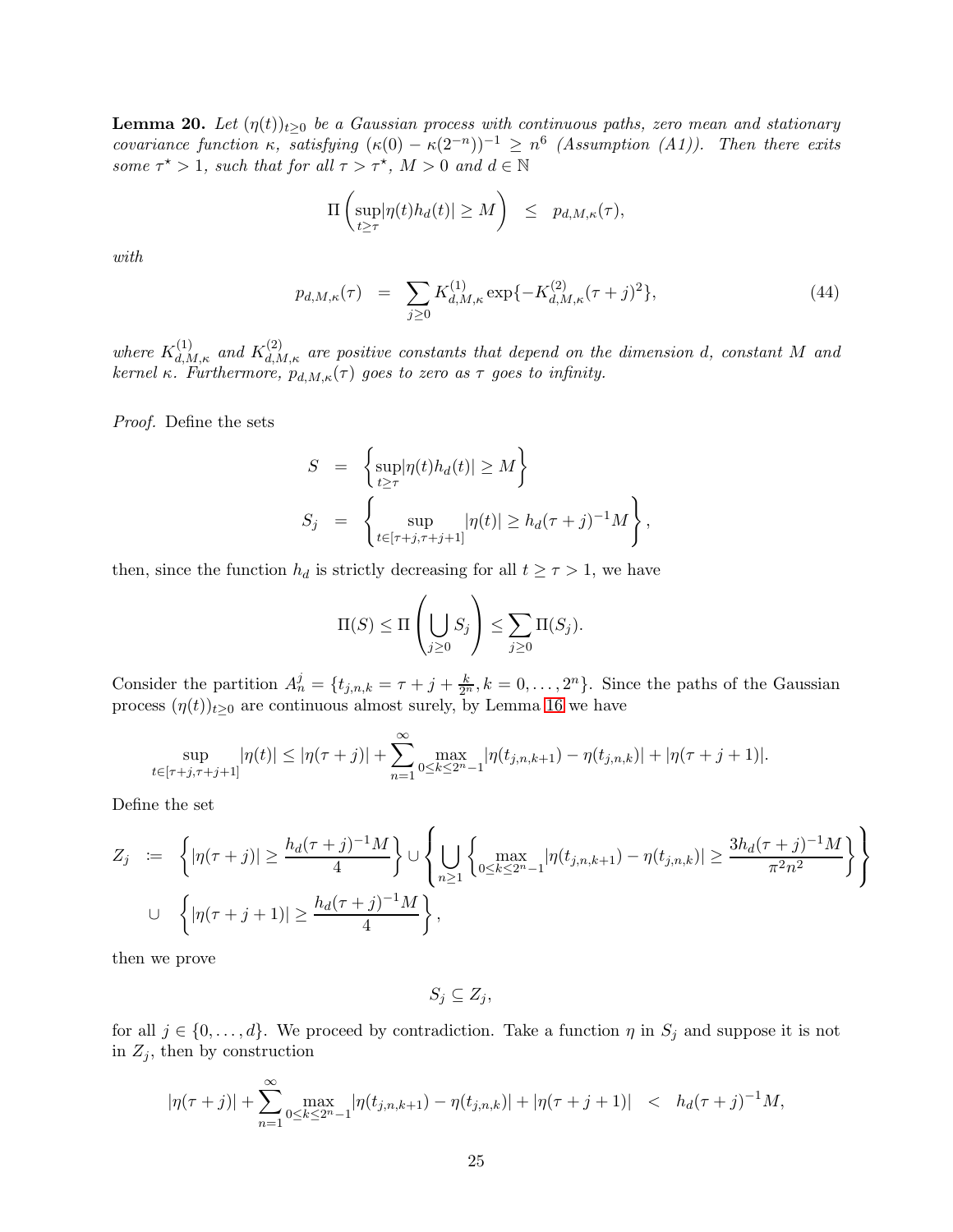which contradicts the statement of Lemma [16,](#page-23-0) since for  $\eta$  in  $S_j$  it holds sup  $t \in [\tau + j, \tau + j + 1]$  $|\eta(t)| \geq h_d(\tau +$  $j)^{-1}M$ . Hence,

<span id="page-26-4"></span>
$$
\Pi(S_j) \leq \Pi(Z_j) \n\leq \Pi\left(|\eta(\tau+j)| \geq \frac{h_d(\tau+j)^{-1}M}{4}\right) + \Pi\left(|\eta(\tau+j+1)| \geq \frac{h_d(\tau+j)^{-1}M}{4}\right) \n+ \sum_{n \geq 1} \sum_{0 \leq k \leq 2^n - 1} \Pi\left(|\eta(t_{j,n,k+1}) - \eta(t_{j,n,k})| \geq \frac{3h_d(\tau+j)^{-1}M}{\pi^2 n^2}\right).
$$
\n(45)

Recall the Gaussian concentration inequality,

<span id="page-26-0"></span>
$$
\mathbb{P}(|X - \mu| \ge t) \le 2 \exp\left\{-\frac{t^2}{2\sigma^2}\right\},\tag{46}
$$

then

<span id="page-26-2"></span>
$$
\Pi\left(|\eta(\tau+j)|\geq \frac{h_d(\tau+j)^{-1}M}{4}\right)\leq 2\exp\left\{\frac{h_d(\tau+j)^{-2}M^2}{32\kappa(0)}\right\}\tag{47}
$$

and

<span id="page-26-3"></span>
$$
\Pi\left(|\eta(\tau+j+1)| \ge \frac{h_d(\tau+j)^{-1}M}{4}\right) \le 2\exp\left\{\frac{h_d(\tau+j)^{-2}M^2}{32\kappa(0)}\right\}.
$$
\n(48)

Moreover, define the event  $I_{j,n,k} = \left\{ |\eta(t_{j,n,k+1}) - \eta(t_{j,n,k})| \geq \frac{3h_d(\tau+j)^{-1}M}{\pi^2n^2} \right\}$ , where the random variable  $\eta(t_{j,n,k+1}) - \eta(t_{j,n,k+1})$  is Gaussian with zero mean and variance given by  $2(\kappa(0) - \kappa(2^{-n})),$ then using Gaussian concentration inequality, equation [\(46\)](#page-26-0)

$$
\sum_{n\geq 1} \sum_{0\leq k\leq 2^n-1} \Pi(I_{j,n,k}) \leq \sum_{n\geq 1} 2^{n+1} \exp\left\{-\frac{9h_d(\tau+j)^{-2}M^2}{4\pi^2n^4(\kappa(0)-\kappa(2^{-n}))}\right\}
$$
  
= 
$$
2\sum_{n\geq 1} \exp\left\{-\frac{9h_d(\tau+j)^{-2}M^2(\kappa(0)-\kappa(2^{-n}))^{-1}}{4\pi^4n^4}+n\log 2\right\}.
$$

Since  $(\kappa(0) - \kappa(2^{-n}))^{-1} \ge n^6$ , assumption (A1)

<span id="page-26-1"></span>
$$
\sum_{n\geq 1} \sum_{0\leq k\leq 2^{n}-1} \Pi(I_{j,n,k}) \leq 2 \sum_{n\geq 1} \exp\left\{-\frac{9h_d(\tau+j)^{-2}M^2n}{4\pi^4} + n\log 2\right\}
$$
  
= 
$$
2 \sum_{n\geq 1} \exp\left\{-C_j\right\}^n,
$$
 (49)

where  $C_j = \frac{9h_d(\tau+j)^{-2}M^2}{4\pi^4} - \log 2$ . Since  $h_d(t)$  is strictly decreasing for  $t \ge 1$ , we can always pick a  $\tau^* > 1$  in such way that for all  $\tau \geq \tau^*$ ,

$$
\exp\{-C_0\} = \exp\left\{-\frac{9h_d(\tau)^{-2}M^2}{4\pi^4} + \log 2\right\} < 1. \tag{50}
$$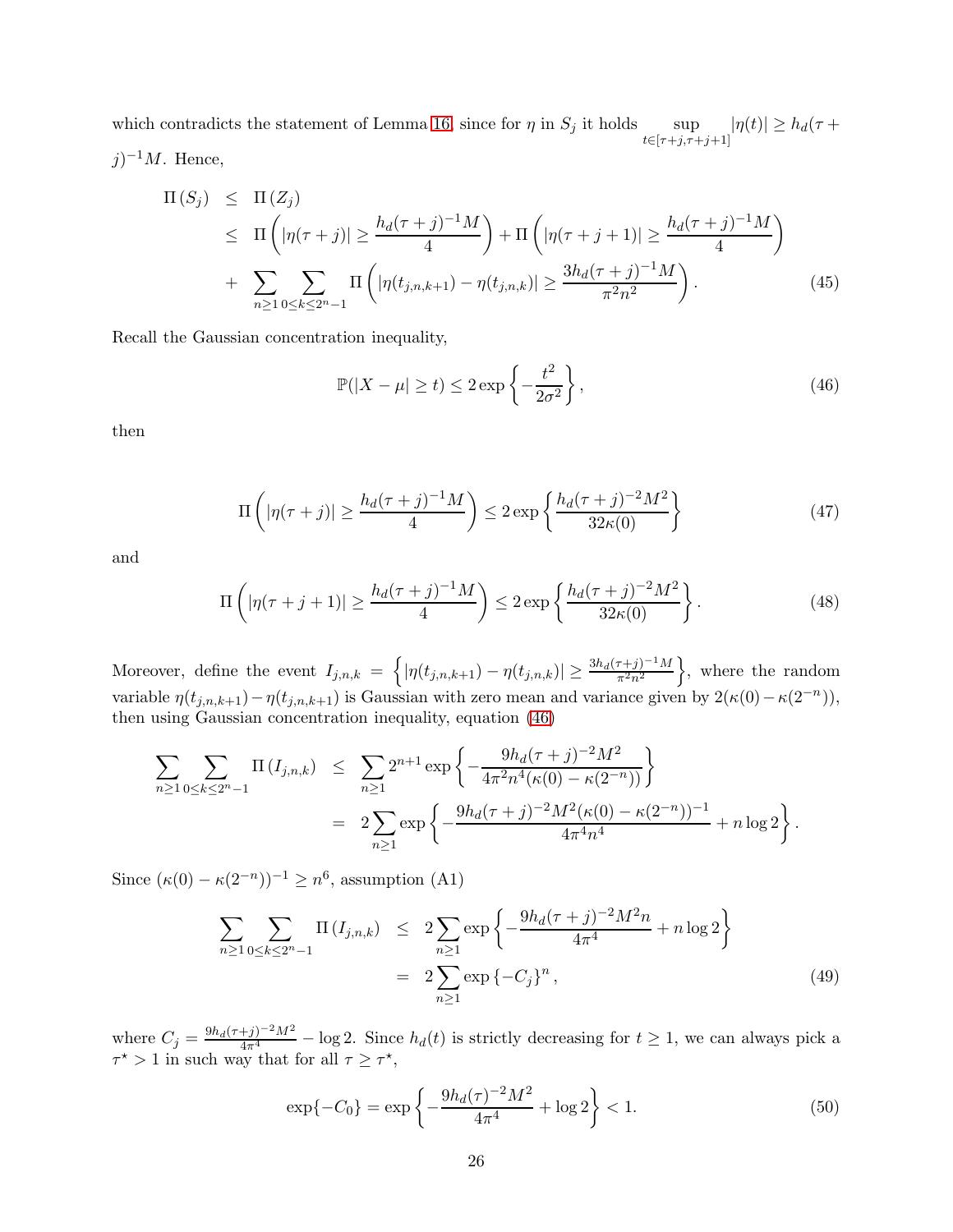A direct consequence of the latter result, is the convergence of the geometric series in equation [\(49\)](#page-26-1)

<span id="page-27-0"></span>(49) = 
$$
2 \frac{\exp\{-C_j\}}{1 - \exp\{-C_j\}} \le 2 \frac{\exp\{-C_j\}}{1 - \exp\{-C_0\}} \le \tilde{K}_0 \exp\{-C_j\},
$$
 (51)

for all  $j \in \mathbb{N}$  and some constant  $\tilde{K_0}$  (which depends on d and M). Plugging-in the result of equations  $(47)$ ,  $(48)$  and  $(51)$  in equation  $(45)$ , we have

$$
\Pi(S_j) \leq 4 \exp \left\{ -\frac{h_d(\tau+j)^{-2}M^2}{32\kappa(0)} \right\} + \tilde{K}_0 \exp \{-C_j \}.
$$

Finally,

$$
\Pi(S) \le \sum_{j\ge 0} \Pi(S_j) \le \sum_{j\ge 0} \left( 4 \exp \left\{ -\frac{h_d(\tau+j)^{-2}M^2}{32\kappa(0)} \right\} + \tilde{K}_0 \exp \left\{ -\frac{9h_d(\tau+j)^{-2}M^2}{4\pi^4} - \log 2 \right\} \right),
$$

with

$$
h_d(t)^{-2} = \frac{(t + \log(1 - e^{-t}))^2}{(d+1)^2}.
$$

Therefore there exists some positive constants  $K_{d,M,\kappa}^{(1)}$  and  $K_{d,\Lambda}^{(2)}$  $_{d,M,\kappa}$ 

$$
\Pi(S) \leq \sum_{j\geq 0} K_{d,M,\kappa}^{(1)} \exp\{-K_{d,M,\kappa}^{(2)}(\tau+j)^2\}.
$$
\n(52)

From an standard application of dominated convergence, we deduce that the limit goes to zero as  $\tau$  goes to infinity for fixed M and d.  $\square$ 

*Proof of Lemma [4.](#page-5-2)* By definition,  $(\eta_i(t))_{t>0}$  is a Gaussian process with continuous sample paths, zero mean and stationary covariance function  $k_j$ , for all  $j \in \{0, \ldots, d\}$ . Since  $h_d$  is continuous then  $(\hat{\eta}_i(t))_{t>0}$  has also continuous sample paths. We proceed to prove

$$
\Pi\left(\lim_{\tau\to\infty}\sup_{t\geq\tau}|\eta_j(t)h_d(t)|=0\right) = 1,
$$

for all  $j \in \{0, \ldots, d\}$ .

Under assumption (A1) and Lemma [20,](#page-25-0) there exits  $\tau^* > 1$  such that for all  $\tau \geq \tau^*$ ,

$$
\Pi\left(\sup_{t\geq\tau}|\eta_j(t)h_d(t)|\geq M\right) \leq p_{d,M,\kappa_j}(\tau),
$$

for all  $j \in \{0, \ldots, d\}$  (take the maximum  $\tau^*$  as we have a finite collection of Gaussian processes) and with  $p_{d,M,\kappa_j}(\tau)$  defined in equation [\(44\)](#page-25-1). In particular, by Lemma [20,](#page-25-0) this function decreases to zero as  $\tau$  goes to infinity for any fixed value of  $M > 0$  and  $d \in \mathbb{N}$ .

Using the latter result, there exist a  $\tau^* > 1$  such that for all  $\tau > \tau^*$ 

$$
\Pi\left(\sup_{t\geq\tau}|\eta_j(t)h_d(t)|\geq 1\right) \leq p_{d,1,\kappa_j}(\tau),
$$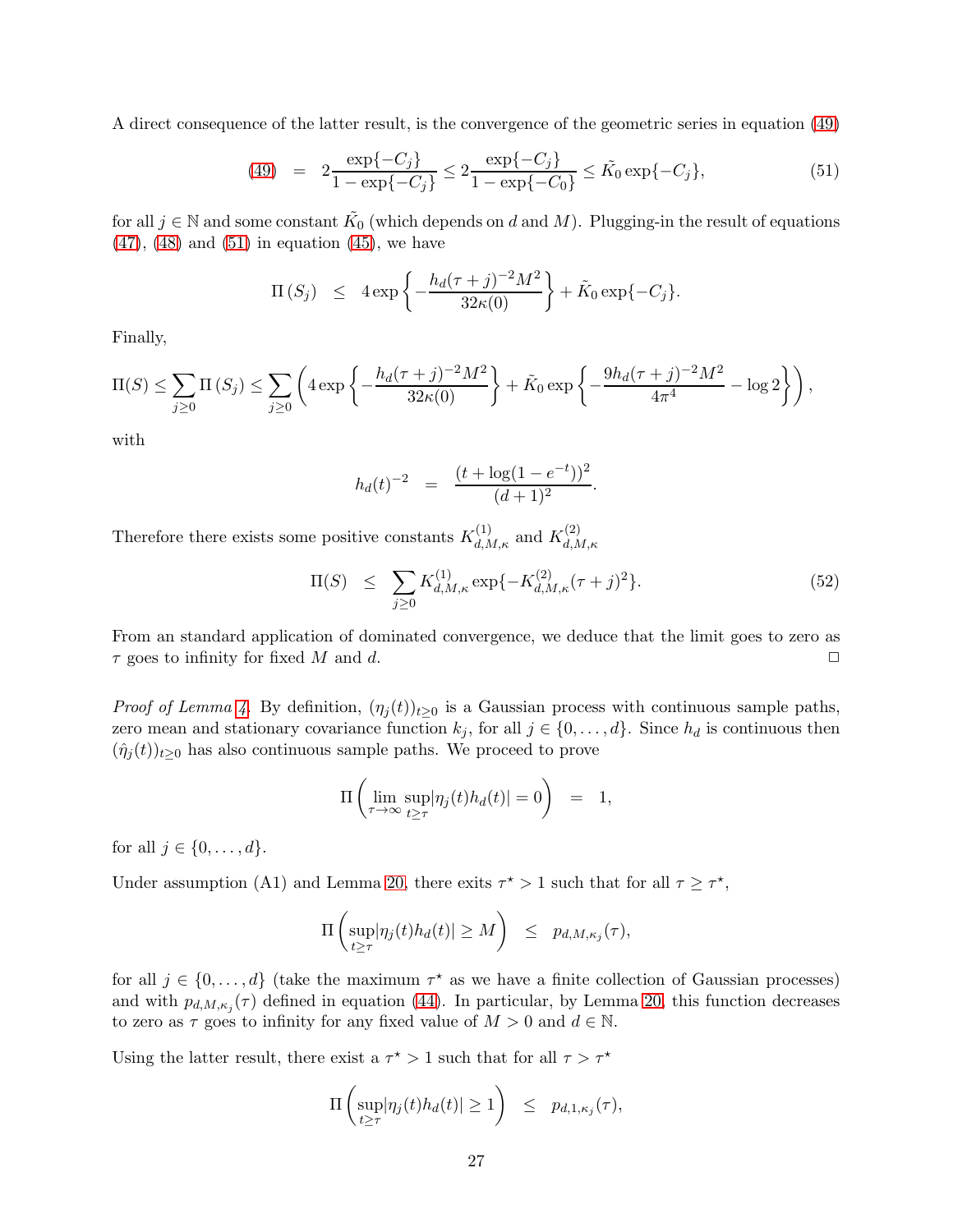for all  $j \in \{0, \ldots, d\}$ . Moreover, consider the increasing sequence of times  $\tau_{j,1}, \tau_{j,2} \ldots$  in the following way. Take  $\tau_{j,1} = \tau > \tau^*$  and choose  $\tau_{j,i}$  such that the probability of the event

$$
E_{j,i} = \left\{ \sup_{t \ge \tau_{j,i}} |\eta_j(t)h_d(t)| \ge \frac{1}{i} \right\},\,
$$

is bounded as

$$
\Pi\left(E_{j,i}\right) \leq p_{d,\frac{1}{i},\kappa_j}(\tau_{j,i}) \leq \frac{p_{d,1,\kappa_j}(\tau)}{i^2},
$$

this can be done since the function  $p_{d,1,\kappa_j}(\tau)$  decreases to zero in  $\tau$ . Therefore

$$
\sum_{i=1}^{\infty} \Pi(E_{j,i}) \le \sum_{i=1}^{\infty} \frac{p_{d,1,\kappa_j}(\tau)}{i^2} = \frac{p_{d,1,\kappa_j}(\tau) \pi^2}{6} < \infty.
$$

By the Borel Cantelli lemma

$$
\limsup_{i \to \infty} \sup_{t \ge \tau_{j,i}} |\eta_j(t) h_d(t)| \le \limsup_{i \to \infty} \frac{1}{i} = 0.
$$

 $\mathbb{P}\text{-a.s.}$  for all  $j \in \{0, \ldots, d\}.$ 

<span id="page-28-0"></span>**Lemma 21.** Let  $(\eta(t))_{t\geq 0}$  be a Gaussian process with continuous sample paths, zero mean and *stationary covariance function*  $\kappa$ *, satisfying*  $(\kappa(0) - \kappa(2^{-n}))^{-1} \ge n^6$ *. Let*  $\tau \ge 1$  *and*  $\delta > 0$ *, then* 

$$
\Pi\left(\sup_{t\in[0,\tau]}|\eta(t)h_d(t)|\leq \frac{\delta h_d(\tau)}{1+\tau}\right) > 0.
$$

*Proof.* Recall the definition of function  $h_d$  given in equation [\(6\)](#page-5-5)

$$
h_d(t) = \begin{cases} \frac{d+1}{1+\log(1-e^{-1})} & t \le 1 \\ \frac{d+1}{t+\log(1-e^{-t})} & t > 1 \end{cases}
$$

hence  $h_d(t)$  is strictly decreasing and positive for  $t \geq 1$ . Consider  $\tau \geq 1$ , then

$$
\left\{\sup_{t\in[0,\tau]}|\eta(t)h_d(t)|\leq \frac{\delta h_d(\tau)}{1+\tau}\right\}\quad\supseteq\quad\left\{\sup_{t\in[0,\tau]}|\eta(t)|\leq \frac{\delta h_d(\tau)}{h_d(1)(1+\tau)}\right\}.
$$

Consider the partition  $A_n = \left\{ t_k^n = \frac{k\tau}{2^n}, k = 0, \ldots, 2^n \right\}$ , by Lemma [16](#page-23-0)

$$
\sup_{t\in[0,\tau]}|\eta(t)| \leq |\eta(0)| + |\eta(\tau)| + \sum_{n=1}^{\infty} \max_{0\leq k\leq 2^n-1} |\eta(t_{k+1}^n) - \eta(t_k^n)|.
$$

For simplicity, let's call  $\psi_{\delta}(\tau) = \delta \frac{h_d(\tau)}{h_d(1)(1+\tau)}$  $\frac{h_d(\tau)}{h_d(1)(1+\tau)}$  and define the event

$$
S = \left\{ \sup_{t \in [0,\tau]} |\eta(t)| \leq \psi_{\delta}(\tau) \right\}.
$$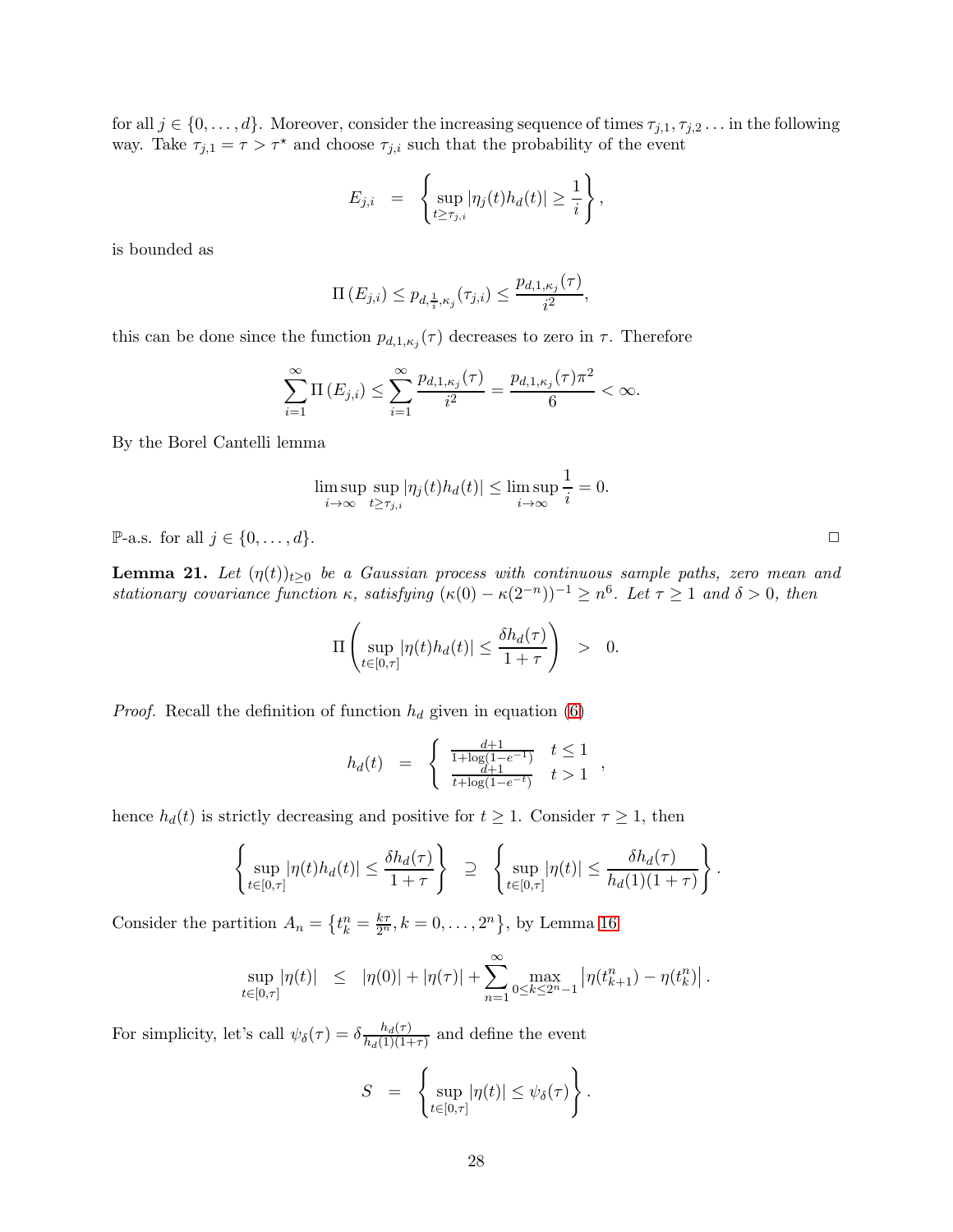On the other hand, define the event

$$
Z \quad := \quad \left\{ |\eta(0)| \leq \frac{\psi_{\delta}(\tau)}{4} \right\} \cap \left\{ \quad |\eta(\tau)| \leq \frac{\psi_{\delta}(\tau)}{4} \right\} \cap \left\{ \bigcap_{n=1}^{\infty} \left\{ \max_{0 \leq k \leq 2^n-1} |\eta(t_{k+1}^n) - \eta(t_k^n)| \leq \frac{3\psi_{\delta}(\tau)}{n^2\pi^2} \right\} \right\}.
$$

Then, for any function  $\eta$  in Z, it holds

$$
\sup_{t\in[0,\tau]}|\eta(t)| \leq |\eta(0)| + |\eta(\tau)| + \sum_{n=1}^{\infty} \max_{0\leq k\leq 2^{n}-1} |\eta(t^{n}_{k+1}) - \eta(t^{n}_{k})| \leq \psi_{\delta}(\tau),
$$

which means it also belongs to  $S$  and then

$$
\Pi(S) \geq \Pi(Z).
$$

Moreover, define the event

$$
Z_N \quad := \quad \left\{ |\eta(0)| \leq \frac{\psi_\delta(\tau)}{4} \right\} \cap \left\{ \ |\eta(\tau)| \leq \frac{\psi_\delta(\tau)}{4} \right\} \cap \left\{ \bigcap_{n=1}^N \left\{ \max_{0 \leq k \leq 2^n-1} |\eta(t_{k+1}^n) - \eta(t_k^n)| \leq \frac{3\psi_\delta(\tau)}{n^2\pi^2} \right\} \right\}.
$$

Consider the collection of random variables  $\{\alpha_k^n = \eta(t_{k+1}^n) - \eta(t_k^n), k \in \{0, ..., 2^n - 1\}, n \in$  $\{1,\ldots,N\}\}\,$ ,  $\eta(0)$  and  $\eta(\tau)$ . Observe there are in total  $2+\sum_{n=1}^{N}2^{n}=2^{N+1}$  variables, then the joint distribution of them is a zero mean,  $2^{N+1}$ -variate Gaussian distribution, i.e. they lie on  $\mathbb{R}^{2^{N+1}}$ .

Therefore, by replicating the arguments given in the proof of Lemma [18](#page-24-2) (since we have convex, closed and symmetric around the origin events on  $\mathbb{R}^{2^{N+1}}$ ), we use the Gaussian correlation inequality, Theorem [17](#page-24-0) [\[13\]](#page-31-15), to prove

$$
\Pi(Z_N) \geq \Pi\left(|\eta_0| \leq \frac{\psi_\delta(\tau)}{4}\right) \Pi\left(|\eta_\tau| \leq \frac{\psi_\delta(\tau)}{4}\right) \prod_{n=1}^N \prod_{k=0}^{2^{n}-1} \Pi\left(|\eta_{t_{k+1}} - \eta_{t_k}| \leq \frac{3\psi_\delta(\tau)}{n^2\pi^2}\right).
$$

Additionally, since the events  $Z_N \subseteq Z_{N+1}$  for all  $N \geq 1$ ,

$$
\lim_{N \to \infty} \Pi \left( \bigcap_{n=1}^{N} Z_n \right) = \Pi(Z),
$$

and hence

$$
\Pi(S) \geq \Pi(Z) \geq \Pi\left(|\eta_0| \leq \frac{\psi_{\delta}(\tau)}{4}\right) \Pi\left(|\eta_{\tau}| \leq \frac{\psi_{\delta}(\tau)}{4}\right) \prod_{n=1}^{\infty} \prod_{k=0}^{2^n-1} \Pi\left(|\eta_{t_{k+1}} - \eta_{t_k}| \leq \frac{3\psi_{\delta}(\tau)}{n^2\pi^2}\right).
$$

By using the Gaussian concentration inequality,

$$
\mathbb{P}(|X - \mu| > t) \le 2 \exp\left\{-\frac{t^2}{2\sigma^2}\right\},\tag{53}
$$

(where  $X \sim N(\mu, \sigma^2)$ ), and assumption (A1)  $(\kappa(0) - \kappa(2^n))^{-1} \geq n^6$ , we have

$$
\Pi(S) \geq \Pi\left(|\eta_0| \leq \frac{\psi_\delta(\tau)}{4}\right)^2 \prod_{n=1}^{\infty} \left(1 - \exp\left\{-\frac{9\psi_\delta(\tau)^2(\kappa(0) - \kappa(2^{-n}))^{-1}}{4n^4\pi^2}\right\}\right)^{2^n}
$$
  
 
$$
\geq \Pi\left(|\eta_0| \leq \frac{\psi_\delta(\tau)}{4}\right)^2 \prod_{n=1}^{\infty} \left(1 - \exp\left\{-\frac{9\psi_\delta(\tau)^2 n^2}{4\pi^2}\right\}\right)^{2^n}.
$$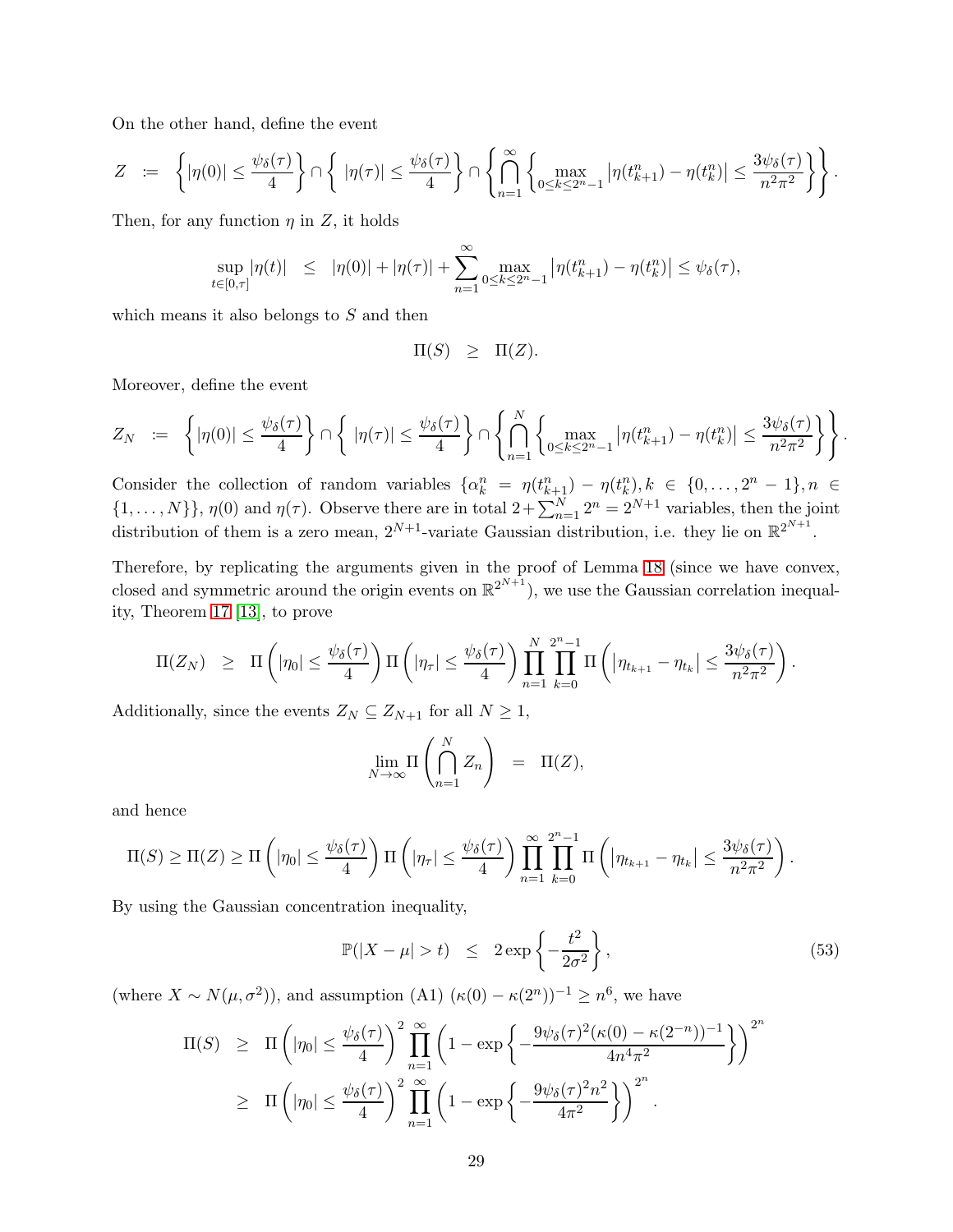Now use  $\exp\left\{-\frac{x}{1-x}\right\}$  $\left\{\frac{x}{1-x}\right\} \leq 1-x$ 

$$
\mathbb{P}(S) \geq \mathbb{P}\left((|\eta_0| \leq \frac{\psi_{\delta}(\tau)}{4})\right)^2 \prod_{n=1}^{\infty} \exp\left\{-\frac{2^n \exp\left\{-\frac{9\psi_{\delta}(\tau)^2 n^2}{4\pi^2}\right\}}{1 - \exp\left\{-\frac{9\psi_{\delta}(\tau)^2 n^2}{4\pi^2}\right\}}\right\}
$$
\n
$$
\geq \mathbb{P}\left((|\eta_0| \leq \frac{\psi_{\delta}(\tau)}{4})\right)^2 \exp\left\{-\sum_{n=1}^{\infty} \frac{\exp\left\{-\frac{9\psi_{\delta}(\tau)^2 n^2}{4\pi^2} + n \log 2\right\}}{1 - \exp\left\{-\frac{9\psi_{\delta}(\tau)^2 n^2}{4\pi^2}\right\}}\right\} > 0,
$$
\n(54)

since the latter series converges.

 $\Box$ 

*Proof of Lemma [13.](#page-10-1)* Consider

<span id="page-30-0"></span>
$$
\Pi(C_{\delta,\tau}^j) = \Pi\left(\sup_{t \in [0,\tau]} |\hat{\eta}_j(t)| \le \frac{\delta h_d(\tau)}{2(1+\tau)}, \sup_{t > \tau} |\hat{\eta}_j(t)| \le \frac{1}{6}\right),\tag{55}
$$

then, by Lemma [18,](#page-24-2) we have

(55) 
$$
\geq \Pi \left( \sup_{t \in [0,\tau]} |\hat{\eta}_j(t)| \leq \frac{\delta h_d(\tau)}{2(1+\tau)} \right) \Pi \left( \sup_{t \geq \tau} |\hat{\eta}_j(t)| \leq \frac{1}{6} \right).
$$

By Lemma [21,](#page-28-0) for any  $\tau > 1$  and  $\delta > 0$ , we have

$$
\Pi\left(\sup_{t\in[0,\tau]}|\hat{\eta}_j(t)|\leq \frac{\delta h_d(\tau)}{1+\tau}\right) > 0,
$$

for all  $j \in \{0, \ldots, d\}$ . Additionally

$$
\Pi\left(\sup_{t\geq\tau}|\hat{\eta_j}(t)|\leq\frac{1}{6}\right) = 1 - \Pi\left(\sup_{t\geq\tau}|\hat{\eta_j}(t)|\geq\frac{1}{6}\right),\,
$$

then, by Lemma [20,](#page-25-0) there exists  $\tau_j^* > 1$  such that for  $\tau > \tau_j^*$ ,

$$
\Pi\left(\sup_{t\geq\tau}|\hat{\eta_j}(t)|\leq\frac{1}{6}\right) \geq 1 - p_{d,\frac{1}{6},\kappa_j}(\tau),\tag{56}
$$

where  $p_{d, \frac{1}{6}, \kappa_j}(\tau)$  decreases to zero for each  $j \in \{0, \ldots, d\}$ . From the latter, we conclude there exists  $\tau_j > \tau_j^*$  large enough such that for all  $\tau \geq \tau_j$ 

$$
\Pi\left(\sup_{t\geq\tau}|\hat{\eta_j}(t)|\leq\frac{1}{6}\right)>0,
$$

for every  $j \in \{0, ..., d\}$ . By considering  $\tau_C = \max\{\tau_0, ..., \tau_d\}$  we conclude

$$
\Pi(C^j_{\delta,\tau})>0.
$$

for all  $\tau \geq \tau_C$  for all j.